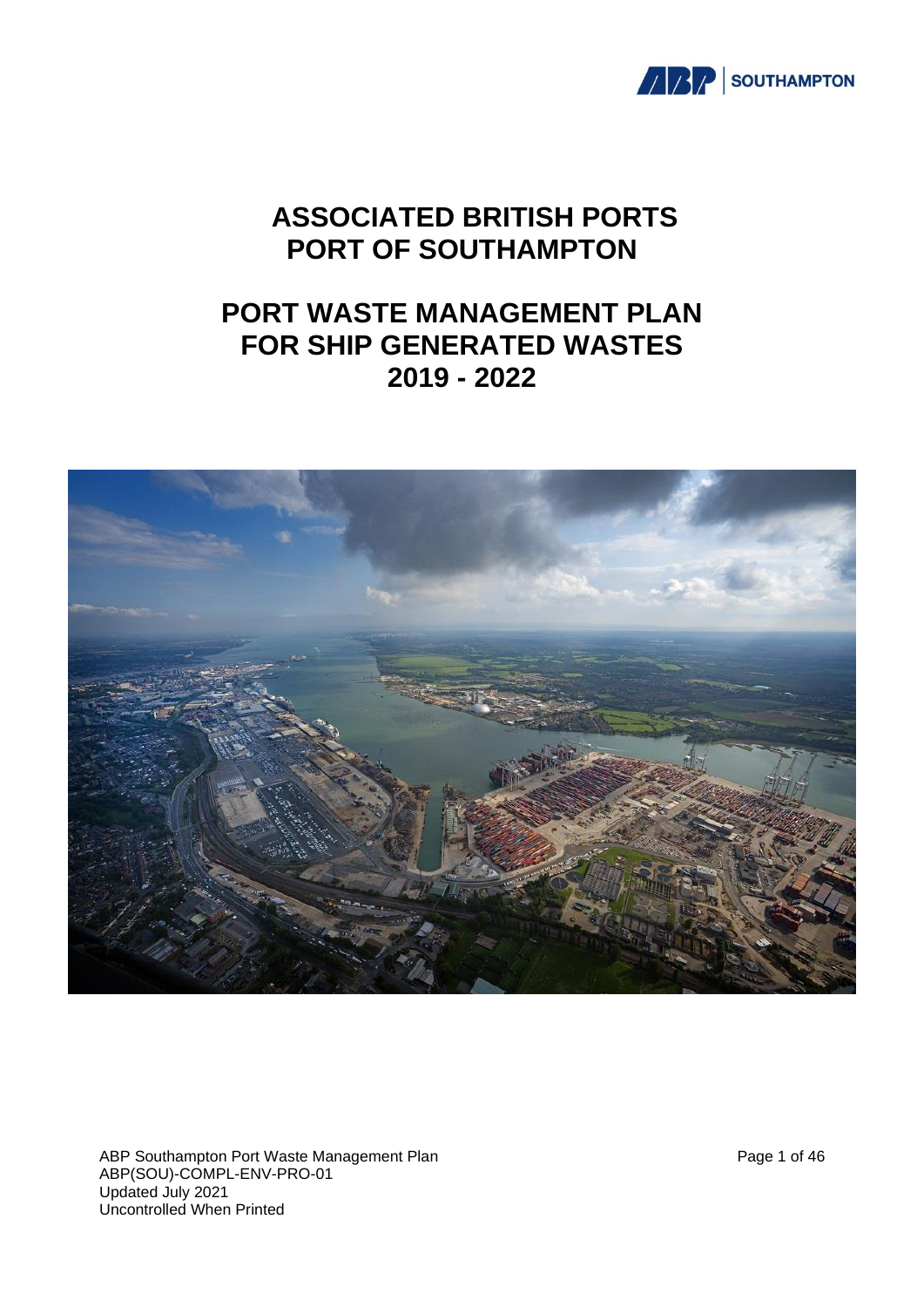| <b>Document Information</b> |                                                                                |
|-----------------------------|--------------------------------------------------------------------------------|
| <b>Business Area</b>        | Southampton                                                                    |
| <b>Document Title</b>       | ABP Southampton Port Waste Management Plan (Southampton<br>Region) 2019 - 2022 |
| <b>Author(s)</b>            | Sophie Appleby                                                                 |
| Approver(s)                 | <b>Sue Simmonite</b>                                                           |

# **Review/Approval History**

| <b>Reason for Update</b>                                                                      | <b>Updated by</b> | <b>Approved by</b>   |
|-----------------------------------------------------------------------------------------------|-------------------|----------------------|
| Initial Publication December 2019                                                             | Sophie Appleby    | <b>Sue Simmonite</b> |
| Uuly 2021 Review following issue of International<br>Catering Waste Guidance in February 2021 | Sue Simmonite     | llan Trebinski       |

# **Accountable Owner**

| <b>Accountable Owner</b> | Title              | <b>Geographical Location</b> |
|--------------------------|--------------------|------------------------------|
| lan Trebinski            | Compliance Manager | Ocean Gate, Southampton      |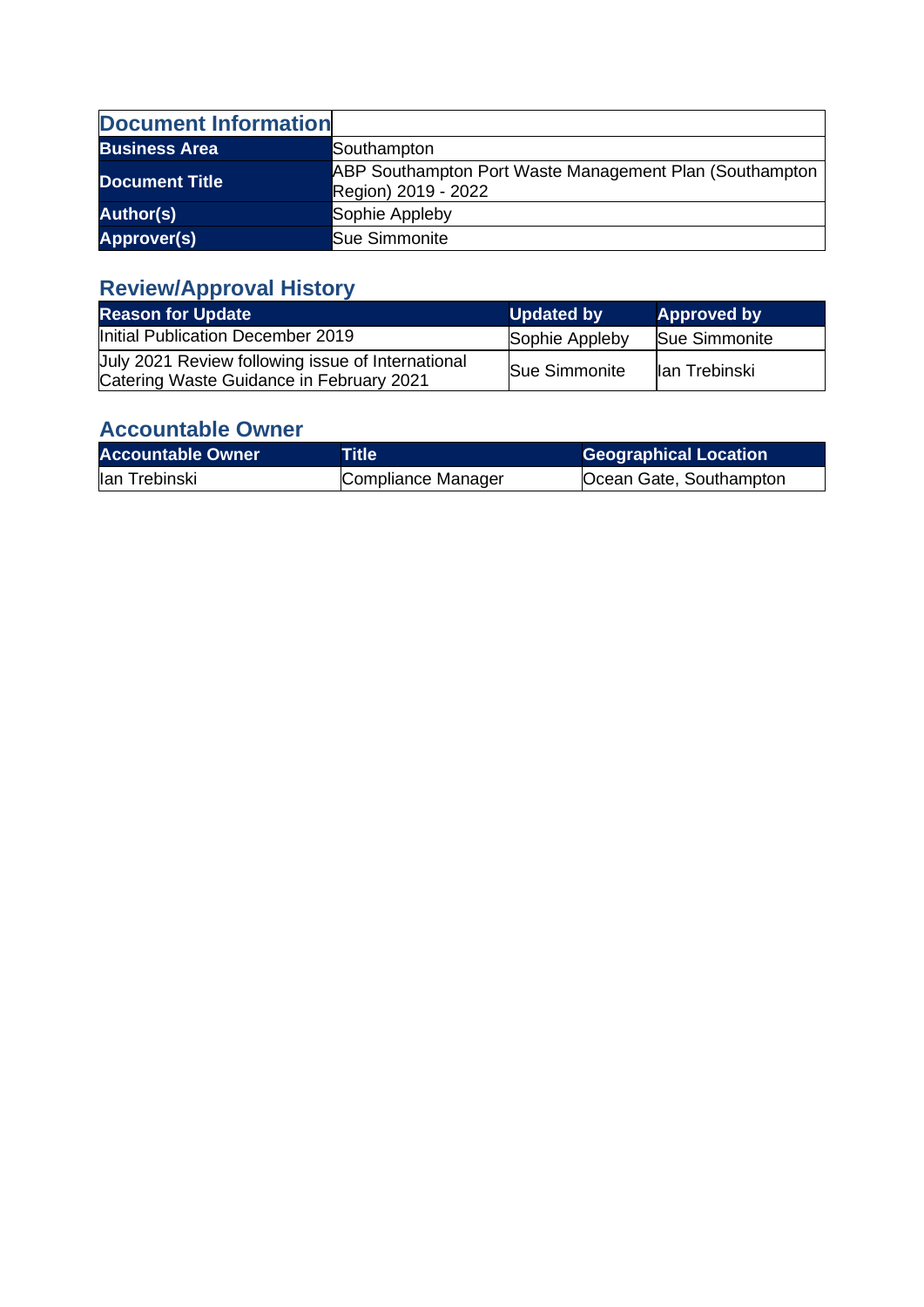# **CONTENTS**

Uncontrolled When Printed

|     | <b>EXECUTIVE SUMMARY</b>                                                                                                                                                                                                                                                                                             | 3                                                             |
|-----|----------------------------------------------------------------------------------------------------------------------------------------------------------------------------------------------------------------------------------------------------------------------------------------------------------------------|---------------------------------------------------------------|
| 1.  | <b>INTRODUCTION</b>                                                                                                                                                                                                                                                                                                  | 3                                                             |
| 2.  | <b>LEGISLATION</b><br>2.1 MARPOL REGULATIONS<br>2.2 ENVIRONMENTAL PROTECTION ACT 1990 - DUTY OF CARE<br>2.3 MERCHANT SHIPPING AND FISHING VESSELS<br>(PORT WASTE RECEPTION FACILITIES) REGULATIONS 2003<br>2.4 ANIMAL BY-PRODUCTS REGULATIONS AND ICW<br>2.5 LANDFILL REGULATIONS<br>2.6 HAZARDOUS WASTE REGULATIONS | $\overline{\mathbf{4}}$<br>5<br>5<br>6<br>$\overline{9}$<br>9 |
| 3.  | THE PORT OF SOUTHAMPTON<br>3.1 THE PORT OF SOUTHAMPTON<br>3.2 PWMP STATUS OF BERTHS AT THE PORT OF SOUTHAMPTON<br>3.3 ABP SOUTHAMPTON OIL SPILL RESPONSE PLAN<br>3.4 MARPOL SPECIAL AREA                                                                                                                             | 10<br>11<br>11<br>12                                          |
| 4.  | <b>CONSULTATION</b>                                                                                                                                                                                                                                                                                                  | 12                                                            |
| 5.  | PRIOR NOTIFICATION OF WASTE TO BE LANDED<br>5.1 LEGAL REQUIREMENT<br>5.2 ABP PRIOR NOTIFICATION SYSTEM<br>5.3 BACK-UP SYSTEM                                                                                                                                                                                         | 13<br>13<br>15                                                |
| 6.  | <b>WASTE RECEPTION FACILITIES</b><br>6.1 RESPONSIBILITIES<br>6.2 VESSELS FALLING OUTSIDE THE SCOPE OF THE REGULATIONS<br>6.3 PROVISION OF RECEPTION FACILITIES BY MARPOL ANNEX<br>6.4 CARGO-ASSOCIATED WASTE<br>6.5<br><b>WASTE MINIMISATION AND RECYCLING</b><br>6.6<br><b>COMPLAINTS PROCEDURE</b>                 | 16<br>19<br>19<br>23<br>23<br>23                              |
| 7.  | LOCATION OF FACILITIES AND EASE OF USE                                                                                                                                                                                                                                                                               | 25                                                            |
| 8.  | <b>COST OF FACILITIES</b><br><b>MANDATORY WASTE FEE</b><br>8.1<br>8.2 COSTS ASSOCIATED WITH MARPOL WASTES<br>8.3 CARGO-ASSOCIATED WASTES                                                                                                                                                                             | 27<br>28<br>28                                                |
| 9.  | <b>DATA COLLECTION</b><br>9.1<br><b>DATA COLLECTION</b><br>9.2<br>ASSESSING THE NEED FOR WASTE RECEPTION FACILITIES                                                                                                                                                                                                  | 29<br>29                                                      |
| 10. | <b>INFORMATION</b>                                                                                                                                                                                                                                                                                                   | 29                                                            |
| 11. | <b>REVIEW PROCEDURE</b>                                                                                                                                                                                                                                                                                              | 30                                                            |
|     | <b>APPENDICES</b><br>ABP Southampton Port Waste Management Plan<br>ABP(SOU)-COMPL-ENV-PRO-01<br>Updated July 2021                                                                                                                                                                                                    | Page 2 of 46                                                  |

Page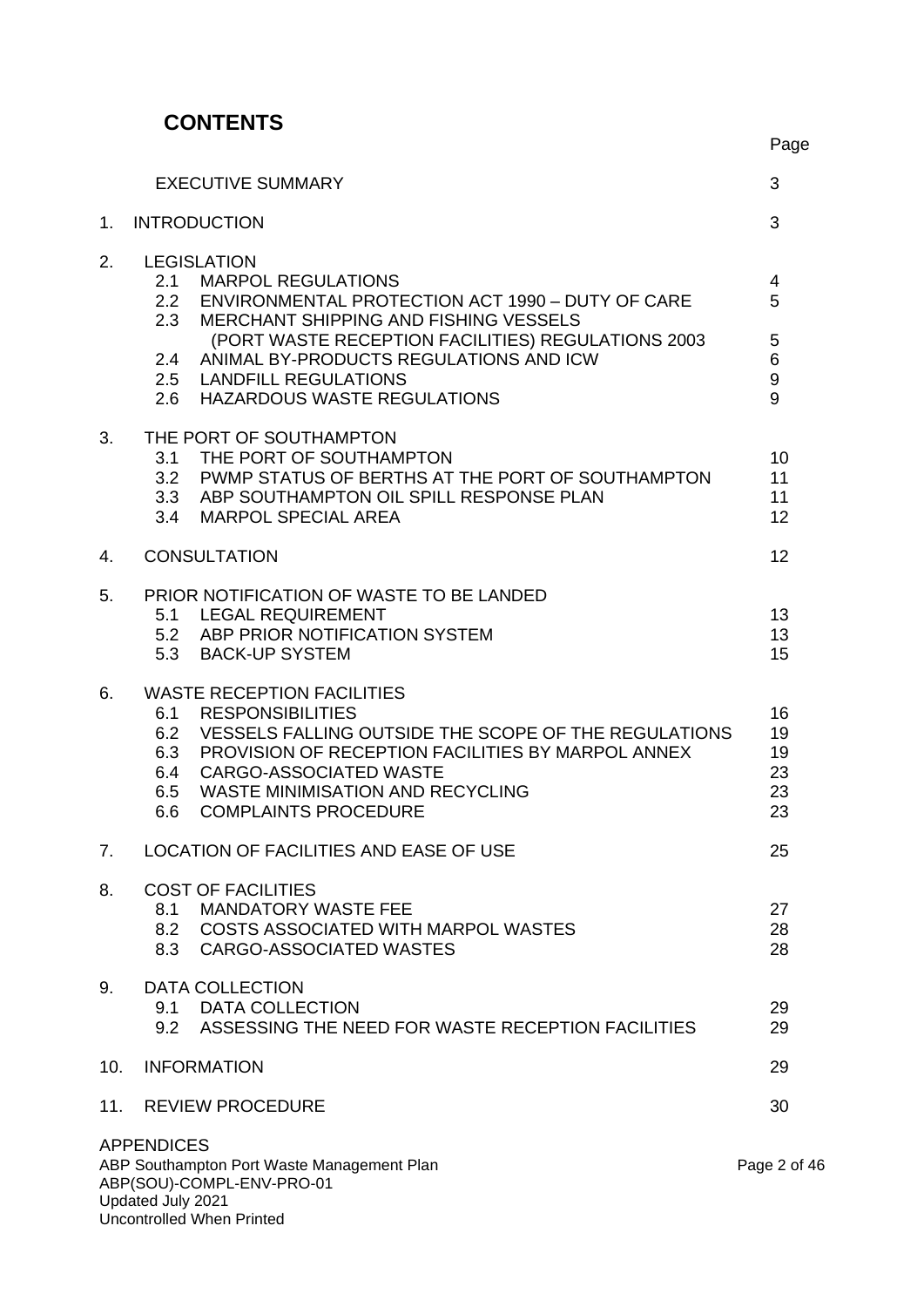# **EXECUTIVE SUMMARY**

### **This Plan covers the disposal of ship-generated waste at ABP managed berth facilities at the Port of Southampton.**

ABP provides waste facilities at fixed locations around the Southampton port estate. In February 2021, following the UK's departure from the European Union, Defra issued new guidance in connection with ship generated waste. Food waste from ships is now classed as International Catering Waste (ICW) when travelling internationally or from the European Union. Accordingly, we must provide additional waste facilities to ensure compliance. International Catering and galley waste must be brought ashore in sealed, leak proof bags and deposited in bins marked "For Disposal of International Food Waste".

For vessels using non ABP managed berths, such as the DP World Southampton container terminal, the Itchen wharves or the Esso and BP jetties please refer your enquiry to the terminal operator directly.

All other MARPOL wastes, e.g. oil, oily wastes, noxious substances in liquid form and sewage must be disposed via arrangements made between the ship or agent and a licensed waste management contractor.

Ships (or agents acting on their behalf) using ABP facilities must advise ABP up to 24 hours in advance of arrival on the amount of waste they intend to land by logging onto [www.abpnotify.co.uk.](http://www.abpnotify.co.uk/) Notification is a legal requirement and ABP is obliged to report vessels that do not notify and/or offload waste in accordance with the prior notification to the Maritime and Coastguard Agency (MCA).

Unless granted an MCA exemption certificate or able to demonstrate that they have sufficient on-board storage space for wastes, vessels must unload all their waste when in port. Up to 4m<sup>3</sup> per ship can be landed and 1.1m3 of ICW. If the quantity of waste to be landed exceeds these figures, ships must arrange disposal of the extra waste with a licensed waste contractor.

The Mandatory Waste Fee (Environment Charge) will be increased to £157.00 effective 1<sup>st</sup> July 2021 which reflects the additional obligations required to accommodate the provision of facilities and the treatment of International Catering Waste from vessels. This fee covers 100% of the costs involved in providing garbage reception facilities. This charge is reviewed annually to reflect rising waste management costs.

A summary of waste management procedures can be found at [www.southamptonvts.co.uk.](http://www.southamptonvts.co.uk/)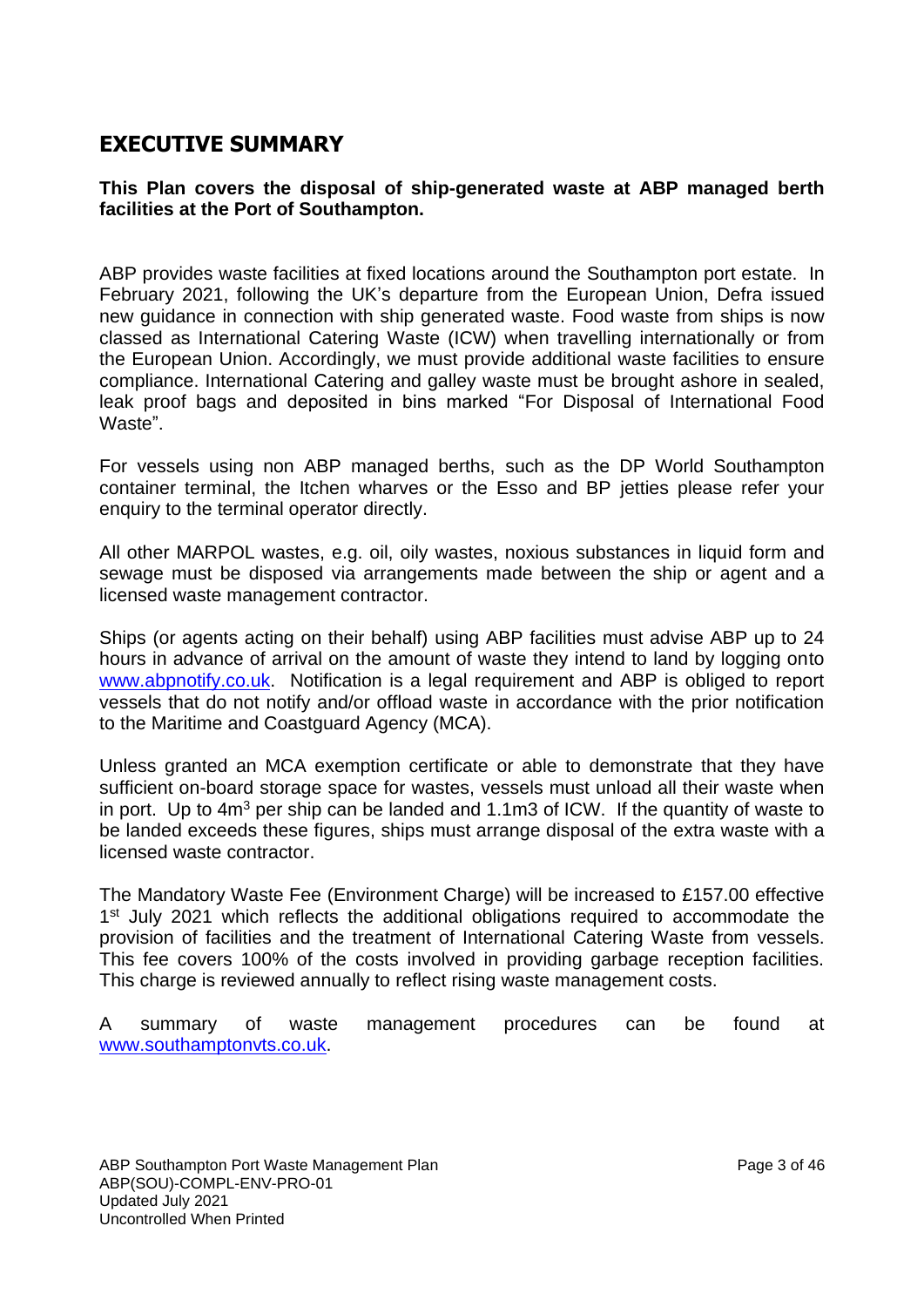# **1. INTRODUCTION**

The Merchant Shipping (Port Waste Reception Facilities) Regulations 2003 require ports, harbours, terminals, installations, marinas, piers and jetties to provide and manage waste reception facilities for ship-generated wastes. The Regulations set out a structured planning process for waste management issues, including a formal consultation process and the estimation of the amounts of different wastes landed at ports.

# **This Plan covers the ABP facilities at the commercial Port of Southampton only**.

The 2003 Regulations implemented a number of requirements for vessels including:

- Ships to provide notification before entry into port of the waste they will discharge, including information on types and quantities;
- Ships to deliver their waste to port reception facilities before leaving port, unless they have sufficient dedicated storage capacity for the waste and for it to be accumulated until the next port of call; and
- Ships to pay a mandatory charge to significantly contribute to the cost of port reception facilities for ship-generated waste, whether they use them or not.

The Regulations also require the management of waste arising from cargoes and associated activities to be addressed in PWMPs. Within ABP, these waste streams are generally dealt with under separate arrangements from those for ship-generated MARPOL waste. This Plan also includes the arrangements for these waste streams.

A number of vessel types fall outside the scope of the new Regulations and, as such, do not have to notify or offload waste or pay a mandatory charge. Separate arrangements will be made to deal with the waste these vessels generate. The categories and the arrangements made are outlined in Appendix B.

This Plan has been prepared taking into account the advice contained in the Maritime and Coastguard Agency's (MCA) 'Port Waste Management Planning – A Guide to Good Practice'. This document has been approved by the MCA and copies will be held at the MCA offices in Southampton and published on-line at [www.southamptonvts.co.uk.](http://www.southamptonvts.co.uk/)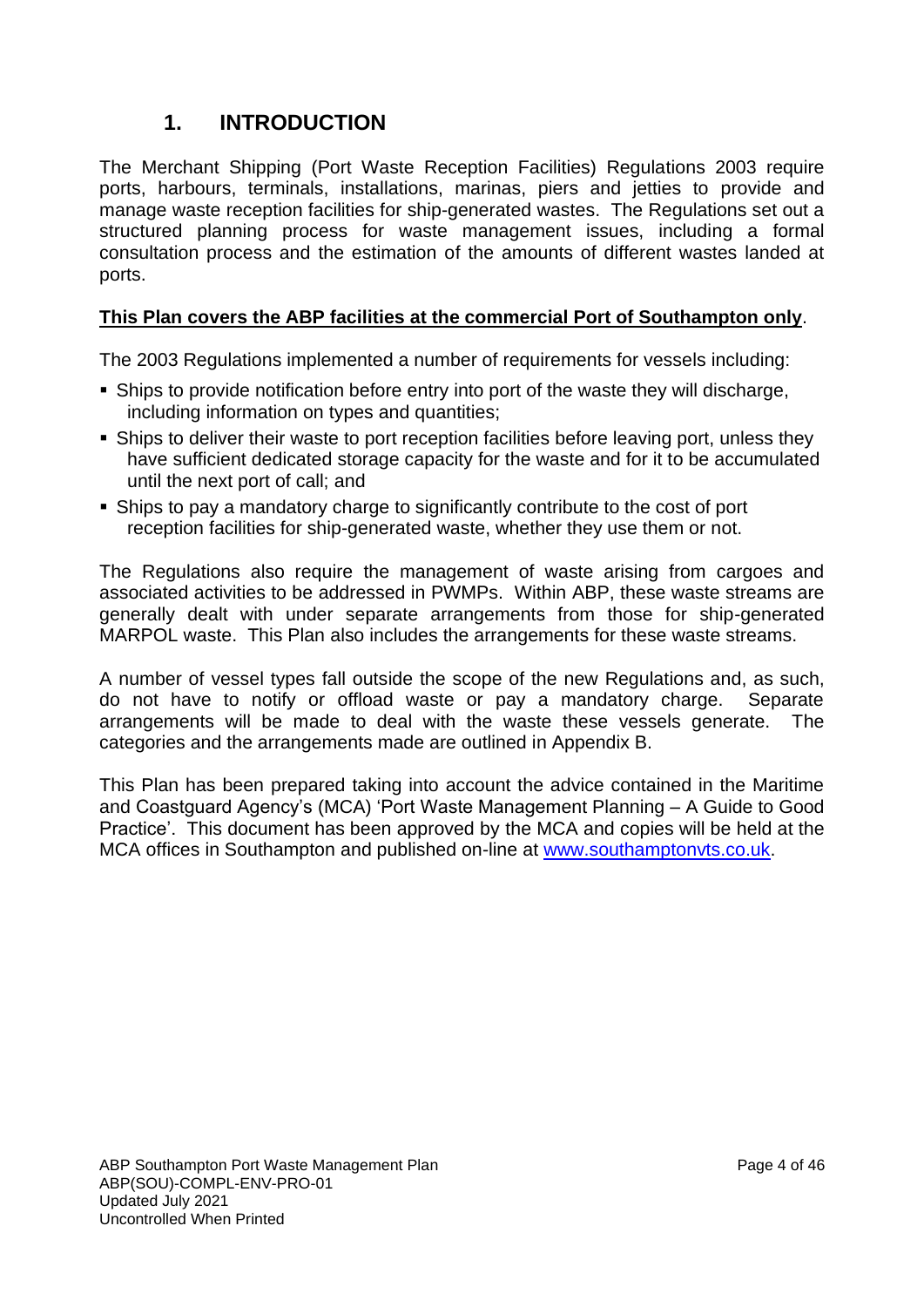# **2. LEGISLATION**

# **2.1 MARPOL REGULATIONS**

The International Convention for the Prevention of Pollution from Ships 1973, and its 1978 Protocol (MARPOL 73/78) aims to regulate and minimise pollution from ships. MARPOL 73/78 covers the main forms of ship generated waste in specific annexes which are summarised in Table 1.

| Table 1 | <b>MARPOL Regulations relating to reception facilities</b> |
|---------|------------------------------------------------------------|
|---------|------------------------------------------------------------|

| <b>Annex</b>  | Category of<br>Waste                                     | <b>Annex</b><br>in. | <b>Reception</b><br><b>facilities</b> | Types of waste for reception                                                                                                                                                     |  |
|---------------|----------------------------------------------------------|---------------------|---------------------------------------|----------------------------------------------------------------------------------------------------------------------------------------------------------------------------------|--|
|               | Oil                                                      | force?<br>✓         | required?                             | Covers all types of wastes from the<br>carriage of oil: as fuel, engine room<br>slops, cargo (tank washings) or dirty<br>ballast water.                                          |  |
| $\mathbf{II}$ | Noxious liquid<br>substances in bulk                     |                     | ✓                                     | Chemical<br>wastes derived<br>bulk<br>from<br>including<br>chemical<br>transportation,<br>residues<br>and<br>mixtures<br>containing<br>noxious substances                        |  |
| III           | Harmful substances<br>carried by sea in<br>packaged form |                     | ×                                     |                                                                                                                                                                                  |  |
| IV            | Sewage from ships                                        |                     | ✓                                     | Raw sewage – retained in holding tanks<br>for disposal in port or outside 12nm<br>Partially treated sewage - retained in<br>holding tanks for disposal in port or<br>outside 3nm |  |
| v             | Garbage from ships                                       | ✓                   | ✓                                     | Garbage includes domestic (food and<br>packaging) and operational<br>(maintenance, cargo and miscellaneous)<br>wastes<br>See Appendix A                                          |  |
| VI            | Air pollution from<br>ships $(SO_x$ and $NO_x)$          |                     | ✓                                     | Ports should be capable of providing<br>reception facilities for exhaust gas<br>residues                                                                                         |  |

MARPOL Regulations for the provision of reception facilities for ship-generated waste are transposed in UK legislation by the Merchant Shipping (Port Waste Reception Facilities) Regulations 2003. These Regulations require harbour authorities and terminal operators to provide waste reception facilities for ships. The facilities must be adequate (of sufficient capacity and appropriate design) to meet the needs of ships using them without causing them undue delay.

Waste reception facilities can be fixed installations or mobile conveyances, as appropriate. In assessing what facilities are to be provided, factors to be taken into

ABP Southampton Port Waste Management Plan Page 5 of 46 ABP(SOU)-COMPL-ENV-PRO-01 Updated July 2021 Uncontrolled When Printed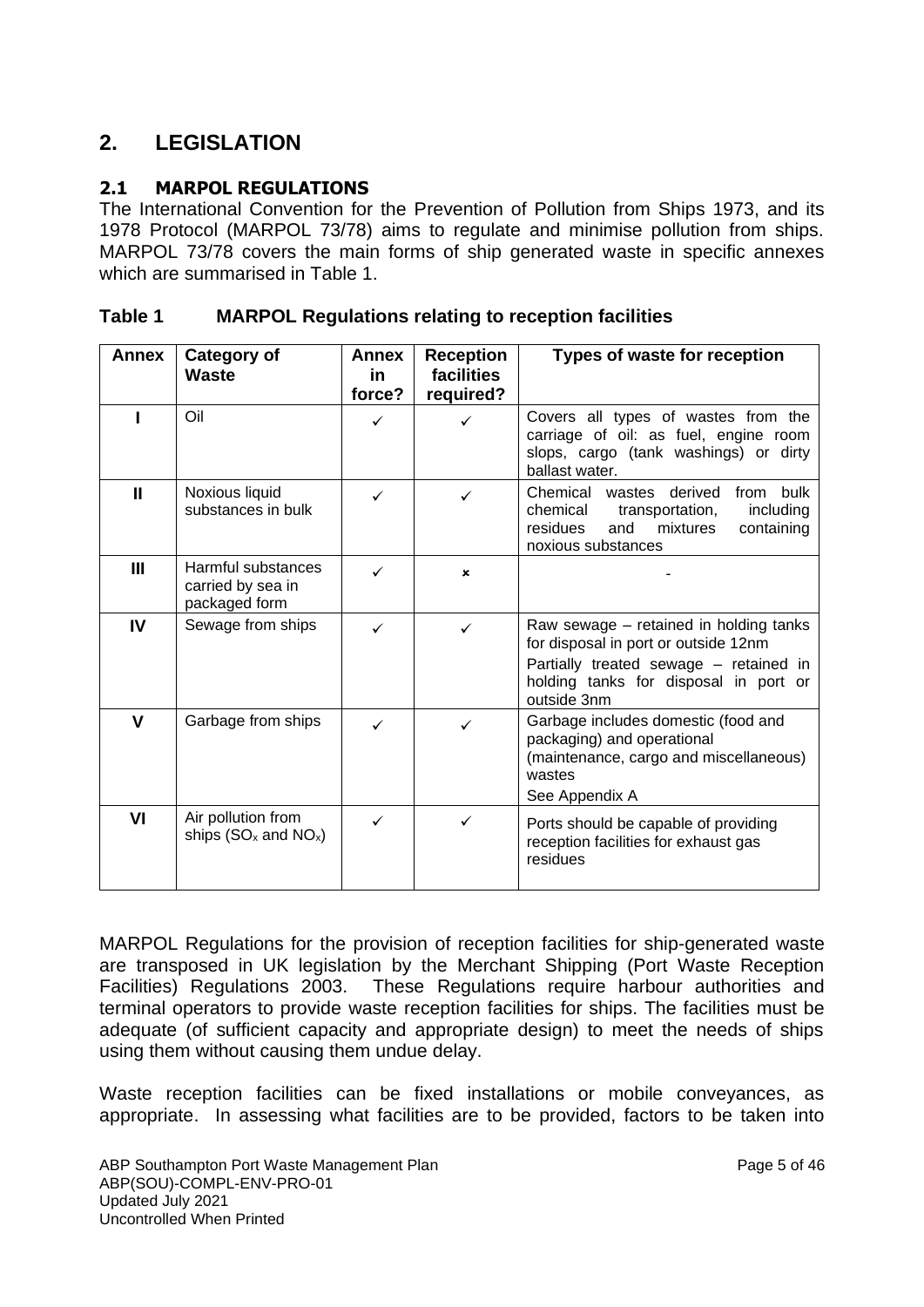account are numbers, types and sizes of vessels, the trades in which they are engaged and any

prospective changes. It is for the operator to decide which combination or types of facilities would be most suitable. A reasonable charge may be made for the use of the facilities.

Waste reception facilities at ABP managed berths for the disposal of Annex I (Oil), Annex II (Noxious Substances), Annex IV (Sewage) and Annex V (Garbage) wastes are provided in accordance with the MARPOL Regulations under the Prevention of Pollution (Reception Facilities) Order 1984 and the Merchant Shipping (Reception Facilities by Garbage) Regulations 1988 (Section 5) and the Merchant Shipping (Port Waste Reception Facilities) Regulations 2003.

# **2.2 THE ENVIRONMENTAL PROTECTION ACT 1990 – DUTY OF CARE**

The Environmental Protection Act 1990 (as amended) imposes a Duty of Care on all persons in the waste management chain to take all reasonable measures to ensure that waste is safely and legally disposed. The waste must be safely contained, transferred only to authorised persons and a Waste Transfer Note (WTN), containing specified information, must be completed by the two parties when waste changes hands. These WTNs must be kept for a minimum of two years.

An authorised person is a holder of a Waste Management Licence under Section 35 of the Environmental Protection Act 1990 or a registered waste carrier under the Controlled Waste (Registration of Carriers and Seizure of Vehicles) Regulations 1991, as amended.

ABP accepts that it has a Duty of Care for the correct transfer for the disposal of waste landed by vessels into facilities provided on its managed berths. However, ABP does not generate any of this waste through its own activities and, therefore, it does not take ownership of the waste at any point. ABP is not be considered as the 'waste producer' – this is considered to be the Master of the vessel. ABP's Duty of Care is incorporated within the service it provides to the vessels using its managed berths and the associated waste reception facilities.

### **2.3 MERCHANT SHIPPING AND FISHING VESSELS (PORT WASTE RECEPTION FACILITIES) REGULATIONS 2003**

The Merchant Shipping and Fishing Vessels (Port Waste Reception Facilities) Regulations 2003<sup>1</sup> transpose the requirements of Directive 2000/59/EC of the European Parliament and Council on for reception facilities for ship-generated waste and cargo residues, as amended, into UK law. The MCA's Marine Guidance Note 563 provides guidance on the Regulations. In 2019, Directive (EU) 2019/883 of the European Parliament and of the Council repealed Directive 2000/59/EC. However, at the time of preparation of this plan the 2003 Regulations remain in force in England.

ABP Southampton Port Waste Management Plan Page 6 of 46 ABP(SOU)-COMPL-ENV-PRO-01 Updated July 2021 <sup>1</sup> The Merchant Shipping and Fishing Vessels (Port Waste Reception Facilities) Regulations 2003 (SI 2003/No: 1809) as amended.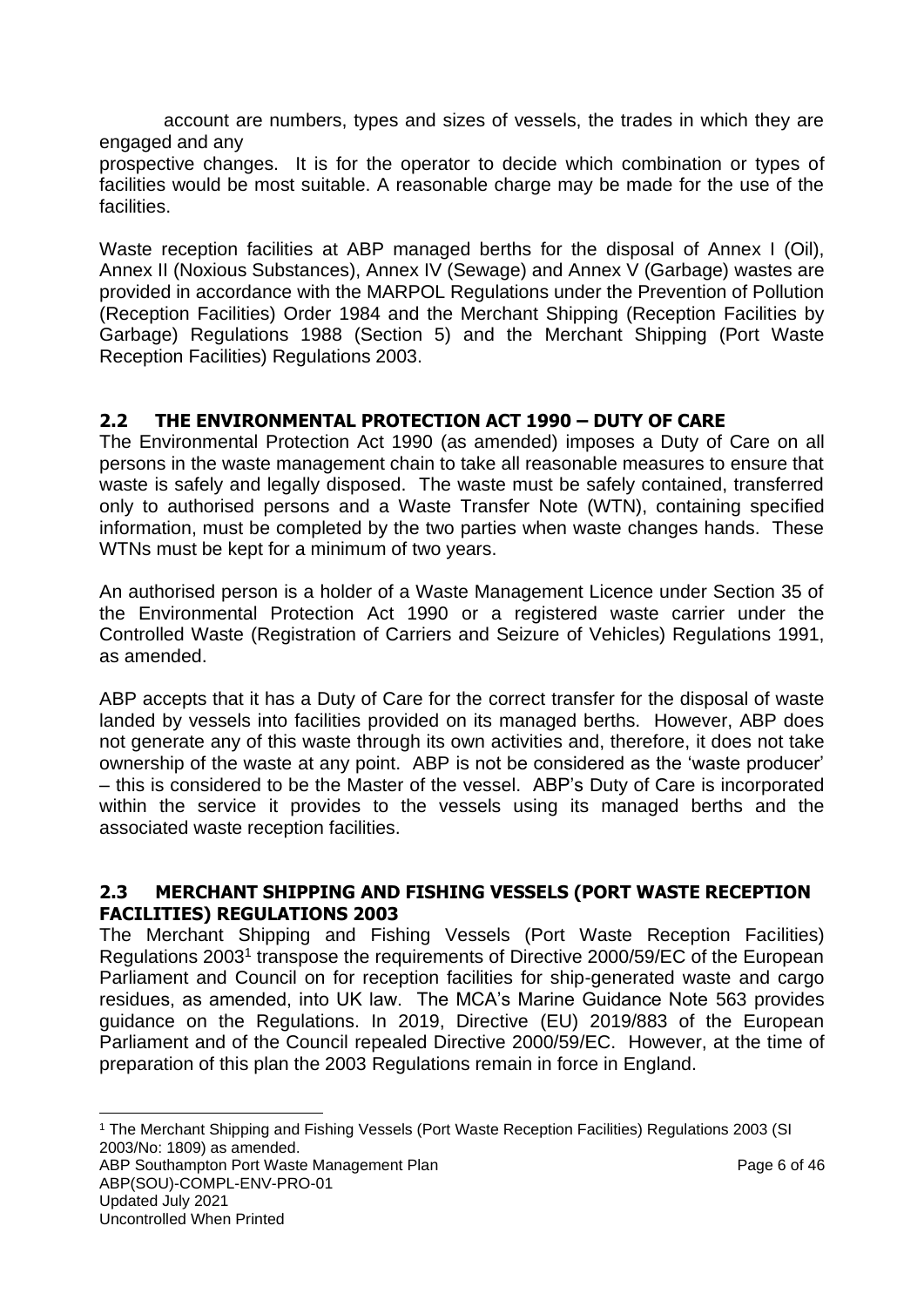Harbour authorities and terminal operators (including marinas) are required to provide waste reception facilities that are adequate to deal with waste of types covered by the Regulations from ships normally using the harbour or terminal. Harbours and terminals are required to produce Waste Management Plans detailing the provisions made and to submit them to the MCA on behalf of the Secretary of State for Transport for approval. The harbour authority (or terminal operator where the operator has prepared the Plan) is required to implement the approved Plan.

The 2003 Regulations include the following requirements:

- i) a duty on vessels to deliver waste to reception facilities in the harbour or terminal of call;
- ii) a requirement for a vessel to notify the harbour or terminal in advance of arrival of the amount of waste to be discharged, and
- iii) a duty for harbour authorities and terminal operators to impose charges to cover the costs of waste reception facilities for ship-generated waste.

The 2003 Regulations contain powers for the Secretary of State to grant exemptions from some of the provisions contained in the legislation. Vessels which satisfy certain criteria – that they operate a 'scheduled', 'frequent' and 'regular' service between ports, according to the definitions contained in Marine Guidance Note 563 – will be exempted from the requirements relating to advance notification of waste, mandatory discharge of waste and payment of a charge to cover the provision of reception facilities.

## **2.4 ANIMAL BY-PRODUCTS (ENFORCEMENT) (ENGLAND) REGULATIONS (INTERNATIONAL CATERING WASTE)**

The Animal By-Products (Enforcement) (England) Regulations 2013, regulated by the Department for the Environment, Fisheries and Rural Affairs (Defra), make provision in England for the administration and enforcement laying down health rules concerning animal by-products not intended for human consumption. The Regulations also cover procedures for the disposal of catering waste from international means of transport.

#### **International Catering Waste**

ICW is a high-risk category 1 animal by-product (ABP). ICW is defined as being "catering waste from means of transport operating internationally." It is the ship's master, as the producer of the waste, who is responsible for ensuring the correct declaration and disposal route for ICW.

ICW includes all food waste from planes, vehicles or ships travelling internationally and within EU territory. Food waste from planes, vehicles or ships is classified domestic catering waste when:

- operating within the UK, Channel Islands and Isle of Man
- travelling from Northern Ireland to Great Britain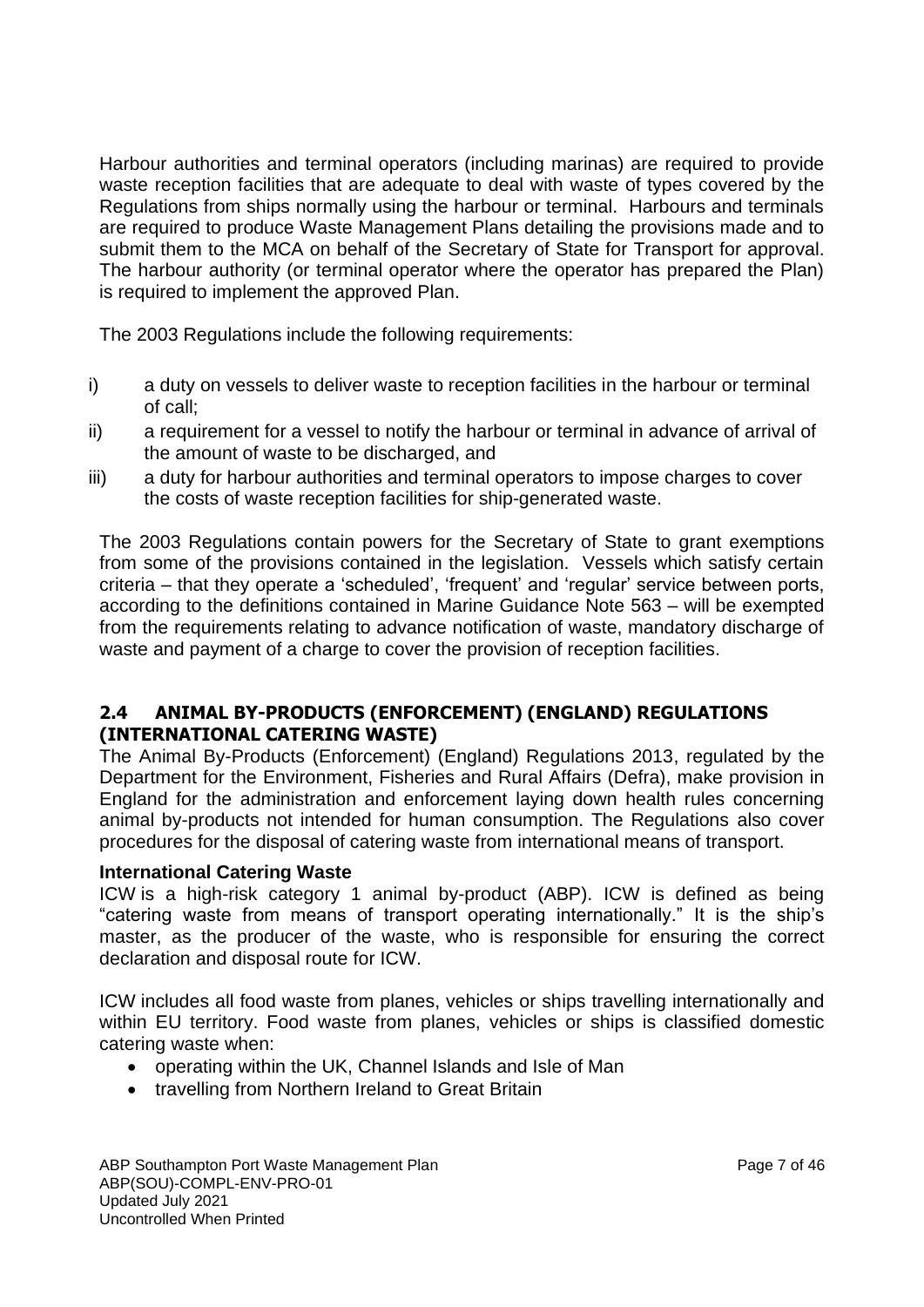In accordance with the Northern Ireland protocol, the European Union classifies food waste from planes, vehicles or ships travelling from Great Britain to Northern Ireland as ICW.

ICW is defined as food waste from international transport vehicles including:

- cruise ships
- private or commercial yachts and boats
- armed forces ships and submarines
- ferries

Food and drink is not considered ICW until it is no longer intended for human consumption or has been mixed with food waste. For example, a carton of milk is considered ICW only when thrown away.

In England, Defra has produced guidance information for the handling and disposal of ICW landed from vessels. This guidance is available at Handling and disposing of international catering waste - GOV.UK (www.gov.uk).

ICW should be declared to ABP via the Agents On-line portal via [www.abpnotify.co.uk.](http://www.abpnotify.co.uk/)

### **Declaring Waste as Domestic Catering Waste**

Any food waste produced by your vessel or aircraft while travelling within the UK, Channel Islands and Isle of Man will be considered domestic waste if:

- you clean and disinfect all areas on your vessel that come into contact with food (galley, store rooms)
- any restocking is done inside the UK, Channel Islands and Isle of Man

Vessels must complete a written [declaration](https://www.gov.uk/government/publications/declaration-of-the-disposal-of-catering-waste-from-international-means-of-transport) to show that all these actions have been taken.

On a ship, this form must be completed by the ship's master, and handed to the port or harbour authority, marina, boatyard or naval yard operator for audit by APHA. Completed forms should be submitted to ABP via [contactus@abports.co.uk.](mailto:contactus@abports.co.uk)

Catering waste from submarines and fishing vessels that do not land outside the UK, Channel Islands and Isle of Man or re-stocked with food outside of UK, Channel Islands and Isle of Man waters is not considered to be International Catering Waste.

ABP Southampton Port Waste Management Plan Page 8 of 46 ABP(SOU)-COMPL-ENV-PRO-01 Updated July 2021 Uncontrolled When Printed Only vessels which have made a declaration to the Animal and Plant Health Agency (APHA) that all their ships stores have been completely emptied, cleaned, disinfected and restocked following their last international voyage will be able to deposit their galley waste into general garbage bins along with other domestic refuse from the crew's quarters. The Defra guidance contains a form for such a declaration. The form can be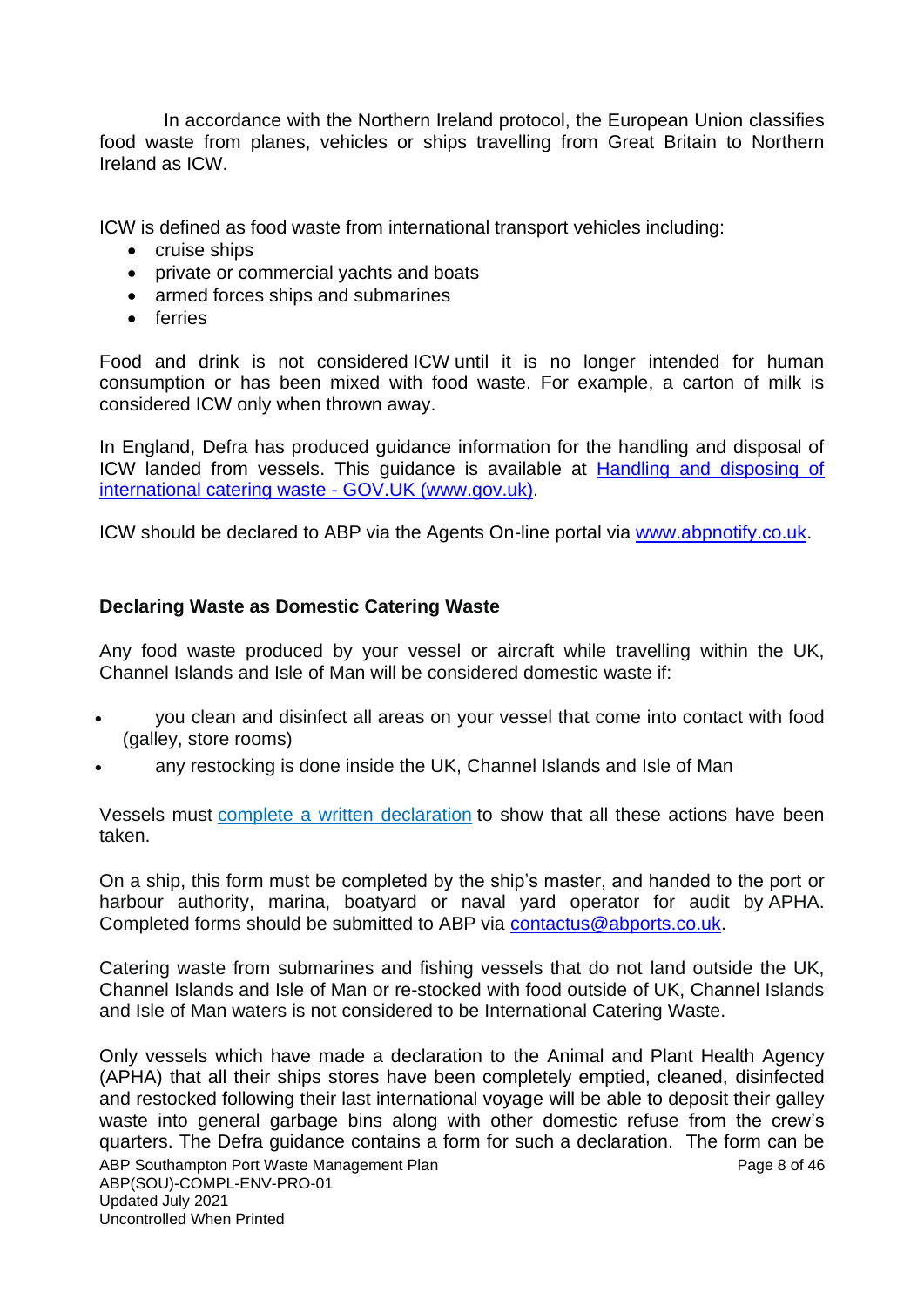accessed via Declaration Regarding the Disposal [of Catering Waste from a](https://assets.publishing.service.gov.uk/government/uploads/system/uploads/attachment_data/file/964906/form-catering-waste-declaration.pdf)  [Means of Transport Operating Internationally \(publishing.service.gov.uk\)](https://assets.publishing.service.gov.uk/government/uploads/system/uploads/attachment_data/file/964906/form-catering-waste-declaration.pdf) .

The Regulations differentiate between food waste which originated within the European Union and that which originated from outside. It stipulates that there shall be different methods and disposal routes for EU and non-EU food waste (referred to as International Catering Waste, ICW) and that if the two waste streams are mixed, then the whole amount of waste shall be disposed of at the higher treatment level.

# **2.5 THE LANDFILL REGULATIONS**

The Landfill Regulations 2002 introduce a requirement to pre-treat waste prior to disposal at landfill. Waste will have been considered to be pre-treated if it has undergone a physical, thermal or biological process including sorting that:

- i) changes the characteristics of the waste; and
- ii) does so in order to reduce its mass, or reduce its hazardous nature or facilitate its handling or enhance its recovery.

In practice, this requirement is implemented by ABP's appointed waste contractors, Veolia, which undertakes pre-treatment at an off-site facility.

# **2.6 HAZARDOUS WASTE REGULATIONS**

Waste is defined as being 'hazardous' if it appears as an entry in the European Waste Catalogue and includes items such as oils, batteries or fluorescent light tubes. For a full listing of all hazardous waste categories, visit Classify different types of waste - GOV.UK (www.gov.uk).

Hazardous waste must not be placed in the general garbage facilities, which are for the disposal of Annex V waste streams only. Should a ship wish to land hazardous waste streams, they should contact an approved waste contractor directly – see Appendix D.

Prior to the removal of the waste within the Port of Southampton, the ship's Master has a responsibility to obtain and complete a consignment note from the registered waste contractor. Where waste is being moved by a tanker, the note should be prepared in advance of pumping the waste.

The Master of the vessel must:

- Prepare two copies of the consignment note for himself and the consignee (waste contractor);
- Complete parts A, B and D on each copy;
- Retain a copy; and
- Give one copy to the operator of the reception facility (consignee) [In ABP ports this would be the waste contractor.]

Part C of the consignment note is not completed for this transfer.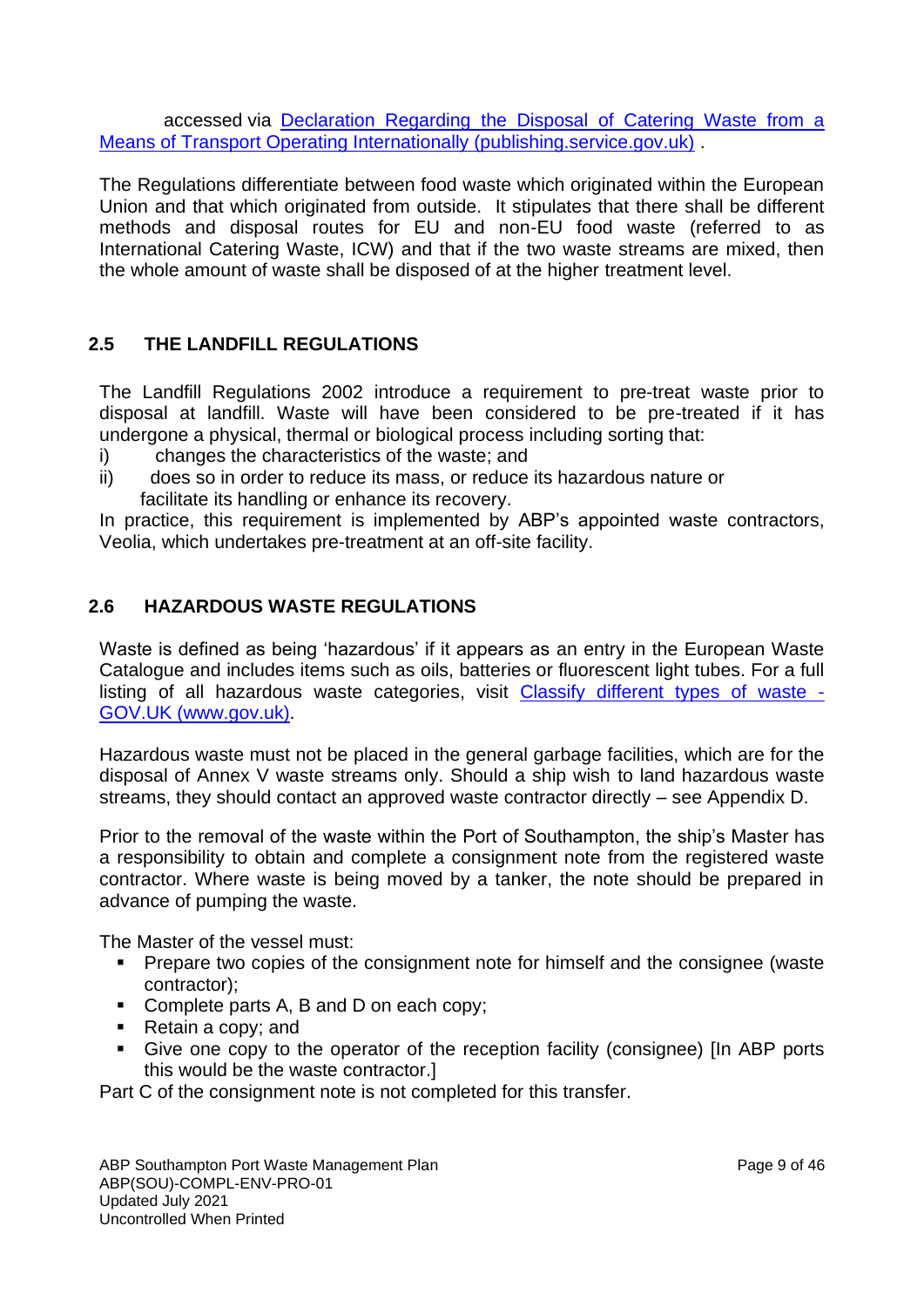The consignee (the waste contractor) then completes Part E of the consignment note, which contains details of the total quantity of waste received from the ship for each EWC (European Waste Catalogue) coded waste. Both the waste contractor and the Master of the vessel should each receive a completed copy of the consignment note. As long as the transfer is undertaken by a direct contract method (i.e. between the Master/Agent and the waste contractor directly), it is not a requirement for the port authority (ABP) to receive a copy of the consignment note.

The Hazardous Waste Regulations 2005 require premises, which generate hazardous wastes, to be registered with the Environment Agency. Ships, however, are exempt from the need to notify as premises, regardless of the amount of waste produced. However, a consignment note must still be produced and should feature a unique consignment note code. For example:

| <b>Example of Coding Standard = SHPXXX/YYYZZ</b> |                                                                                                                                                                                                                         |  |  |
|--------------------------------------------------|-------------------------------------------------------------------------------------------------------------------------------------------------------------------------------------------------------------------------|--|--|
| where                                            |                                                                                                                                                                                                                         |  |  |
| <b>SHP</b><br><b>XXX</b>                         | demotes a collection of waste from a ship<br>is any alphanumeric that may be used as required, e.g. this could be the<br>first part of a postcode or a shortened version of the port name or waste<br>contractor's name |  |  |
| <b>YYY</b><br>77                                 | is any alphanumeric denoting the trading name of the business that<br>operates the ship<br>is an alphanumeric giving the collection a unique identifier                                                                 |  |  |
|                                                  | E.g. For a movement of waste from Container Shippers PLC from a ship in a<br>harbour with a postcode SO14 3QN: SHPSO14/CON01.                                                                                           |  |  |

In the event of uncertainty, the Environment Agency may be contacted on 03708 506 506 or [enquiries@environment-agency.gov.uk.](mailto:enquiries@environment-agency.gov.uk)

# **3. THE PORT OF SOUTHAMPTON**

## **3.1 THE PORT OF SOUTHAMPTON**

ABP Southampton is the Statutory Harbour Authority for the Port of Southampton comprising the Central Solent, Southampton Water and the rivers Test and Itchen.

ABP owns and operates the 300-hectare Port estate located at the confluence of the rivers Test and Itchen at the head of Southampton Water. The Port estate is separated into two main areas, the Eastern Docks where trades handled include vehicles, ro-ro, grain and cruise vessels and the Western Docks handling containers, fresh produce, bulks, cruise vessels, vehicles and ro-ro cargoes.

ABP Southampton Port Waste Management Plan Page 10 of 46 ABP(SOU)-COMPL-ENV-PRO-01 Updated July 2021 Uncontrolled When Printed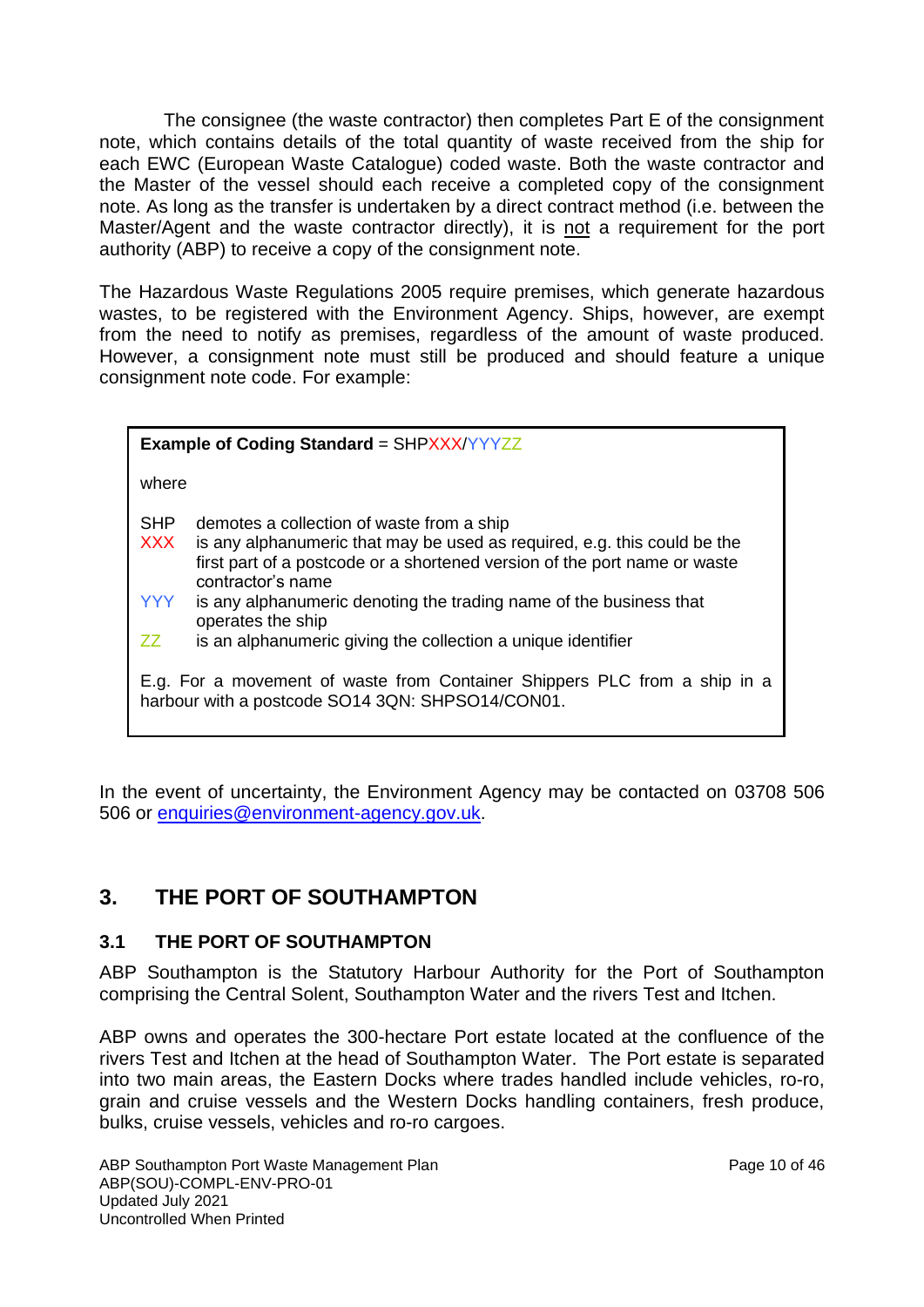Located within ABP's estate are a number of terminal operators who make separate arrangements for handling ship generated waste (Dedicated Terminals) see Table 2 below. This Port Waste Management Plan refers to ABP managed facilities only. For waste management procedures at Dedicated Terminals, the Operator should be contacted directly.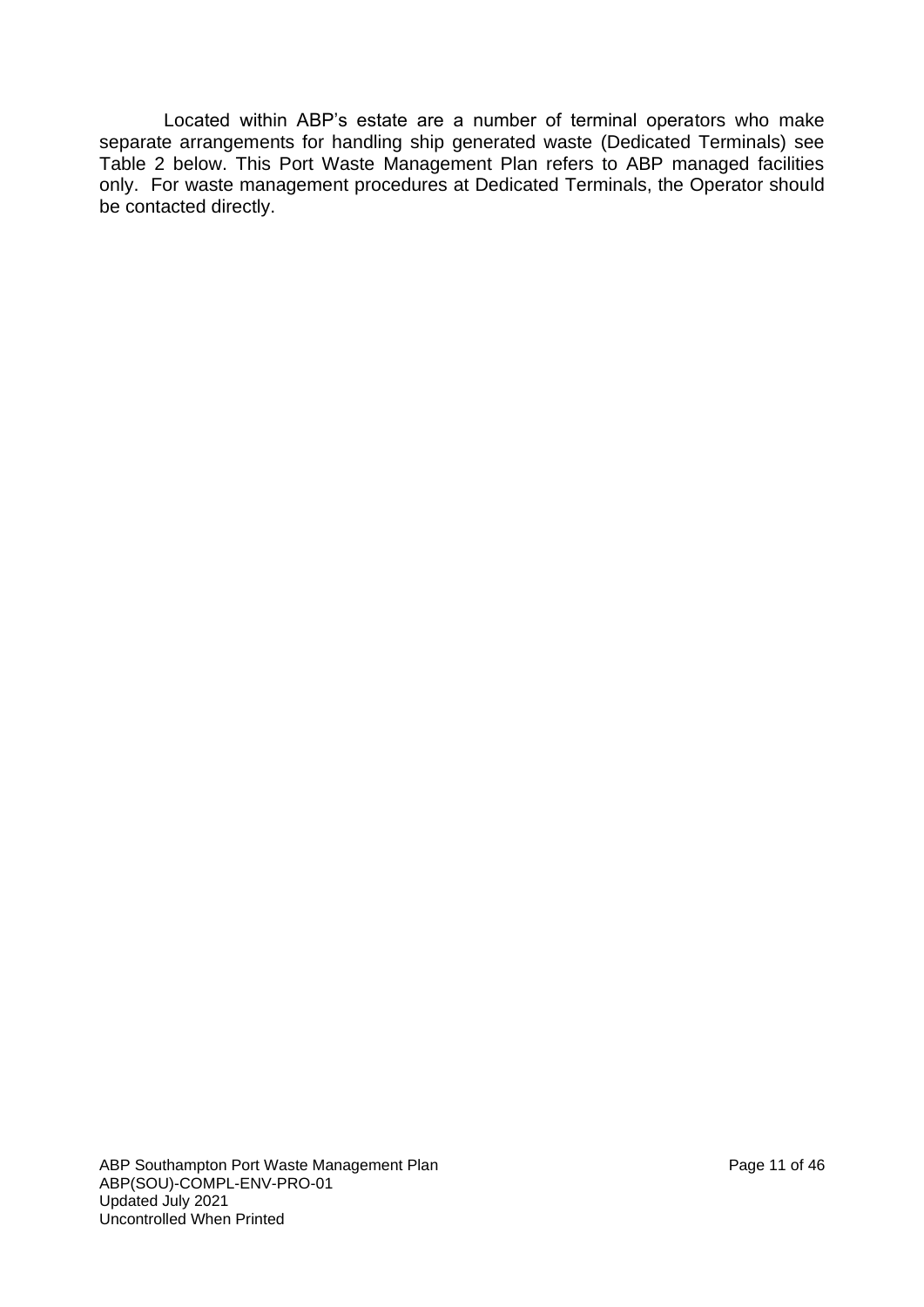# **3.2 PWMP STATUS OF BERTHS WITHIN THE PORT OF SOUTHAMPTON**

| <b>Terminal name</b>                          | <b>Operator</b>               | <b>Cargoes handled</b>                    | <b>PWMP Status</b>        |
|-----------------------------------------------|-------------------------------|-------------------------------------------|---------------------------|
| 20/21 Berth                                   | <b>Williams Shipping</b>      | Small vessels                             | <b>Dedicated Terminal</b> |
| 22 Berth                                      | <b>ABP</b>                    | <b>ABP Patrol Vessels</b>                 | <b>ABP Managed</b>        |
| 23 Berth                                      | J H Whitaker Ltd              | <b>Tankers</b>                            | <b>Dedicated Terminal</b> |
| 25 Berth                                      | Multi - User                  | RoRo traffic                              | <b>ABP Managed</b>        |
| 26/27 Berth                                   | Oceanography Centre           | <b>Research Vessels</b>                   | <b>Dedicated Terminal</b> |
| 30/31 Berth                                   | Multi - User                  | RoRo traffic various                      | <b>ABP Managed</b>        |
| 32/33 Berth                                   | Multi - User                  | Mixed cargo                               | <b>ABP Managed</b>        |
| 34/35 Berth                                   | <b>Wallenius Wilhelmsen</b>   | RoRo traffic                              | <b>ABP Managed</b>        |
| 36 Berth                                      | Southampton Grain<br>Terminal | Grain                                     | <b>Dedicated Terminal</b> |
| 37 Berth                                      | Multi - User                  | Multi-purpose                             | <b>ABP Managed</b>        |
| 38/39 Berth                                   | <b>Cruise Terminal</b>        | Passenger vessels                         | <b>ABP Managed</b>        |
| 40/41 Berth                                   | Multi - User                  | RoRo traffic                              | <b>ABP Managed</b>        |
| 43 Berth                                      | Multi - User                  | RoRo traffic                              | <b>ABP Managed</b>        |
| 44/45 Berth                                   | Multi - User                  | Mixed cargo                               | <b>ABP Managed</b>        |
| 46 Berth                                      | Multi - User                  | Cruise                                    | <b>ABP Managed</b>        |
| 101 Berth                                     | <b>Cruise Terminal</b>        | Cruise/Lay-by                             | <b>ABP Managed</b>        |
| 102 Berth                                     | Multi - User                  | LoLo/RoRo vessel                          | <b>ABP Managed</b>        |
| 102/3 Berth                                   | Multi - User                  | Multi-purpose                             | <b>ABP Managed</b>        |
| 103/4 Berth                                   | <b>Canary Fruit Terminal</b>  | Fruit/Vegetables<br><b>ABP Managed</b>    |                           |
| 105 Berth                                     | Multi - User                  | <b>RoRo Vessels</b><br><b>ABP Managed</b> |                           |
| 106 Berth                                     | <b>Cruise Terminal</b>        | <b>ABP Managed</b><br>Passenger Vessels   |                           |
| 107-9 Berth and<br>former Dry Dock            | <b>Solent Stevedores</b>      | Dry bulk                                  | <b>ABP Managed</b>        |
| 110 Berth                                     | Multi- User                   | Lay-by                                    | <b>ABP Managed</b>        |
| <b>Container Terminal</b><br>- Berths SCT 1-5 | DP World Southampton          | Containers<br><b>Dedicated Terminal</b>   |                           |

### **Table 2 Operator Status of Berths at ABP Southampton**

# **3.3 ABP SOUTHAMPTON OIL SPILL RESPONSE PLAN**

Ships' Masters and Officers are required to immediately notify ABP Southampton [tel: +44 (0)23 8060 8208], as the Port Authority, of any involuntary discharge of oil, oilbased products and other hazardous substances.

The Port of Southampton has prepared an Oil Spill Contingency Plan according to the requirements of the Merchant Shipping (Oil Pollution Preparedness and Response Convention) Regulations 1997. The OPRC Plan was prepared in accordance with the MCPU Guidelines for ports, harbours and oil handling facilities. Upon such notification ABP's Emergency Plan for the Port of Southampton will be activated. Oily wastes and other chemicals collected as a result of these actions will be disposed of by road or barge, using the services of an approved waste contractor.

ABP Southampton Port Waste Management Plan Page 12 of 46 ABP(SOU)-COMPL-ENV-PRO-01 Updated July 2021 Uncontrolled When Printed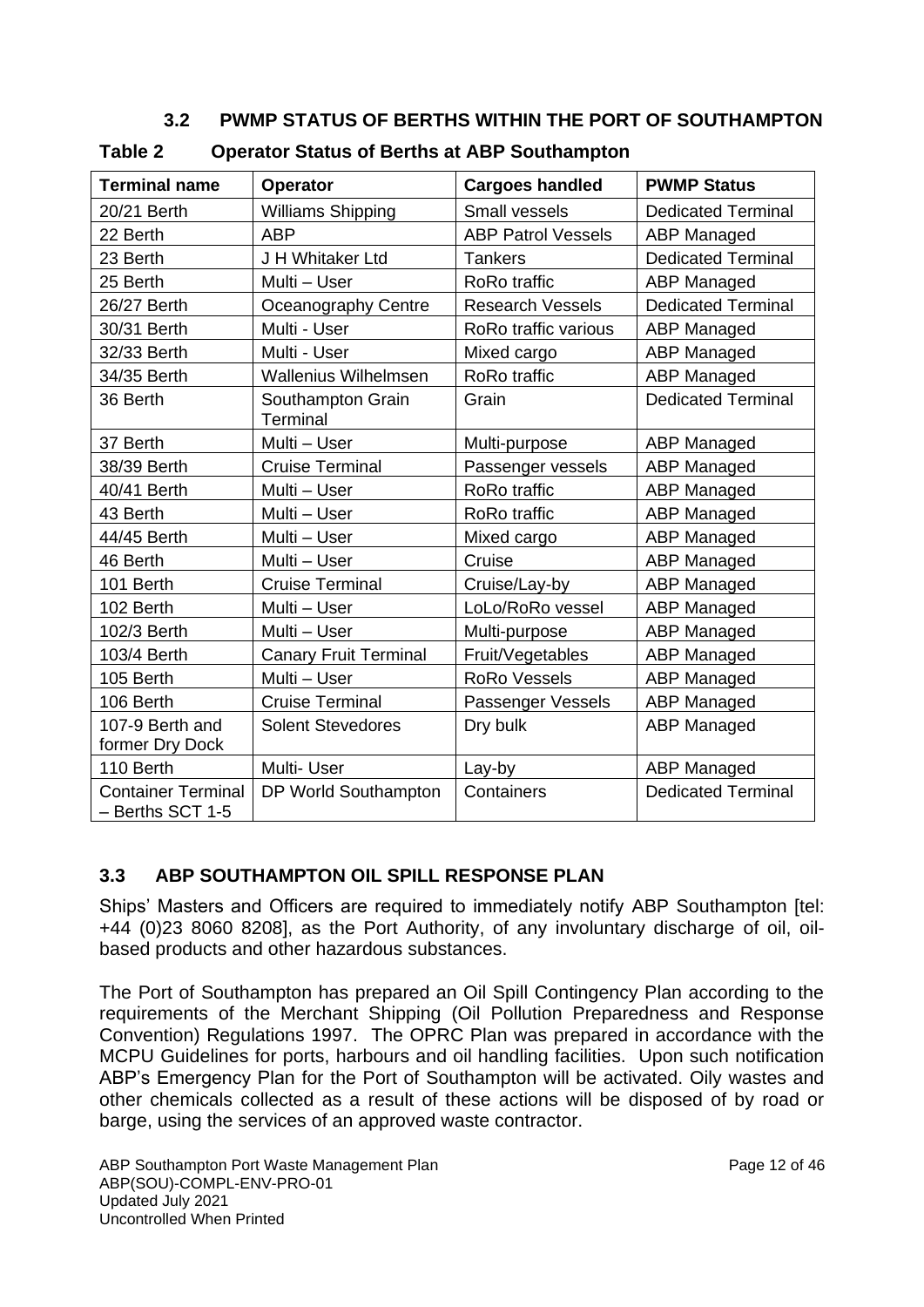# **3.4 MARPOL SPECIAL AREA**

The English Channel is designated as a "MARPOL Special Area" where more stringent waste disposal regulations are imposed. For example, the disposal of any garbage, other than food wastes, into the sea is prohibited and food wastes can only be disposed of more than 12 miles from land. The implications of this designation on the amounts of waste that should be landed by ships using the Port of Southampton and the subsequent requirement for waste reception facilities have been considered during the preparation of this Port Waste Management Plan.

# **4. CONSULTATION**

ABP Southampton is required to consult with all port users and other organisations having a reasonable interest in the proper disposal of waste arising from shipping activities. PWMP users and Ship's Agents have been given the opportunity to comment on the provisions of the revised arrangements prior to the submission of the PWMP to the MCA for their views and comments.

ABP asked consultees for their views on the following:

- overall operation of the existing Port Waste Management Plan;
- **■** type, capacity, number and adequacy of reception facilities;
- location and ease of use of reception facilities; and
- cost of facilities and the ABP Mandatory Waste Fee.

A list of consultees is included at Appendix C.

The consultation was launched in May 2021 with ABP inviting those organisations included in Appendix C to comment.

Following approval by the MCA, the finalised Port Waste Management Plan for ABP Southampton will be circulated to all consultees and placed on the Port's VTS website.

# **5. PRIOR NOTIFICATION OF WASTE TO BE LANDED**

## **5.1 LEGAL REQUIREMENT**

The Merchant Shipping (Port Waste Reception Facilities) Regulations 2003 (as amended) require vessels to notify their next port of call of the types and amount of waste they will be discharging during their time alongside. This information must be given at least 24 hours in advance of arrival or as soon as they leave their last port. ABP has developed an electronic notification system to manage this information.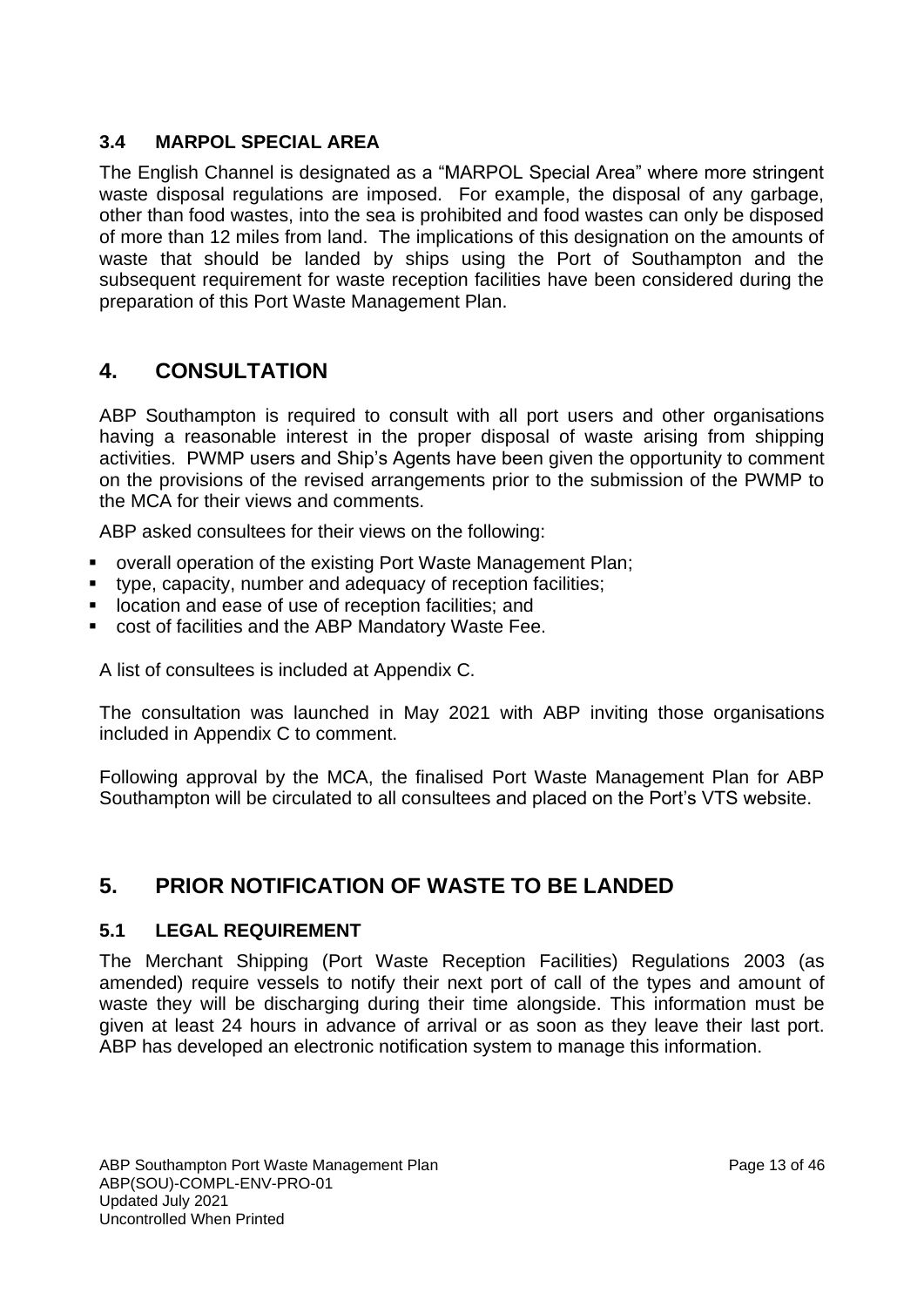# **5.2 ABP PRIOR NOTIFICATION SYSTEM**

ABP has created a website designed specifically to deal with the advance notification of all types of waste that ships may land. It provides an advance notification service for both MARPOL and cargo-associated wastes and is located at [www.abpnotify.co.uk.](http://www.abpnotify.co.uk/)

The user, either the Master or the ships' Agent on his behalf, selects the port his vessel is approaching from a list on the home page. He will then be presented with an online form which requests the name of the vessel, flag state, type and amount of waste to be landed, etc. Once the form has been completed and the Master or the Agent presses the 'submit' button on the screen, the information given is processed in three different ways:

- Firstly, the information is delivered to a computer server which codes the data as 'belonging' to a particular port and stores it;
- Secondly, the system generates a PDF file, which is forwarded to the port to which the vessel is heading; and
- Finally, the system generates a second PDF file and sends it back to the email address of the person who submitted the information. This allows a copy of the Prior Notification form to be downloaded/printed for the ship's own record as confirmation that their waste information has been logged in advance of arrival. This version can be stored on board, in either hard or electronic format, to prove to Port State Control or MCA officers that the vessel has an audit trail for its waste management practices.

The ABP Operations Department has access to Prior Notification database and is able to reproduce hard copies of the notification submissions. This is necessary in case ABP becomes aware of a problem with a vessel and needs to check whether a waste return has been filed. ABP reserve the right to select a notification at random and liaise with the Master for accurate verification.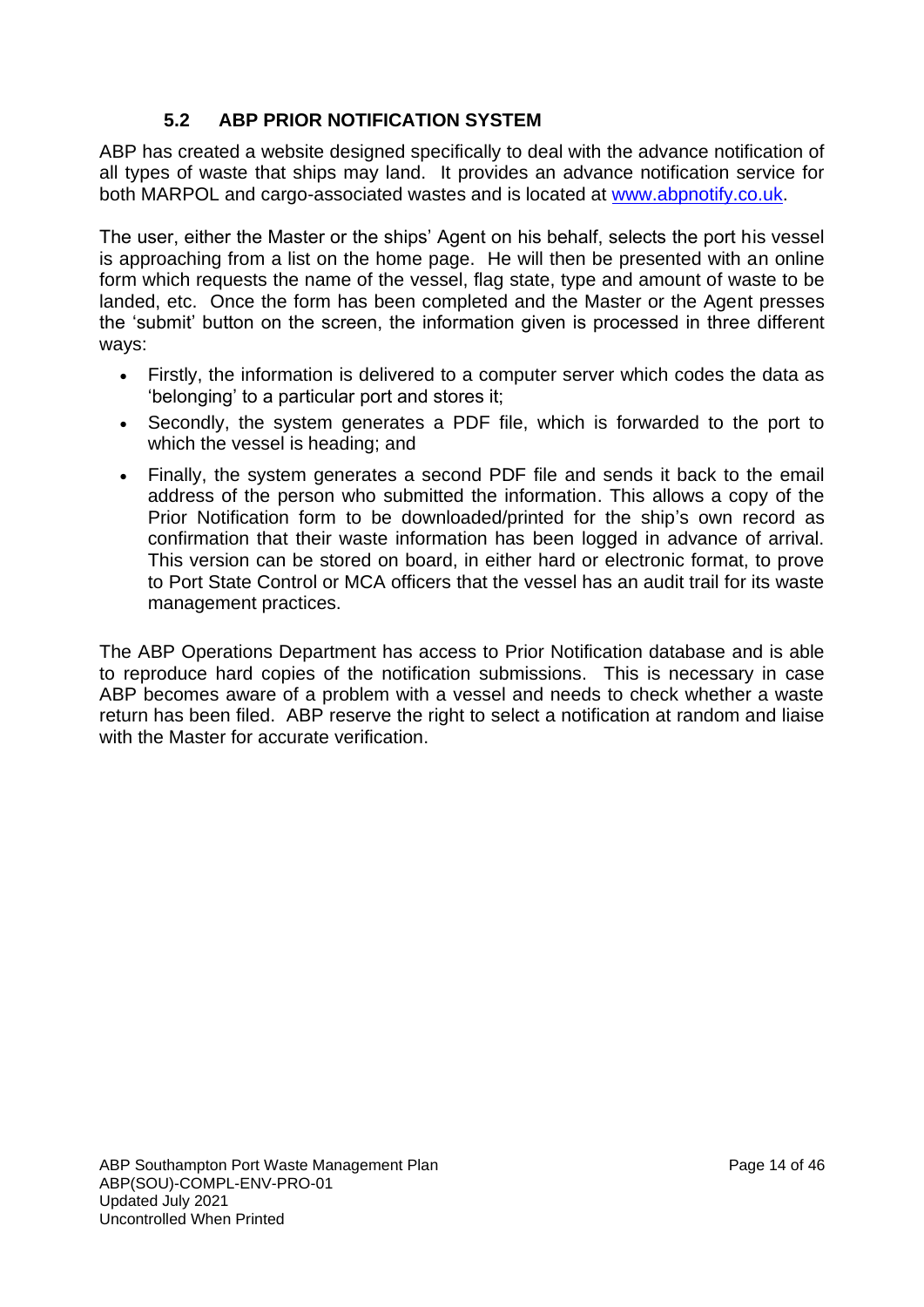Figure 1 details the process of the Prior Notification System.

#### **Figure 1 – Prior Notification System**



## **5.3 BACK-UP SYSTEM**

If, for some reason, access is denied to the waste website address, or there are difficulties in submitting the notification form, a back-up system has been developed. The Port holds blank copies of the prior notification form, which will be available to

ABP Southampton Port Waste Management Plan Page 15 of 46 ABP(SOU)-COMPL-ENV-PRO-01 Updated July 2021 Uncontrolled When Printed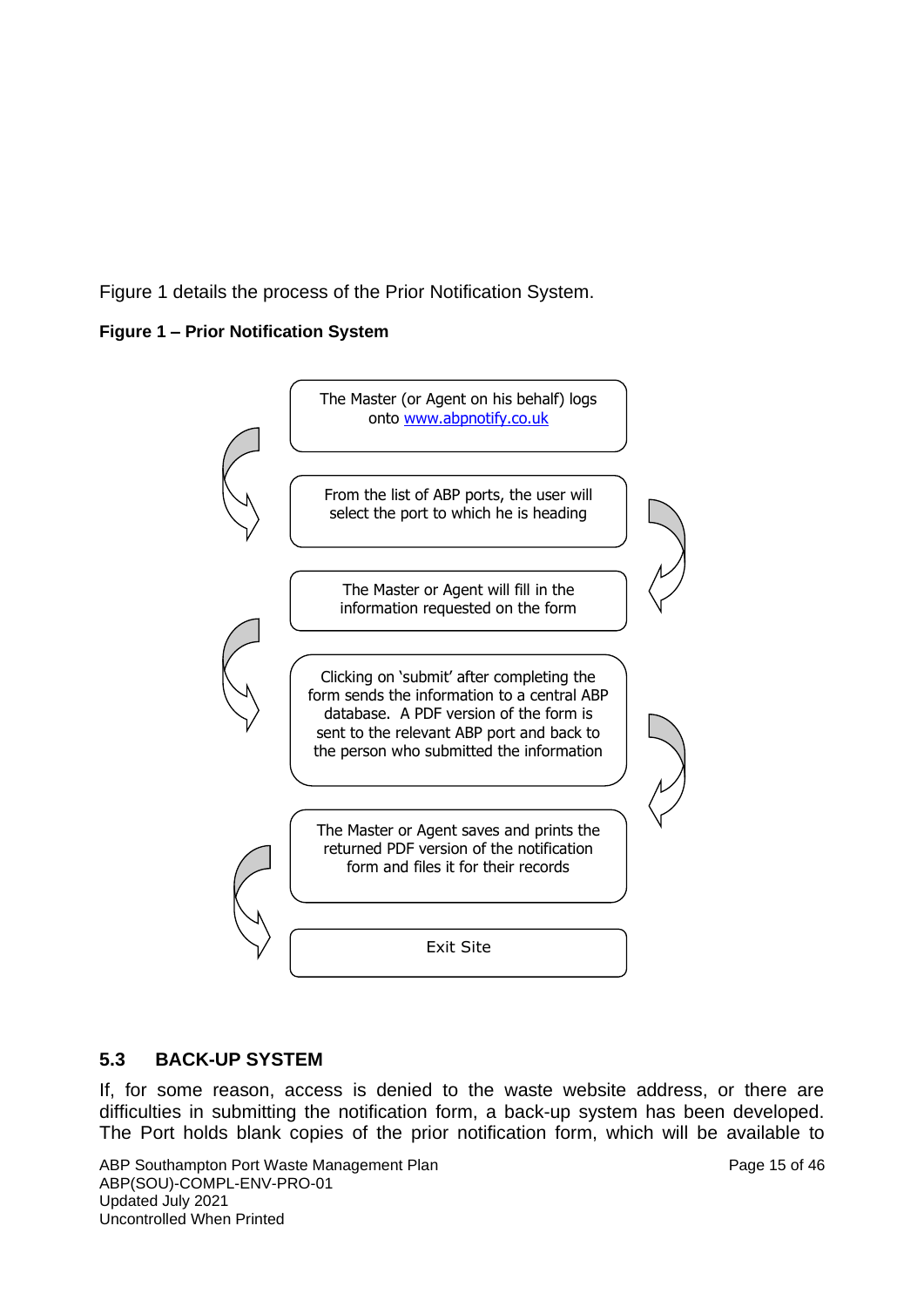Masters or Agents either by email or in paper format. The relevant waste information will be able to be entered onto the form and then faxed to the appropriate ABP port.

Vessels or Agents should keep the fax transmission report as proof that the notification was given in advance of arrival. ABP will handle the recording of the information on the computer system should this circumstance arise. An example of the Prior Notification form is included at Appendix E.

# **6. WASTE RECEPTION FACILITIES**

## **6.1 RESPONSIBILITIES**

#### **6.1.1 ABP as Statutory Harbour Authority**

The Merchant Shipping and Fishing Vessels (Port Waste Reception Facilities) Regulations 2003 (as amended) set out the roles and responsibilities of a harbour authority or terminal operator. These requirements are set out below:

ABP in its capacity as harbour authority and/or terminal shall prepare a waste management plan with respect to the provision and use of waste reception facilities in the harbour and/or terminal (regulation 6) for submission to the Secretary of State (Maritime and Coastguard Agency) for approval.

ABP has a duty to ensure that adequate and convenient garbage reception facilities are available at ABP managed berths (regulation 4(1)).

ABP is entitled recover a significant proportion of the costs involved in waste management from the ships visiting the Port (paragraphs 13, 14). This is undertaken via a Mandatory Waste Fee (Environment Charge) levied on all eligible vessels.

ABP has appointed Veolia Environmental Services plc (Veolia) to undertake the provision of MARPOL Annex V waste facilities (regulation 4(3)) declared under the Prior Notification system (regulation 11). ABP maintains and publishes a list of approved licensed waste contractors who are able to provide appropriate waste collection and disposal facilities to port users for all MARPOL Annex wastes. The list of approved contractors is not exclusive and is open to addition and amendment upon production of the necessary licence information (see also Section 6.1.4). The current list of approved licensed waste contractors is contained in Appendix D. Enquiries relating to the list should be addressed to the Operations Department on +44 (0)23 8048 8800.

ABP Southampton is not the producer of the ship-generated waste covered by this Plan. ABP's responsibility is to provide temporary storage facilities prior to the waste being removed by an approved contractor for onward disposal at a licensed site.

ABP Southampton Port Waste Management Plan ABP Southampton Page 16 of 46 ABP(SOU)-COMPL-ENV-PRO-01 Updated July 2021 Uncontrolled When Printed The Port collates annual records of waste landed. These records originate from the Prior Notification database and Veolia and are summarised in Appendix G.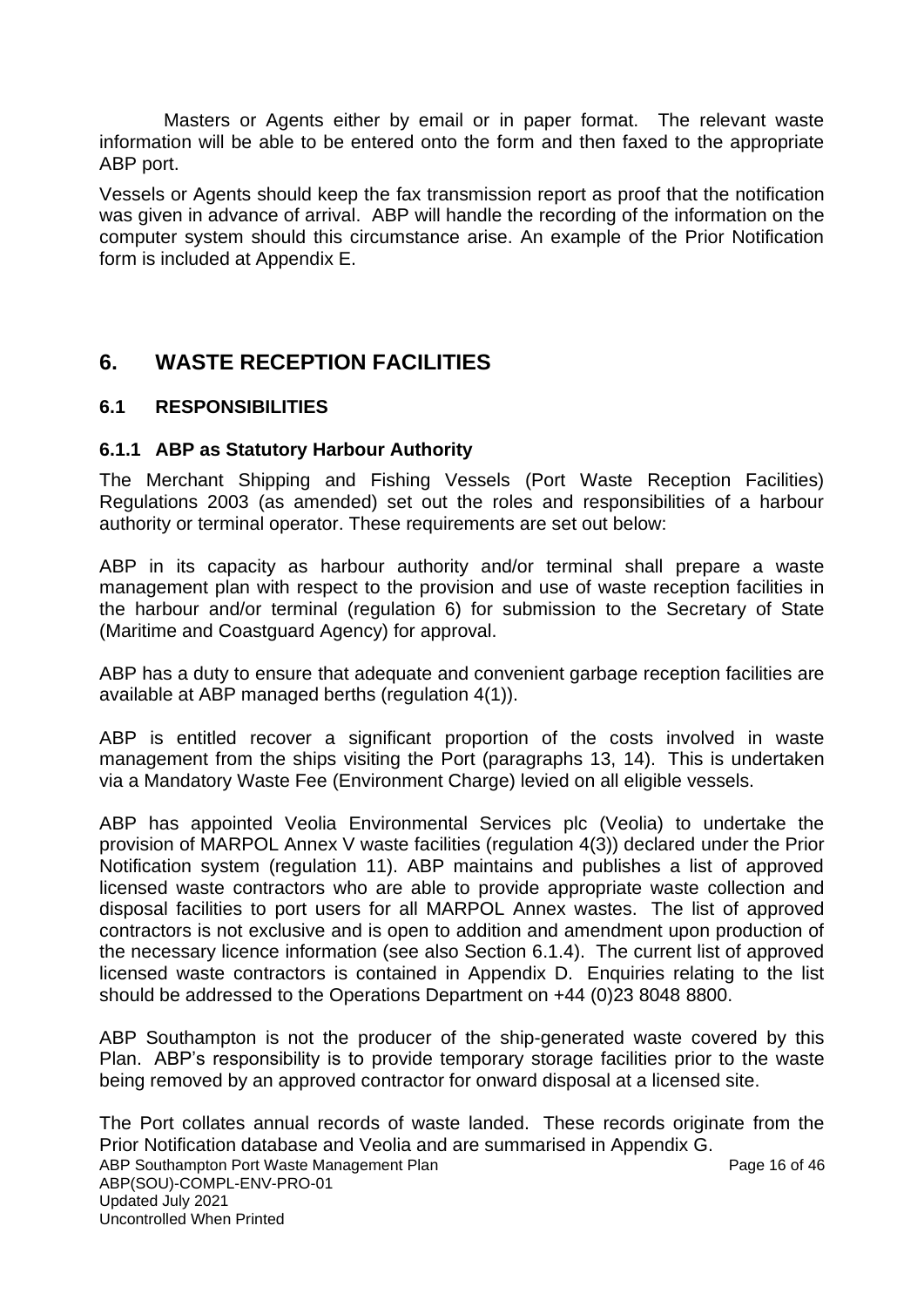This Port Waste Management Plan is owned by the ABP Southampton Operations Team and forms part of ABP's Compliance Management System. The ABP Compliance team audit the Port of Southampton on matters covering health and safety, security and environment on a regular basis. This audit includes verification of the implementation of the PWMP measures against enabling legislation and guidance. Should any recommendations be identified the Port is required to implement such recommendations as soon as practicable. Such measures are included in a report to the ABP Board.

# **6.1.2 Terminal Operators**

Waste management planning within specific terminal areas is the responsibility of the Terminal Operator, who is required to ensure that suitable waste reception facilities can be provided in line with MARPOL regulations. Terminal Operators shall implement their own Port Waste Management Plans in accordance with the MARPOL regulations and all applicable waste legislation. Dedicated Terminal Operators may have to consider setting up prior notification systems for non-exempt vessels using these facilities. The PWRF Regulations make provision for such Terminal Operators to levy their own waste fees on visiting vessels to make a significant contribution to the costs of the waste reception facilities provided.

ABP Southampton does not take any responsibility for the Port Waste Management Plans or other arrangements made by dedicated Terminal Operators.

Where an Operator makes use of an ABP-managed berth, i.e. his vessels may have priority on the berth but he does not operate it exclusively, he may, by arrangement, make use of the waste reception facilities provided under ABP's own waste management arrangements. Vessels using such facilities will be expected to use ABP's prior notification system and will pay the ABP Mandatory Waste Fee (Environment Charge).

## **6.1.3 Ships' Agents**

Ships' Agents acting on behalf of ship owners, Masters or managers in arranging provision of waste disposal facilities or services shall, at all times, pay due regard to the Merchant Shipping and Fishing Vessels (Port Waste Reception Facilities) Regulations 2003, all applicable waste legislation and the general provisions and requirements set out in this Port Waste Management Plan.

There is a key role for Agents to submit information concerning waste to be landed to ABP's Prior Notification system. They must undertake the advance notification aspect if their vessels cannot do it themselves including making sure the vessel receives a copy of the returned prior notification form for its own records. Additionally, Agents may be responsible for making the arrangements between the ship and waste management contractors for the removal and disposal of all non-garbage, non-operational waste. This includes MARPOL Annex I (oil and oily wastes) Annex II (hazardous or noxious

ABP Southampton Port Waste Management Plan Page 17 of 46 ABP(SOU)-COMPL-ENV-PRO-01 Updated July 2021 Uncontrolled When Printed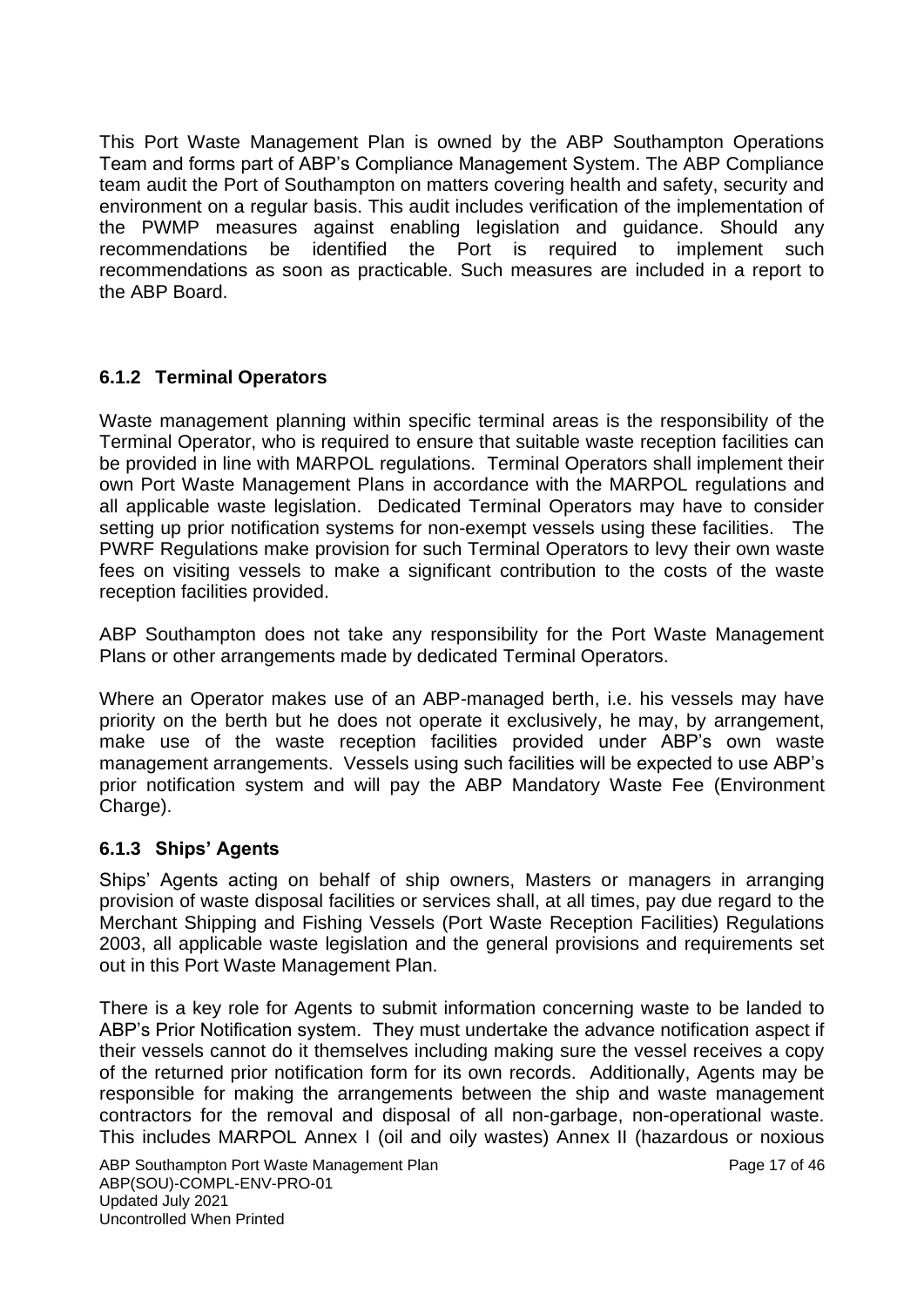substances in liquid form), and Annex IV (sewage). If the vessel intends to discharge any of these wastes, the Prior Notification form must be completed.

Ships' Agents are required to keep full records of requests made by Ships' Masters for the provision of reception facilities as well as the amounts of wastes transferred to approved waste contractors. Agents are required to keep records of the Waste Transfer Notes generated by waste landed from their vessels for a minimum of 2 years under the requirements of the Environmental Protection Act 1990 or a minimum of 3 years for Hazardous Waste Consignment Notes.

## **6.1.4 Waste Management Contractors**

Appendix D lists the authorised waste contractors who are approved to operate in the Port of Southampton by virtue of their Waste Management Licence / Environmental Permit issued in accordance with Section 35 of the Environmental Protection Act 1990 (as amended), or Disposal Licence issued under Section 5 of the Control of Pollution (Amendment) Act 1989.

If an Agent or Terminal Operator wishes to use a contractor who does not appear on this list, they shall provide ABP's Operations Department on +44 (0) 23 8048 8800 of the following:

- Name of the waste contractor;
- Copy of valid Waste Management Licence (where appropriate);
- **Proof of registration as a waste carrier;**
- Statement of the waste contractor's Environmental Policy;
- **EXECT** List of specific types of waste to be handled by the waste contractor; and
- **•** Procedures for collection and disposal of the categories of waste handled by the contractor.

This information shall be provided to ABP **before** using the services of the new contractor, except in an emergency.

By law, a Waste Transfer Note or Consignment Note must be generated by the waste contractor when waste is collected from the port and a copy left with the organisation employing the contractor (i.e. port authority, terminal operator, ships' Agent, etc.) The details in the transfer note form the basis of the records to be kept by the Port of Southampton of the amount of waste transferred from the port estate to disposal sites in any given year. ABP will use the information gathered from the Prior Notification forms and the Waste Transfer Notes to provide a more accurate picture of the amount of waste landed and taken for disposal from the Port of Southampton. This information is required not only for returns made to Government but also for ABP's own records, as reported in the company's annual Corporate Responsibility Report.

## **6.1.5 Maritime and Coastguard Agency (MCA)**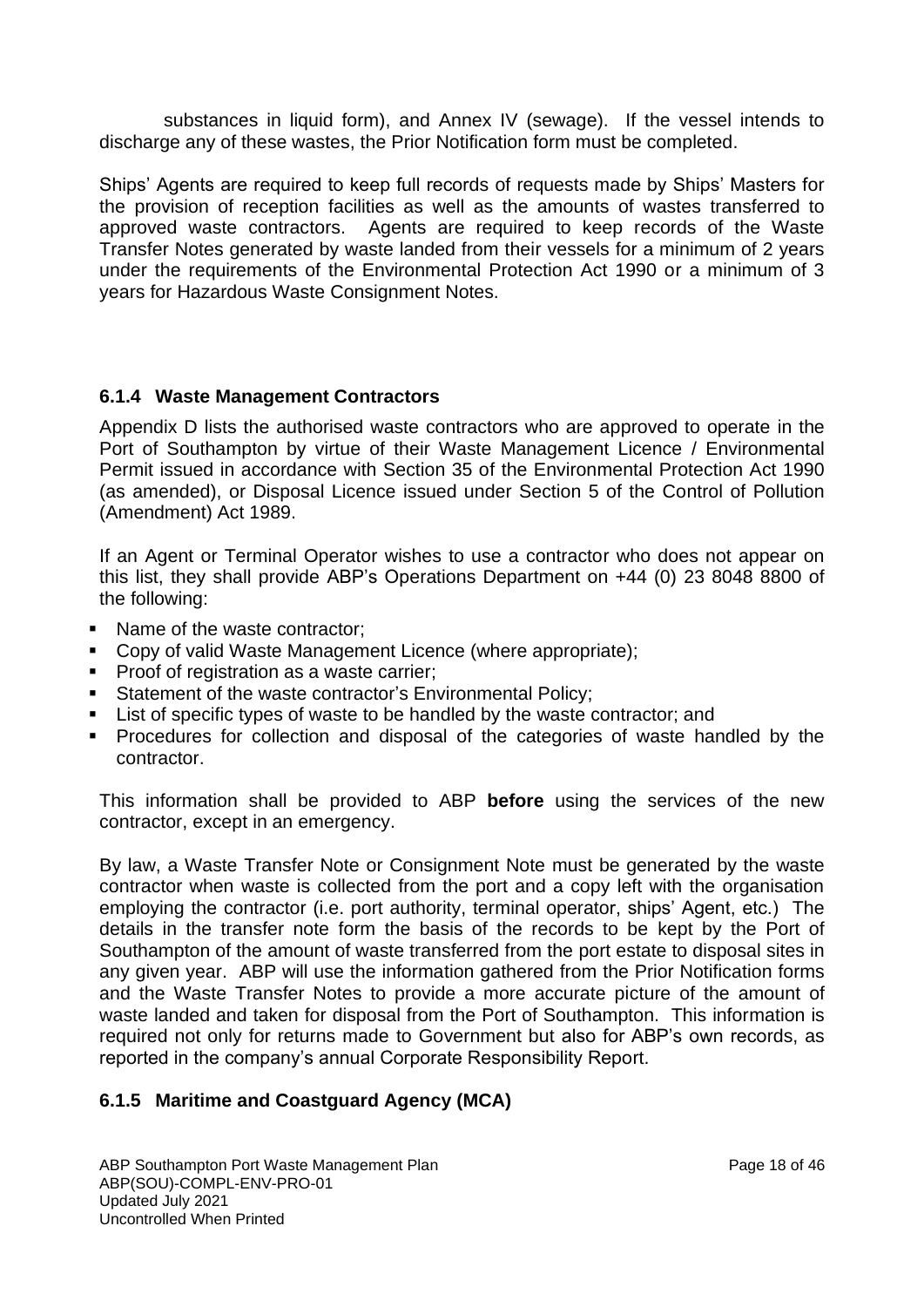The MCA is the Government agency responsible for the implementation of the Port Waste Management Regulations and the approval of Port Waste Management Plans. If ships are not fulfilling the requirements of the legislation, such as failing to notify waste to be landed in advance of arrival, they may be targeted for inspection by the MCA.

The notification information supplied must demonstrate that the vessel has sufficient storage capacity and that the proposed destination port/terminal has adequate reception facilities. Where there is any cause for concern that the destination port/terminal has inadequate facilities, the destination is unknown or the vessel does not have sufficient capacity and could pollute during her next journey then the local Marine Office should be contacted immediately - an MCA surveyor will then investigate. If MCA officials believe there is a risk that waste could be disposed at sea they may direct a vessel to deliver its waste before it leaves the port or terminal.

# **6.2 VESSELS FALLING OUTSIDE THE SCOPE OF THE REGULATIONS**

For fishing vessels, recreational craft and the other classes of vessels, which are exempted or otherwise exempt from the Regulations, ABP Southampton or the appropriate Terminal Operator must still provide adequate waste reception facilities. The costs of these will be met from Harbour Dues or other charges levied on the vessels in question. Waste management costs are available from the Operations Manager on +44(0)23 8048 8800 upon request.

Where vessels do not have to provide advance notification of waste to be landed, ABP Southampton may not necessarily be aware how much or what type of waste has been landed. Overall waste totals may therefore be a less precise figure than actually landed.

# **6.3 PROVISION OF RECEPTION FACILITIES BY MARPOL ANNEX**

Table 4 shows the categories of waste, which are likely to be landed under the MARPOL Regulations at the Port, taking into account the types of ships and cargoes handled. Unusually large quantities of any type of waste will always require at least 24 hours notice. This should be given through the ABP Prior Notification system and also directly to the waste contractor involved. The table also shows responsibility for making the necessary arrangements.

### **Table 4 Categories of waste expected to be landed in the Port of Southampton and responsibility for the provision of associated facilities**

| <b>MARPOL Annex   Type of Waste</b> |     | of facilities | Frequency of use   Responsibility for the access /<br>provision of facilities |
|-------------------------------------|-----|---------------|-------------------------------------------------------------------------------|
| Annex I                             | Oil | Common        | <b>Terminal Operators /</b>                                                   |
|                                     |     |               | Ships' Agents                                                                 |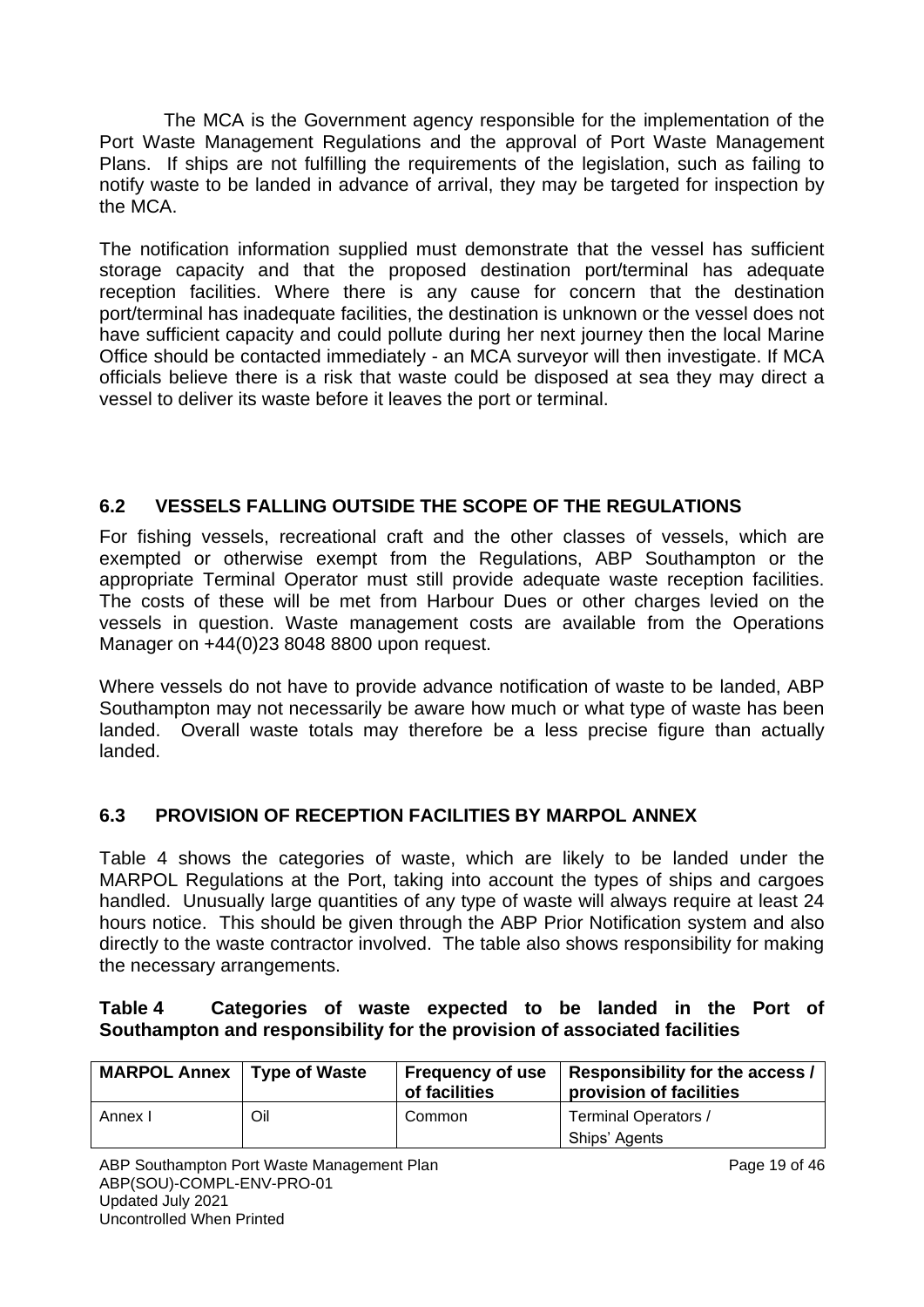| Annex II | Hazardous<br>substances       | Infrequent | Terminal Operators /<br>Ships' Agents                                     |
|----------|-------------------------------|------------|---------------------------------------------------------------------------|
| Annex IV | Sewage                        | Infrequent | Terminal Operators /<br>Ships' Agents                                     |
| Annex V  | Garbage                       | Common     | <b>Associated British Ports/ Terminal</b><br>Operators /<br>Ships' Agents |
| Annex VI | Exhaust gas<br>residue wastes | Infrequent | Terminal Operators /<br>Ships' Agents                                     |

Table 5 overleaf summarises the type and capacity of reception facilities and the arrangements in place for the reception of waste in each MARPOL Annex.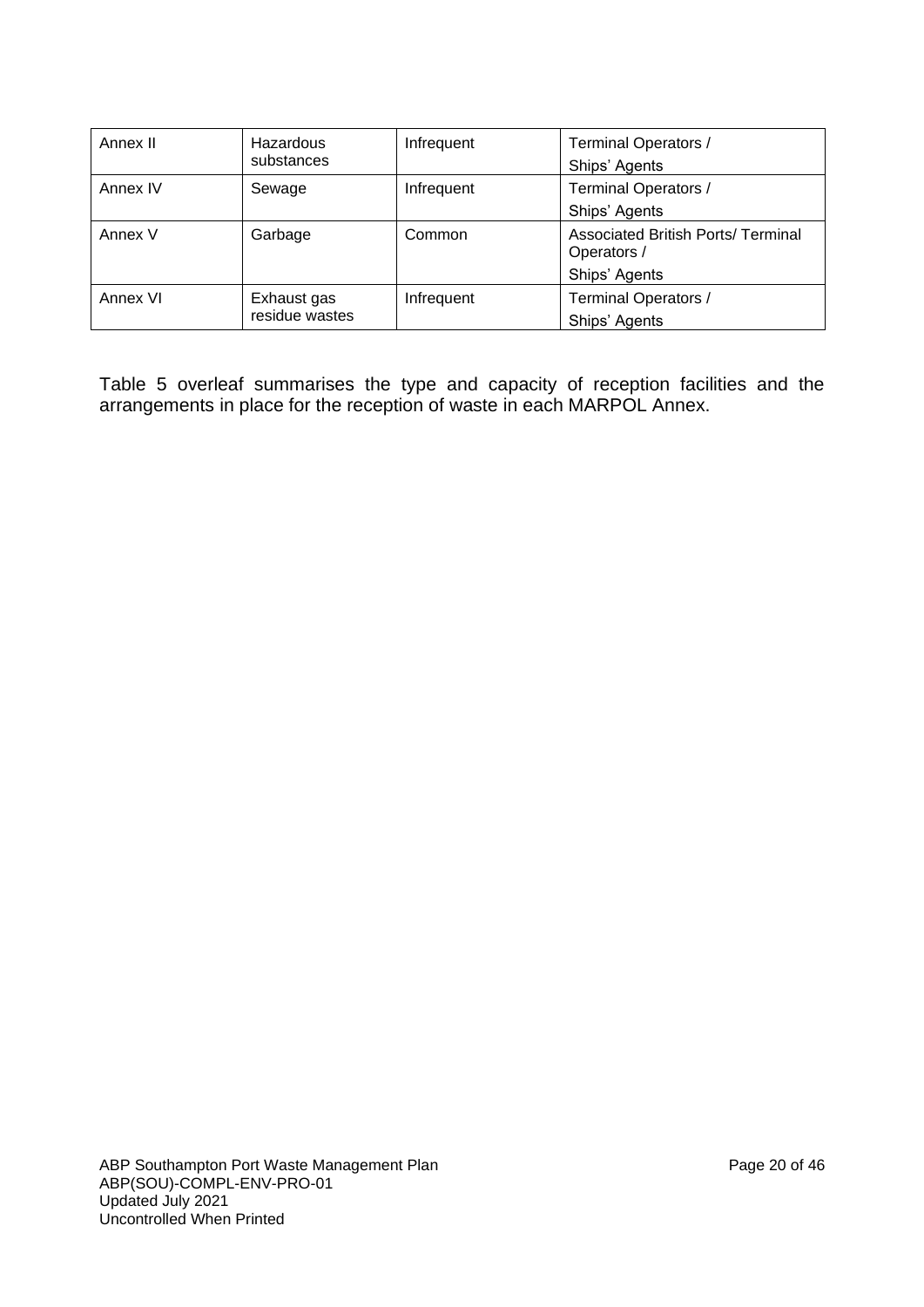### **Table 5 Type and Capacity of Port Waste Reception Facilities at ABP Southampton**

|                           | Annex I<br><b>OILY WASTES</b>                                                                                                                                                                 | Annex II<br><b>NOXIOUS OR</b><br><b>HAZARDOUS</b><br><b>SUBSTANCES</b>   | Annex IV<br><b>SEWAGE</b>                                                |                                                                     | Annex V<br><b>GARBAGE</b>                                      |                                                                                  | Annex VI<br>SOx, NOx                                                     |
|---------------------------|-----------------------------------------------------------------------------------------------------------------------------------------------------------------------------------------------|--------------------------------------------------------------------------|--------------------------------------------------------------------------|---------------------------------------------------------------------|----------------------------------------------------------------|----------------------------------------------------------------------------------|--------------------------------------------------------------------------|
| Example of<br>Waste       | Oily garbage<br>Dirty ballast water<br>Tank washings<br>Oily mixtures containing<br>chemicals<br>Scale and sludge from tank<br>cleaning operations<br>Sludge from purification of<br>fuel oil | Categories A, B or C                                                     | <b>Black water</b>                                                       | <b>MARPOL Annex V</b><br>Domestic garbage                           | Food waste including<br><b>International Catering</b><br>Waste | Cargo Waste                                                                      | <b>Exhaust Gas Residues</b>                                              |
| Type of<br>facility       | Collection by road tanker or<br>barge                                                                                                                                                         | Collection by road<br>tanker                                             | Collection by road tanker                                                | MARPOL barge and<br>suitable waste containers                       | Leak proof and sealed<br>containers                            | 23 open, covered and<br>lockable skips                                           | Collection by road<br>tanker or barge                                    |
| Capacity of<br>facility   | $7 - 20$ m <sup>3</sup> tanker<br>30 m <sup>3</sup> barge or 320 m <sup>3</sup> barge                                                                                                         | $8 - 20$ m <sup>3</sup> tanker                                           | $8 - 20$ m <sup>3</sup> tanker                                           | Up to 75 $m3$ by barge<br>each FEL container has 8<br>$m3$ capacity | 1100 I reception units                                         | $2 - 15$ yd <sup>3</sup> skips                                                   | $8 - 20$ m <sup>3</sup> tanker<br>30 $m3$ barge or 320 $m3$<br>barge     |
| Method of<br>Notification | Email waste contractor<br>directly.<br>marineoperations@veolia.co.<br>$\underline{uk}$                                                                                                        | Email waste contractor<br>directly.<br>marineoperations@veoli<br>a.co.uk | Email waste contractor<br>directly.<br>marineoperations@veolia.<br>co.uk | Waste placed directly in<br>bins provided by ship's<br>crew         | Waste placed directly in<br>bins provided by ship's<br>crew    | Fixed facility. Waste placed<br>directly in skip by ship's crew<br>or stevedores | Email waste contractor<br>directly.<br>marineoperations@veoli<br>a.co.uk |
| Notice<br>required        | 24 hrs                                                                                                                                                                                        | 24 hrs                                                                   | 24 hrs                                                                   | 24 hrs service                                                      | 24 hrs                                                         | No notice required                                                               | 24 hrs                                                                   |
| Frequency<br>of emptying  | On request                                                                                                                                                                                    | On request                                                               | On request                                                               | Matches demand                                                      | Matches demand                                                 | Matches demand                                                                   | On request                                                               |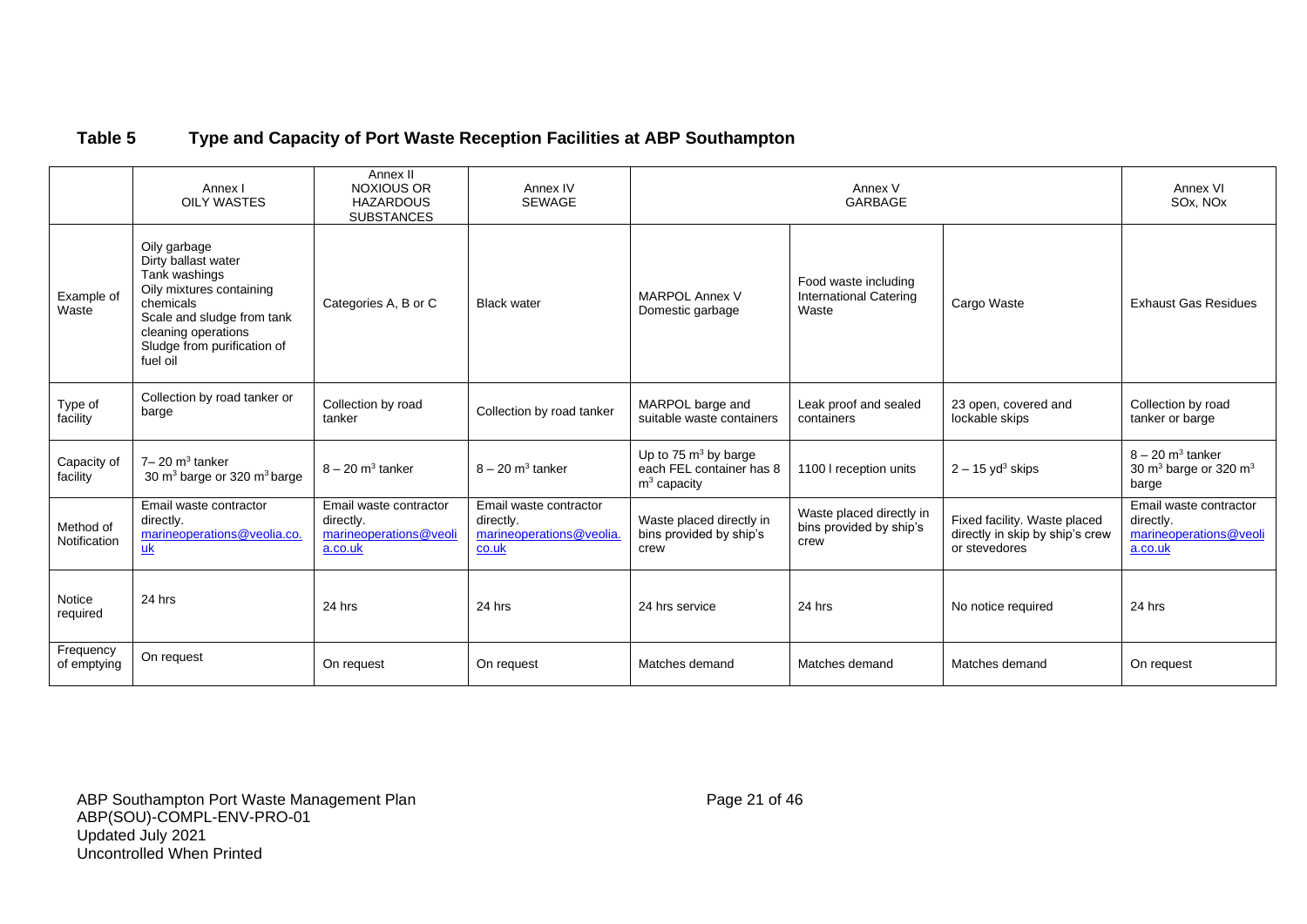## **6.3.1 Annex I – Oil**

Ships' Agents, using licensed waste contractors, are responsible for making arrangements for the collection of oily wastes from all areas of the Port. Collection is either by marine barge or by road tanker. Most waste contractors require 24 hours notice to collect oily waste. Collections of oily wastes from vessels or road tankers are subject to the requirements of Notice to Mariners 2016/24 – for further information, please refer to

[http://www.southamptonvts.co.uk/Yachting\\_and\\_Leisure/Notices\\_to\\_Mariners.](http://www.southamptonvts.co.uk/Yachting_and_Leisure/Notices_to_Mariners)

Accidental oil spills must be reported to VTS on +44(0) 23 8060 8208.

## **6.3.2 Annex II – Hazardous substances**

Bulk vessels are not considered to require the provision of fixed facilities for the reception of tank washings at the present time.

Washings from tankers can be readily disposed of by approved waste contractors. This is generally by road tanker, with arrangements being made through the ships' Agents. Most contractors require 24 hours notice. Tank washings are not allowed to be discharged into surface waters.

Accidental chemical spills must be reported to VTS on +44(0) 23 8060 8208.

### **6.3.3 Annex IV – Sewage**

At ABP managed berths, sewage is disposed of via the same 'direct contract' arrangements between a ship, and her Agent, and an approved waste management contractor, as are in place for Annex I and II substances.

## **6.3.4 Annex V – Garbage**

ABP provides covered bins for the disposal of Annex V garbage and food waste – including International Catering Waste - at fixed locations around the Port estate for ABP managed berths. A licensed waste contractor, Veolia Environmental Services plc, empties these bins on a regular basis. This process is kept under constant review and the frequency of collection, number of bins and locations can be altered to meet demand. These facilities are available to ships on ABP-managed berths at all times. Ships' crews are expected to use the appropriate bins for the waste to be correctly disposed. They are also expected to make sure the waste is placed totally inside the receptacle and that the lid is shut firmly to prevent birds, rodents or rain from getting in or the contents escaping.

Some wastes from ships cannot be treated as ordinary garbage and have special handling requirements. Some level of waste stream separation or segregation is, therefore, required on board. Oily garbage and solids should be separated from general garbage and arrangements made with licensed waste contractors for collection.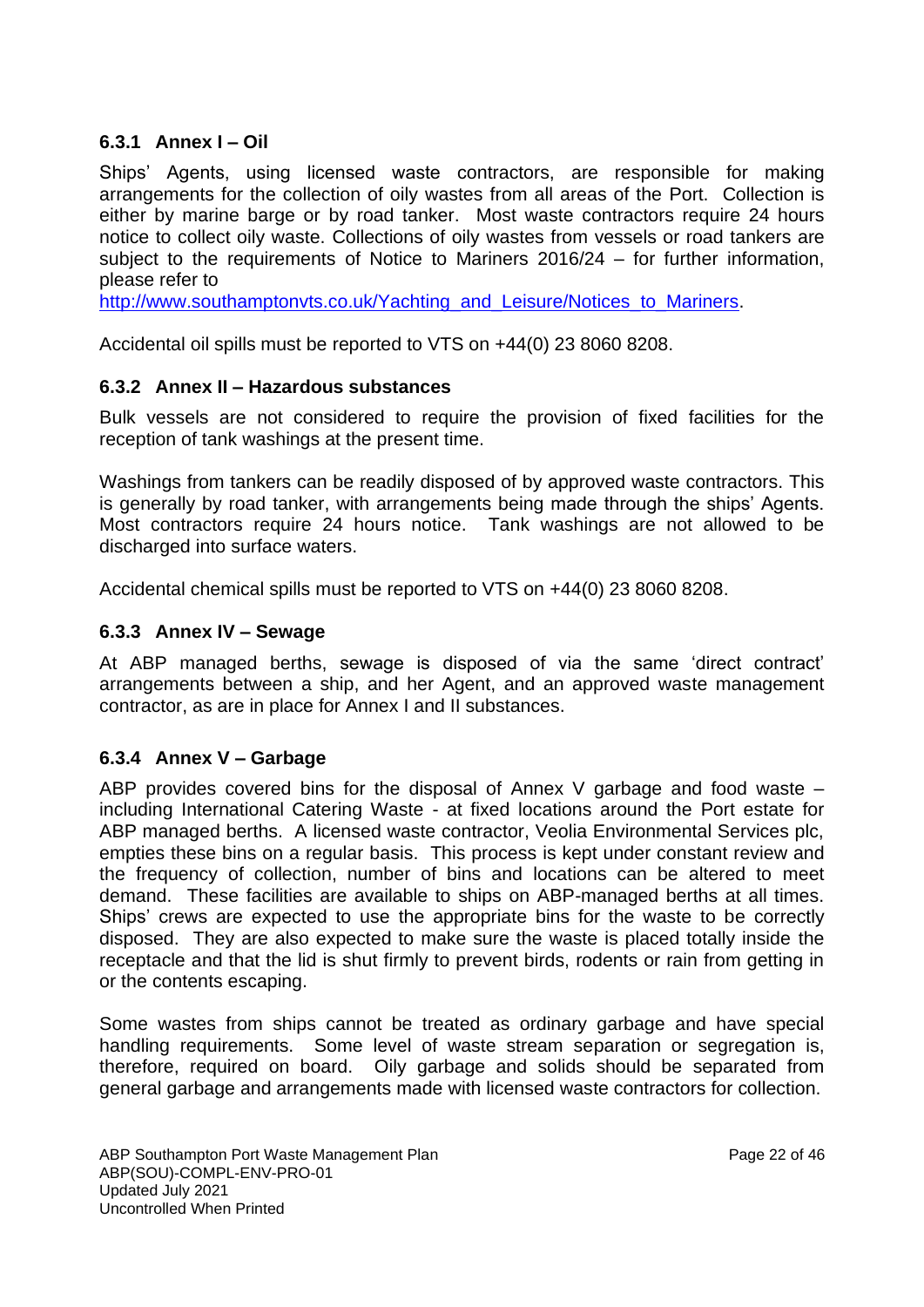Only vessels which have made a declaration to the Animal and Plant Health Agency (APHA) that stores have been completely emptied, cleaned, disinfected and restocked following their last international voyage will be able to deposit their galley waste into general garbage bins along with other domestic refuse from the crew's quarters. A declaration must be made by the Master or Agent to this effect. The declaration can be found online and accessed via

[https://www.gov.uk/government/publications/declaration-of-the-disposal-of-catering](https://www.gov.uk/government/publications/declaration-of-the-disposal-of-catering-waste-from-international-means-of-transport)[waste-from-international-means-of-transport.](https://www.gov.uk/government/publications/declaration-of-the-disposal-of-catering-waste-from-international-means-of-transport)

#### **Food waste originating outside the UK (International Catering Waste, ICW) must be brought ashore in leak-proof bags and deposited in the specially marked bins following specific arrangements with an approved waste contractor.**

Paint tins still containing paint are treated as hazardous waste and can only go to licensed disposal sites. They should be dealt with accordingly and collected by an approved contractor. For more information, please refer to section 2.6.

### **6.3.5 Annex VI – Sulphur and Nitrous Oxides**

MARPOL Annex VI regulates shipboard incineration and the emissions of volatile organic compounds from tankers. Wastes falling within the definition of this Annex include products associated with removing the sulphur and nitrous oxides from vessel exhaust gases. At ABP managed berths, Annex VI wastes are disposed of via 'direct contract' arrangements between a ship or and her Agent, and an approved waste management contractor.

## **6.4 CARGO-ASSOCIATED WASTE**

Throughout ABP ports, cargo-associated waste such as dunnage, packaging and strapping, is dealt with under the same arrangements as for waste generated through the operational activities taking place on the quayside, such as stevedoring. It is not considered as part of the MARPOL ship-generated arrangements. The only exception to this procedure is for the purposes of prior notification of waste to be landed, where information on cargo-associated waste and cargo residues is requested as part of the advance notification system.

ABP Southampton also provides large general skips for the disposal of operational waste. ABP's Services Department controls the number and location of these bins around the Port estate.

## **6.5 WASTE MINIMISATION AND RECYCLING**

ABP has a corporate policy to encourage the responsible management of waste, including minimisation and recycling, at the point of its generation. However, the management of ship-generated waste on board vessels, and the extent to which waste is minimised at source, is a matter for ship owners and operators. Facilities on vessels

ABP Southampton Port Waste Management Plan Page 23 of 46 ABP(SOU)-COMPL-ENV-PRO-01 Updated July 2021 Uncontrolled When Printed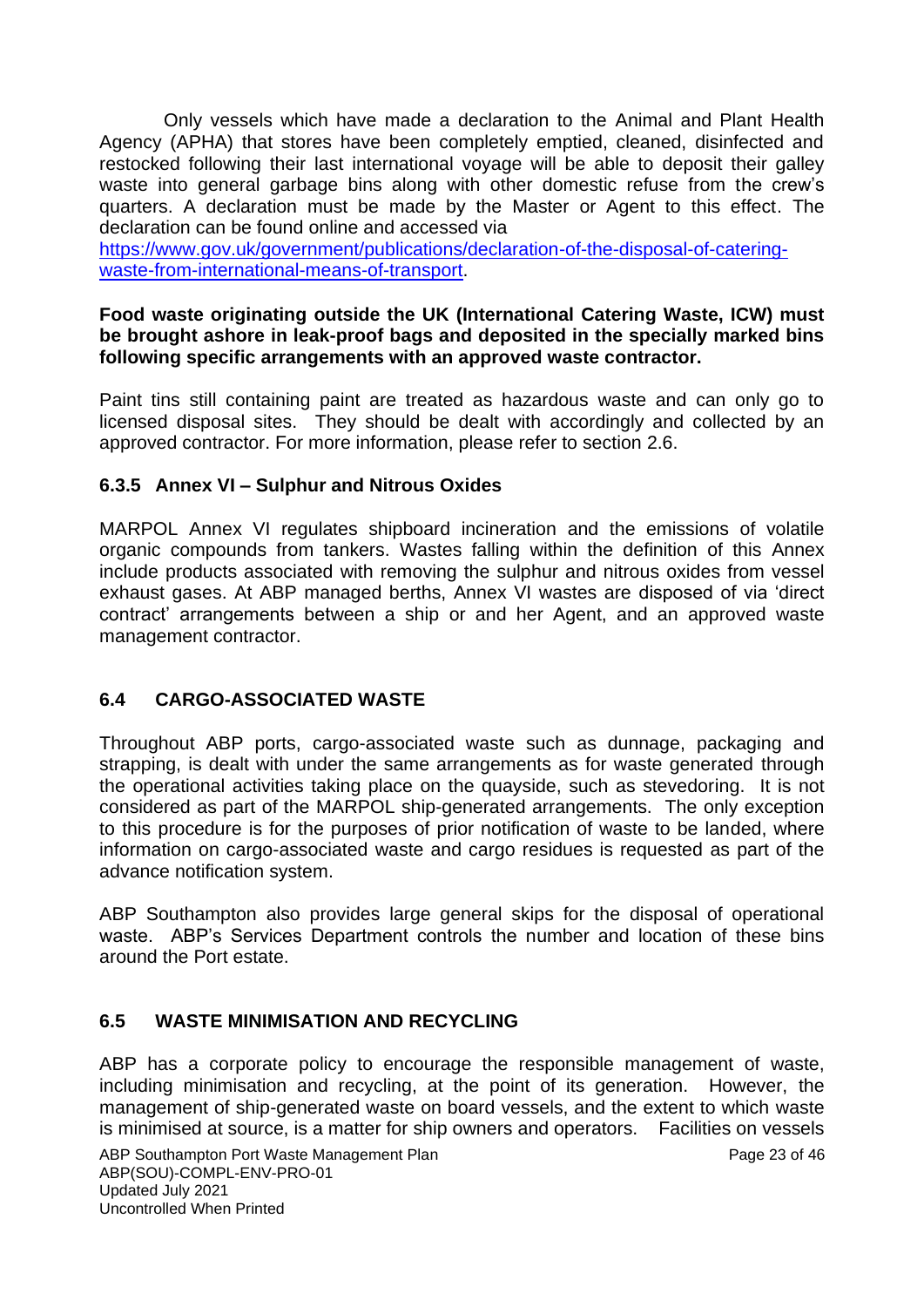may include oily waste separators, incinerators, compactors, shredders, sewage treatment facilities and the separation at source of garbage wastes for recycling or discrete disposal routes. This information has been used to determine the waste management arrangements currently in place at the Port of Southampton. Although careful minimisation and treatment of such wastes at source will reduce the amount of waste landed in ports, it will not eliminate it altogether.

Although no direct recycling facilities are placed at the quayside for the reception of ship-generated waste, the Landfill Regulations place a legal obligation for waste streams to have been processed to separate out materials for recycling. Veolia undertakes separation of ship-generated waste at off-site facilities to maximise recycling opportunities. This minimises the amount of waste facilities to be placed at the quayside where space is at a premium and health and safety risks can be minimised.

Waste contractors collecting oily wastes streams (sludge) from vessels recycle this waste stream.

# **6.6 COMPLAINTS PROCEDURE**

#### **6.6.1 Inadequate Facilities**

MGN 563 states "Under the 2003 Regulations as amended ports must provide adequate reception facilities to receive the types and quantities of waste from ships normally using the harbour or terminal." Ports and terminals should also make information available on how to report alleged inadequacies of waste reception facilities.

Where possible, the Master of a ship or Agent faced with a lack of reception facilities should bring the alleged inadequacy to the attention of the port or terminal concerned immediately via [port.planning@abports.co.uk.](mailto:port.planning@abports.co.uk)

If the problem is not resolved at the time to his satisfaction, the Master should complete the annexed form either directly or through the ship owner or agent, and send it to the MCA at the following address:

> PWR Inadequacies Environmental Quality Branch Maritime and Coastguard Agency Spring Place 105 Commercial Road **Southampton Hampshire** SO15 1EG

Email: [environment@mcga.gov.uk](mailto:environment@mcga.gov.uk)

ABP Southampton Port Waste Management Plan Page 24 of 46 ABP(SOU)-COMPL-ENV-PRO-01 Updated July 2021 Uncontrolled When Printed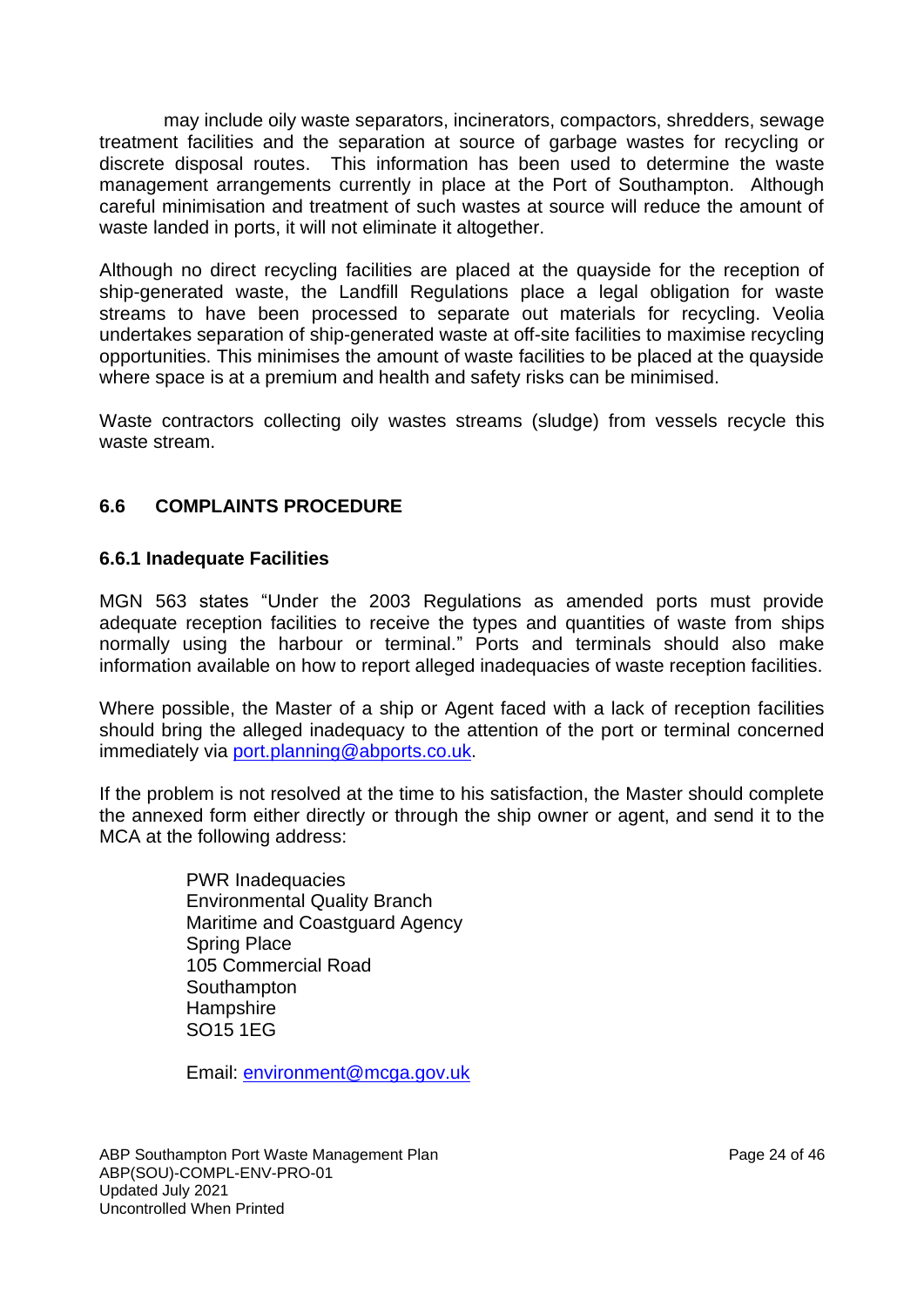For inadequacies in UK ports the Master or Agent should provide full information about the incident including time and date, a full account of the inadequacy and the action taken by the port/terminal after the inadequacy was brought to their attention. The MCA will investigate the report and, where in its opinion the allegation of inadequate facilities is justified, it will:

- In the case of non-UK ports/terminals inform the port state of the alleged inadequacy and also notify the IMO Secretariat; or
- **•** In the case of UK ports/terminals, by referring to the respective approved PWMP, take up the matter of the alleged inadequacy directly with the port and/or terminal concerned and notify the European Commission.

Should any vessel experience inadequate waste reception facilities within ABP Southampton, they should refer the matter immediately to the Operations Department on +44 (0) 23 8048 8800. Should the matter not be resolved following communication between the Operations Department and/or the waste contractors involved, the Master or Agent is invited to write to the MCA at the address above.

# **6.6.2 Vessel Non Compliance**

MGN 563 (Amendment 1) notes that where possible, the port or terminal operator faced with a ship that has not complied with the need to notify and/or offload waste should inform the nearest MCA Marine Office.

In the event that ABP becomes aware of a ship that has not complied with the need to notify and/or offload waste, it will inform the nearest MCA Marine Office. Such vessels may then be targeted by MCA for inspection and onward destination ports/terminals will be warned of their non-compliance by the MCA.

Masters and owners of ships that fail to comply with the requirements may be guilty of an offence and liable on summary conviction to a fine as provided for in regulations 18 (2), (3) and (4) of the 2003 Regulations as amended.

# **7. LOCATION OF FACILITIES AND EASE OF USE**

Based largely on operational requirements established during the lifespan of the Port Waste Management Plan, ABP has considered how best to locate its garbage reception facilities to ensure that there is no disincentive to their use. Table 6 identifies the locations of waste reception facilities at ABP managed berths. In determining the most suitable locations for the placement of waste reception facilities, ABP has considered the following factors:

- Access
- Distance from berths

ABP Southampton Port Waste Management Plan Page 25 of 46 ABP(SOU)-COMPL-ENV-PRO-01 Updated July 2021 Uncontrolled When Printed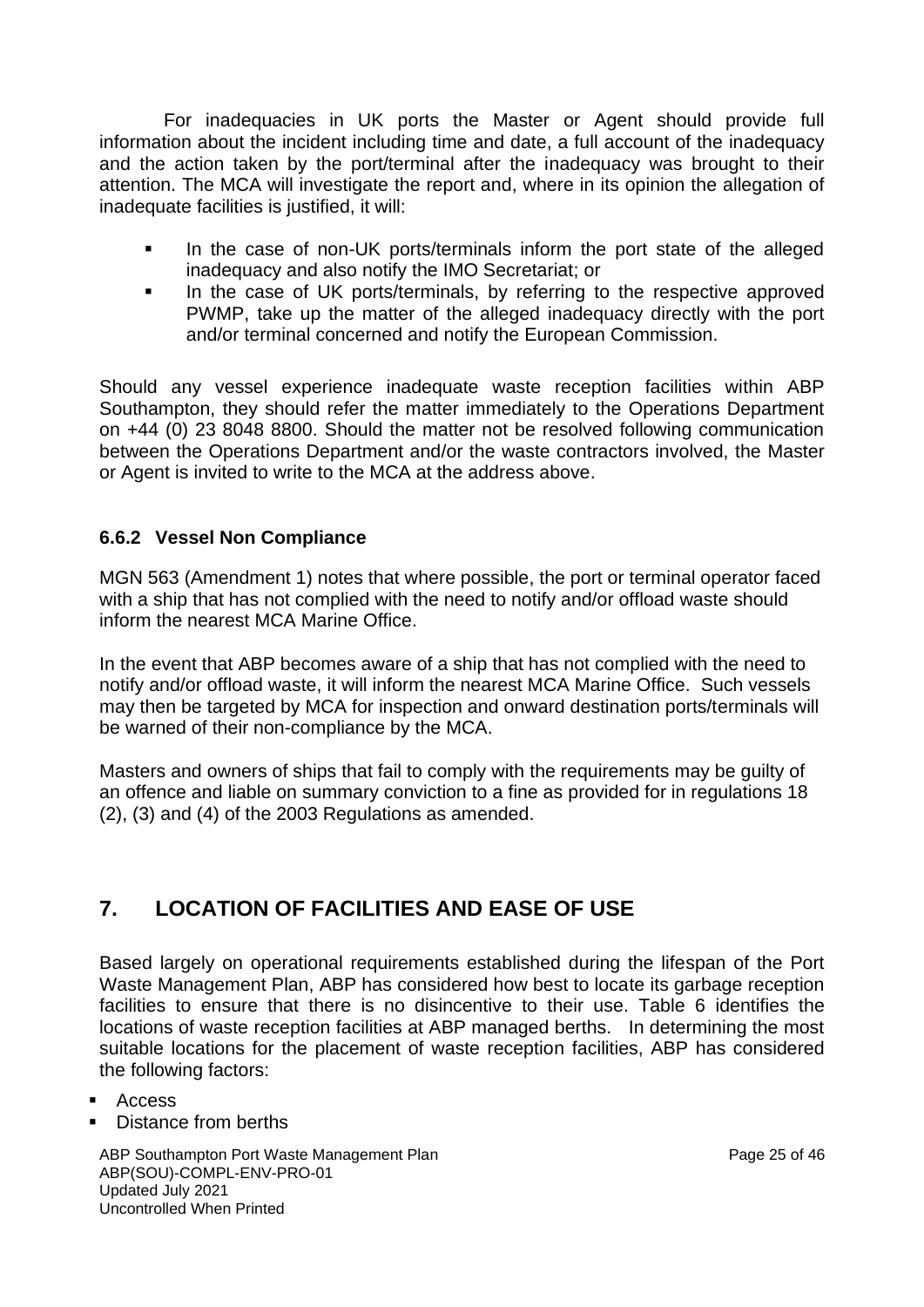- Visibility
- Lighting
- **Colour and symbols**

### **Table 6 Location of Ship-Generated Waste Reception Points at the ABPmanaged berths of the Port of Southampton**

| <b>Location in Port</b> | <b>Location on Berth</b>                  |
|-------------------------|-------------------------------------------|
| 30 Berth                | Adjacent to berth next to linkspan        |
| 34/35 Berth             | By toilet block                           |
| 38/39 Berth             | Beyond third door South from recess       |
| 42/43 Berth             | By High Mast Light                        |
| 46/47 Berth             | Adjacent to berth                         |
| 101 Berth               | East end of cruise terminal by AMSA fence |
| 103 Berth               | West of fence by Ranks gantry             |
| 104 Berth               | By joint of Cold Store/Transit shed       |
| 105 Berth               | Adjacent to linkspan                      |
| 106 Berth               | Inside orange fences by RoRo              |
| 106/107 Berth           | Between the two berths                    |
| 107 Berth               | Adjacent to weighbridge                   |
| King George V Dock      | Adjacent to berth                         |

#### **Access**

The route to and from the waste skips should be clear from obstructions to ensure safe access to both the ships' crews and the waste contractors. For reasons of safety, the skips and bins are located at the perimeters of the main operational areas. Due consideration has been given to the areas of activity of forklifts, trucks, cranes and road vehicles.

#### **Distance**

Experience from our waste management arrangements has shown that best use is made of garbage reception facilities when there is as short a distance as possible between the vessels and the bins. In view of this observation, and also with regard to operational safety on the quaysides, where possible, waste facilities are placed in such a way as to minimise the maximum distances required for the ships' crews to travel to deposit waste.

## **Visibility**

As far as is reasonably practical, fixed garbage reception facilities are placed in clear view of the berths. Consideration has been given to avoid placing bins and skips behind visual and physical obstructions such as transit sheds, cargo storage areas or cranes.

ABP Southampton Port Waste Management Plan Page 26 of 46 ABP(SOU)-COMPL-ENV-PRO-01 Updated July 2021 Uncontrolled When Printed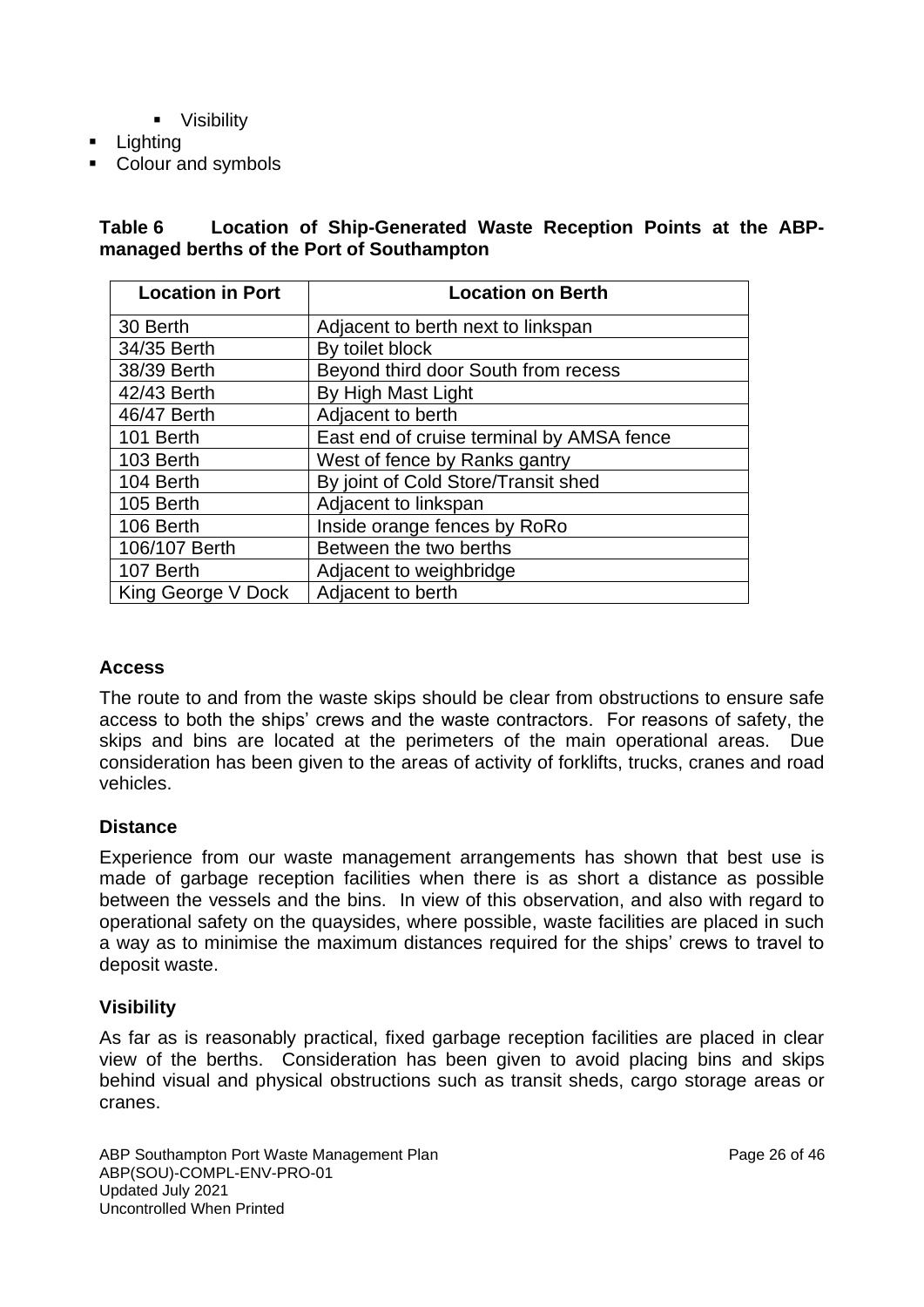# **Lighting**

The general cargo and garbage skips are located near lighting, wherever possible, so as to allow safe use at all times.

### **Symbols and colour**

There is no IMO standard symbol to depict reception facilities for food waste, although ABP, along with other members of the UK ports' industry, has suggested that one be developed.

At ABP managed berths, facilities for receiving general Annex V garbage are coloured grey. Special sealed bins for receiving ICW are co-located and are also coloured grey and marked "For the Disposal of International Food Waste".

# **8. COST OF FACILITIES**

The waste producer (ships) should bear the cost of providing waste reception facilities and for the associated treatment and disposal of the waste landed, although it is recognised that the cost of using port waste reception facilities should not be so high as to encourage disposal at sea. There is a legal obligation to ensure that the vessel pays for waste management services and this section outlines the charges made to ships for the use of the waste reception facilities.

# **8.1 MANDATORY WASTE FEE (ENVIRONMENT CHARGE)**

All ships, apart from vessels holding a MCA exemption certificate, fishing vessels and recreational craft authorised or designed to carry no more than 12 passengers, must contribute significantly to the cost of reception facilities through a mandatory charge, irrespective of their actual use of the facilities provided.

It is ABP's policy to recover 100% of the costs involved in providing waste reception facilities, including an element for our administration of the system.

ABP Southampton charges and Environment Charge to every non-exempt vessel to cover the costs of the provision of appropriate bins for receiving ship-generated garbage, the disposal of the waste, any necessary cleaning arrangements and ABP's administration costs for operating the system. The Environment Charge does NOT cover any costs associated with the disposal of the MARPOL Annex wastes outlined in section 8.2, other than Annex V garbage, or other waste streams disposed of via 'direct contract' arrangements. These will remain as separate costs to be negotiated and paid by the ship or its agent.

The calculations for the Environment Charge are set out in Appendix F.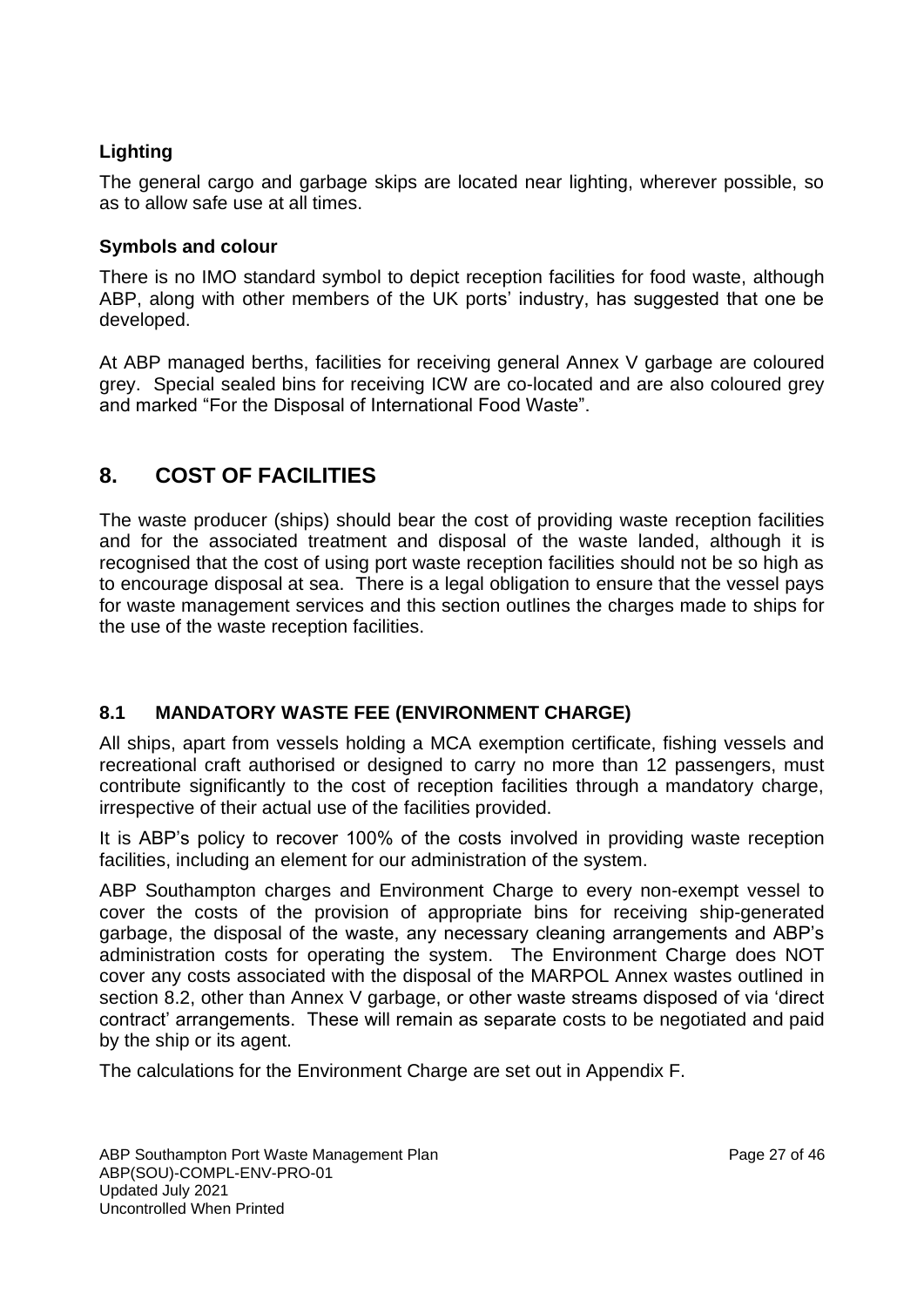# **8.2 COSTS ASSOCIATED WITH MARPOL WASTES (2021)**

### **8.2.1 MARPOL Annex I – Oily Waste**

A direct charge will be made by the waste contractor to the vessel for the collection of oily wastes. The fee will vary according to the amount and type of oily waste landed and contractor used. Vessels may make use of the two Veolia Service Barges to avoid collection by road transport.

#### **8.2.2 MARPOL Annex II – Hazardous Substances**

A direct charge will be made by the waste contractor for the single use of collection services for hazardous substances in the Port. Given the highly variable toxicity and range of handling requirements for the different types of hazardous substances that might be landed in the Port, the charges made for the collection of these wastes are substance specific.

### **8.2.3 MARPOL Annex IV – Sewage**

A direct charge is currently made for the collection of sewage wastes by road tanker depending on the amounts landed and the contractor used.

### **8.2.4 MARPOL Annex V – Garbage**

A mandatory charge will be made to all ships by ABP visiting ABP managed berths at the Port in order to cover the costs of providing waste management facilities. The charges for the year 2021 have been set at the lowest possible rate to ensure that waste disposal is as economically viable as possible for ship owners without compromising the 'duty of care'.

All non-exempt vessels calling at ABP managed berths will pay a mandatory waste fee (Environment Charge) of £157.00 per visit in 2021 for the use of reception facilities for ship-generated waste (including ICW), regardless of actual use of the facilities provided. This Fee is calculated according to the method set out in Appendix E.

#### **8.2.5 MARPOL Annex VI – Sulphur and Nitrous Oxides**

A direct charge is currently made for the collection of these waste streams by road tanker depending on the amounts landed and the contractor used. Vessels may make use of the two Veolia Service Barges to avoid collection by road transport.

## **8.3 CARGO-ASSOCIATED WASTES**

A direct charge is currently made for the collection of these waste streams by road tanker depending on the amounts landed and the contractor used.

This is separate from the Environment Charge levied to pay for the reception facilities for ships' garbage and any direct charges negotiated between the vessel's Agent and waste management contractors for the removal and disposal of the other MARPOL wastes.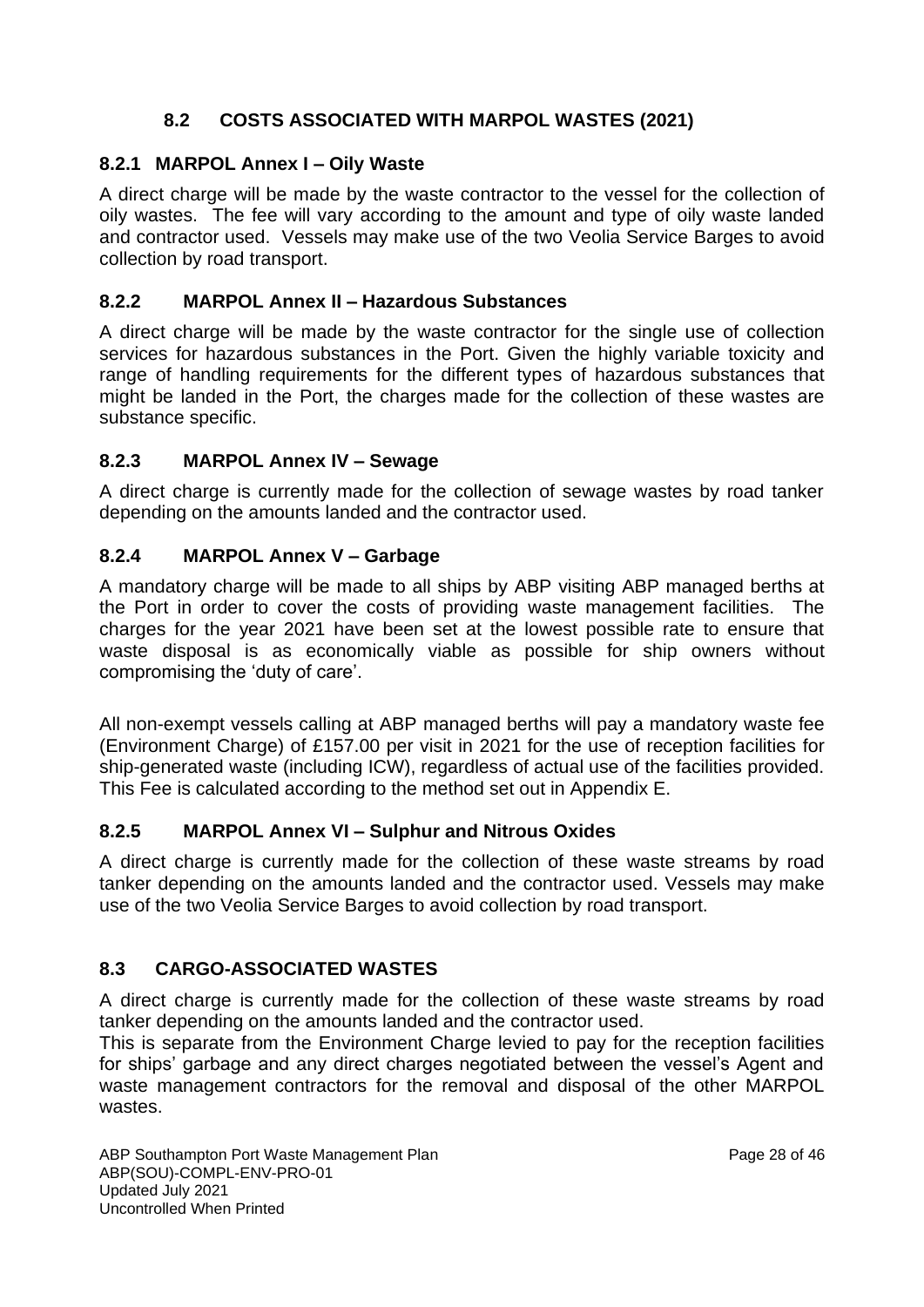# **9. DATA COLLECTION**

# **9.1 DATA COLLECTION**

ABP Southampton collates the following information:

- **The amounts of each type of waste actually received at ABP managed berths;**
- The amounts of each type of waste which should be received in the Port from prior notification information; and
- The amounts of each type of waste stored by ships for reception elsewhere.

From February 2004, this information has been available from the data collection element of our Prior Notification system. When the ship submits its advance notification of waste to be landed in the Port of Southampton. The Operations Manager has access to this data and can see which ships have notified in advance of arrival, how much/what types of waste they say they will offload and how much they intend to keep on board for discharge at another port of call.

# **9.2 ASSESSING THE NEED FOR WASTE RECEPTION FACILITIES**

Experience gained from previous Port Waste Management Plans, along with the waste management arrangements within the Port, have been instrumental in assessing the ongoing need for waste reception facilities.

The Port of Southampton has reviewed its operations and consulted with port users such that the final version of this 2021 Port Waste Management Plan will reflect those views received. The collection process and capacities will be kept under review and the frequency of waste collection will be altered to meet demand as necessary.

# **10. INFORMATION**

## **10.1 PORT WASTE MANAGEMENT INFORMATION**

ABP implements a number of methods to ensure that all port users are aware of waste management procedures, including the operation of the Prior Notification system, the location of bins and the costs of using reception facilities. The various methods include:

- **E** direct contact with Agents and PWMP Users detailing the requirements:
- notification on ABP Southampton VTS website [www.southamptonvts.co.uk;](http://www.southamptonvts.co.uk/)
- circulation of Port Waste Management Plan to all Agents and regular port users; and
- **E** direct representation to Ships' Masters by Pilots.

## **10.2 CIRCULATION OF PORT WASTE MANAGEMENT PLAN TO ALL SHIPS' AGENTS AND REGULAR PORT USERS**

A copy of the approved 2021 ABP Southampton Port Waste Management Plan will be posted on ABP's Southampton website [www.vtssouthampton.co.uk](http://www.vtssouthampton.co.uk/) once it is approved

ABP Southampton Port Waste Management Plan Page 29 of 46 ABP(SOU)-COMPL-ENV-PRO-01 Updated July 2021 Uncontrolled When Printed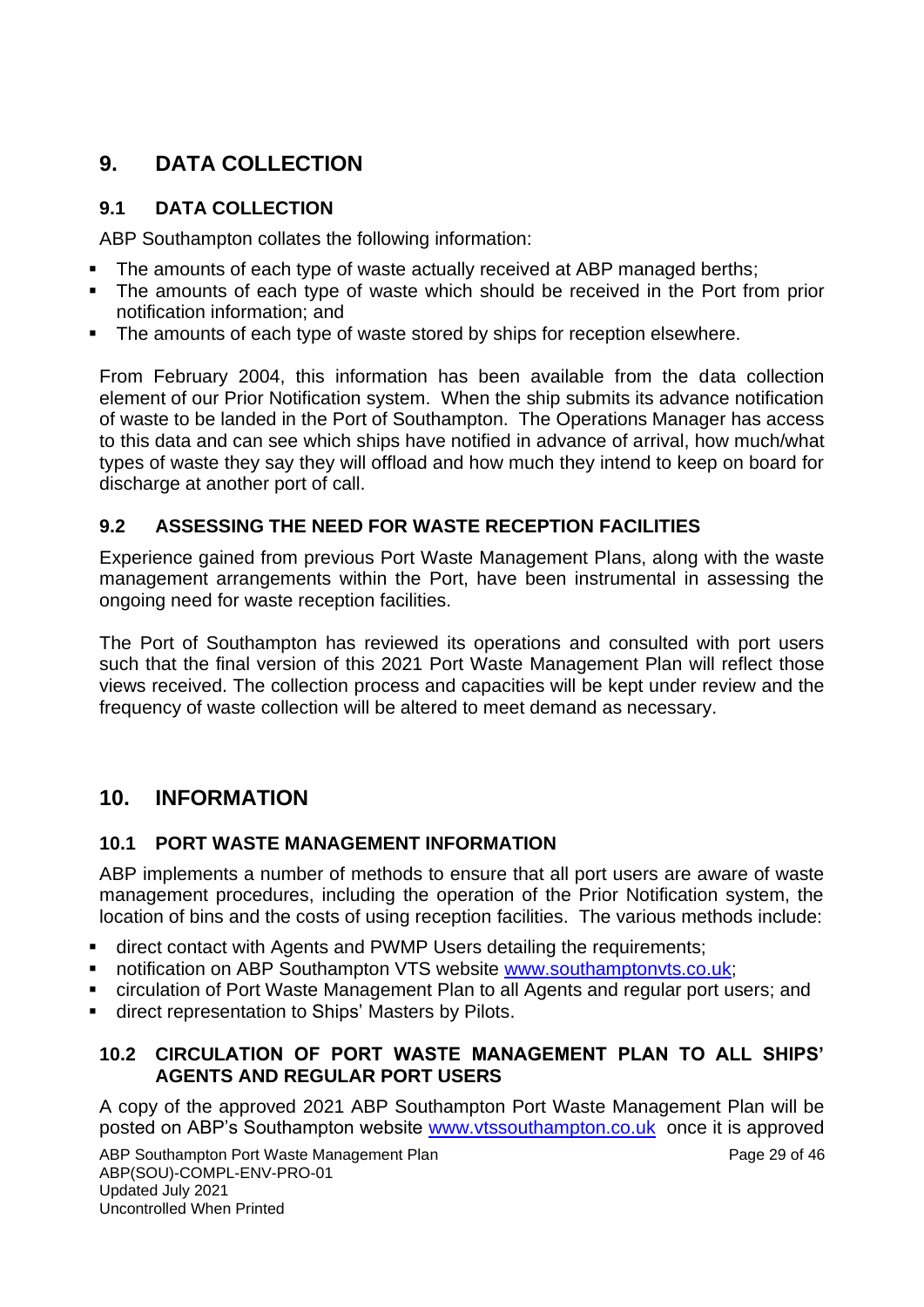by the MCA. Formal notification will be sent to Agents and port users advising them of the latest version of the PWMP.

# **11. REVIEW PROCEDURE**

The ABP Southampton Port Waste Management Plan will be reviewed by the Port on a three-yearly basis, in keeping with the requirements of the Merchant Shipping and Fishing Vessels (Port Waste Reception Facilities) Regulations 2003 as amended.

Review processes may consider:

- feedback from consultation on all aspects of the waste management service;
- changes in type and volume of traffic using the Port;
- records of the amounts of waste notified in advance of arrival, landed and disposed;
- updated waste management arrangements; and
- any relevant changes in MARPOL or UK Regulations.

The 2003 PWRF Regulations require a Port Waste Management Plan to be resubmitted to the MCA for approval every 3 years unless there is a substantial departure from procedures.

The MCA has indicated that this revision of the PWMP can be regarded as a minor amendments, thus a complete review of this Plan and the procedures associated with it will therefore next be carried out by December 2022. Should operational activities alter substantially before that date, the Port Waste Management Plan will be revised to deal with specific changes.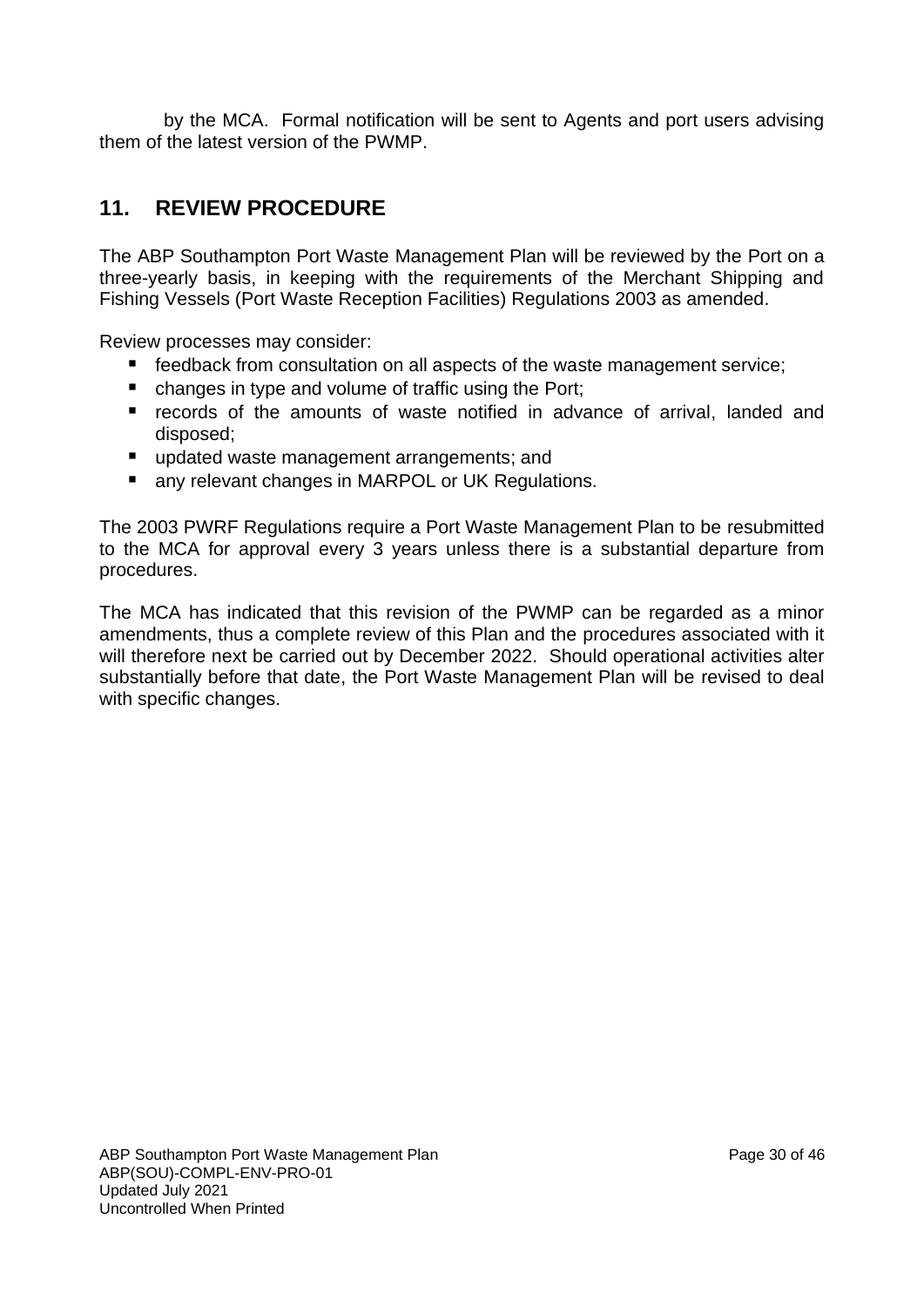# **APPENDICES**

- Appendix A Definition of MARPOL Annex V
- Appendix B Applicability of the Port Waste Reception Facilities Regulations
- Appendix C List of Consultees
- Appendix D Approved Waste Contractors for ABP Southampton
- Appendix E Prior Notification Form for Ship-generated Wastes
- Appendix F Calculations for Mandatory Waste Fee 2021 for ABP Southampton
- Appendix G Summary of Amounts of Oil, Sewage and Garbage Wastes Visiting ABP Managed Berths 2004-2015
- Appendix H Plans of ABP Southampton Managed Berths Waste Reception **Facilities**
- Appendix I MCA PWMP Approval Letter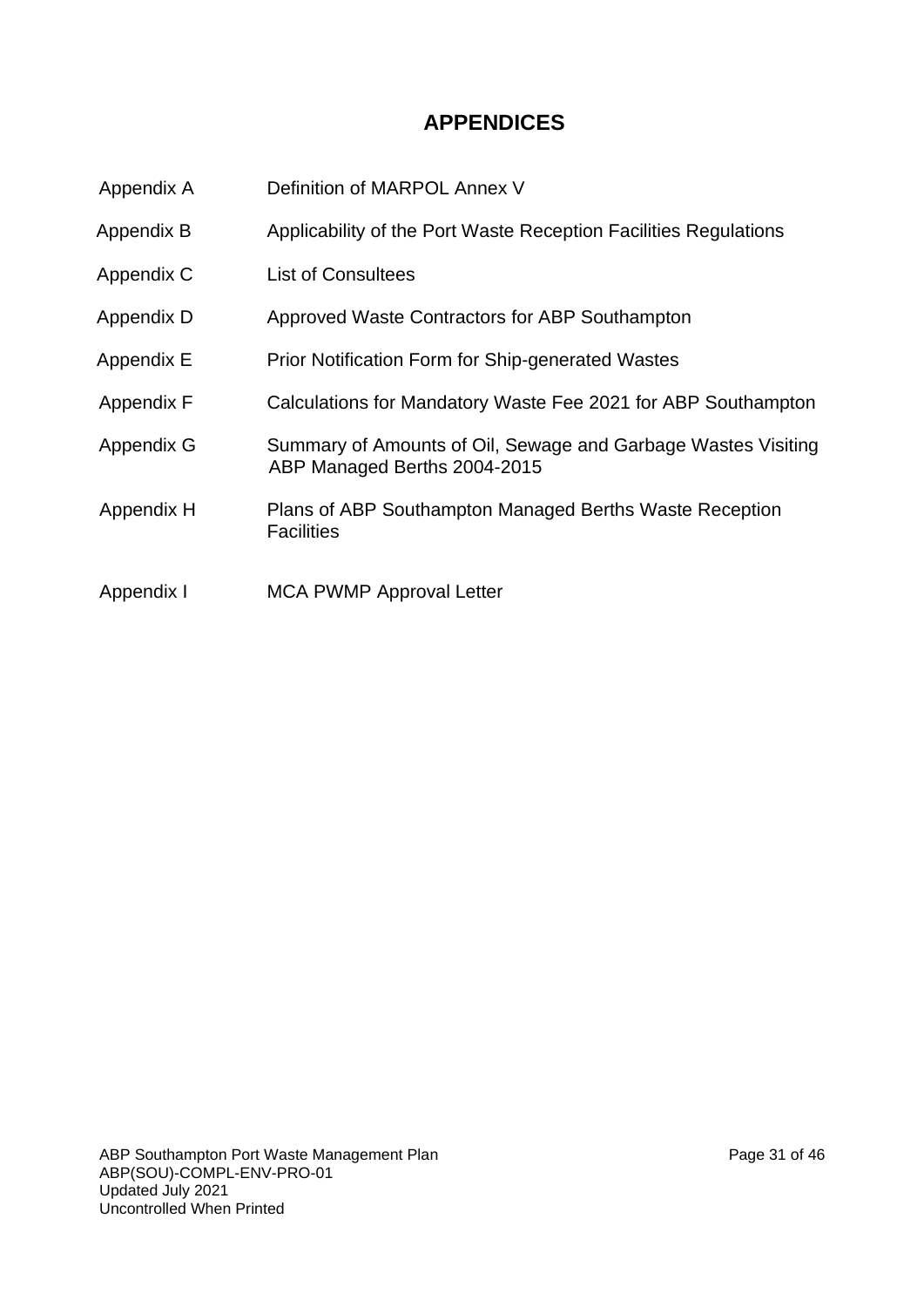# **APPENDIX A - DEFINITION OF MARPOL ANNEX V – GARBAGE**

## **DEFINITION OF MARPOL ANNEX V – GARBAGE**

Garbage means all kinds of victual, domestic and operational waste, excluding fresh fish and parts thereof, generated during the normal operation of the ship and liable to be disposed of or continuously or periodically present, except those substances which are defined or listed in other Annexes to the present MARPOL Convention.

International Catering Waste (ICW) is food waste from international transport vehicles including:

- cruise ships
- private or commercial yachts and boats
- armed forces ships and submarines
- **ferries**

Food and drink is not considered ICW until it is no longer intended for human consumption or has been mixed with food waste. For example, a carton of milk is considered ICW only when thrown away.

ICW includes all food waste from ships travelling internationally and within EU territory.

Food waste from ships is classified domestic catering waste when:

- operating within the UK, Channel Islands and Isle of Man
- travelling from Northern Ireland to Great Britain

#### **VICTUAL / DOMESTIC WASTE**

- Food waste originating from food produced within the European Union or from a vessel whose last port of call was within the European Union.
- Food waste (ICW) originating from food or packaging outside the UK or from a vessel which has been outside the European Union and has not completely emptied. cleaned, disinfected and restocked following its last international voyage will note be able to deposit their galley waste into general garbage bins along with other domestic refuse from the crew's quarters.
- Packaging materials such as plastics, cans, etc. from food produced within the European Union or from a vessel whose last port of call was within the European Union
- Medical or clinical waste
- Bottles, crockery, etc.
- Paper, cardboard, magazines, etc.
- Other items of domestic refuse from crews' quarters and galleys, e.g. plastic shampoo bottles, razor blades, etc.

ABP Southampton Port Waste Management Plan Page 32 of 46 ABP(SOU)-COMPL-ENV-PRO-01 Updated July 2021 Uncontrolled When Printed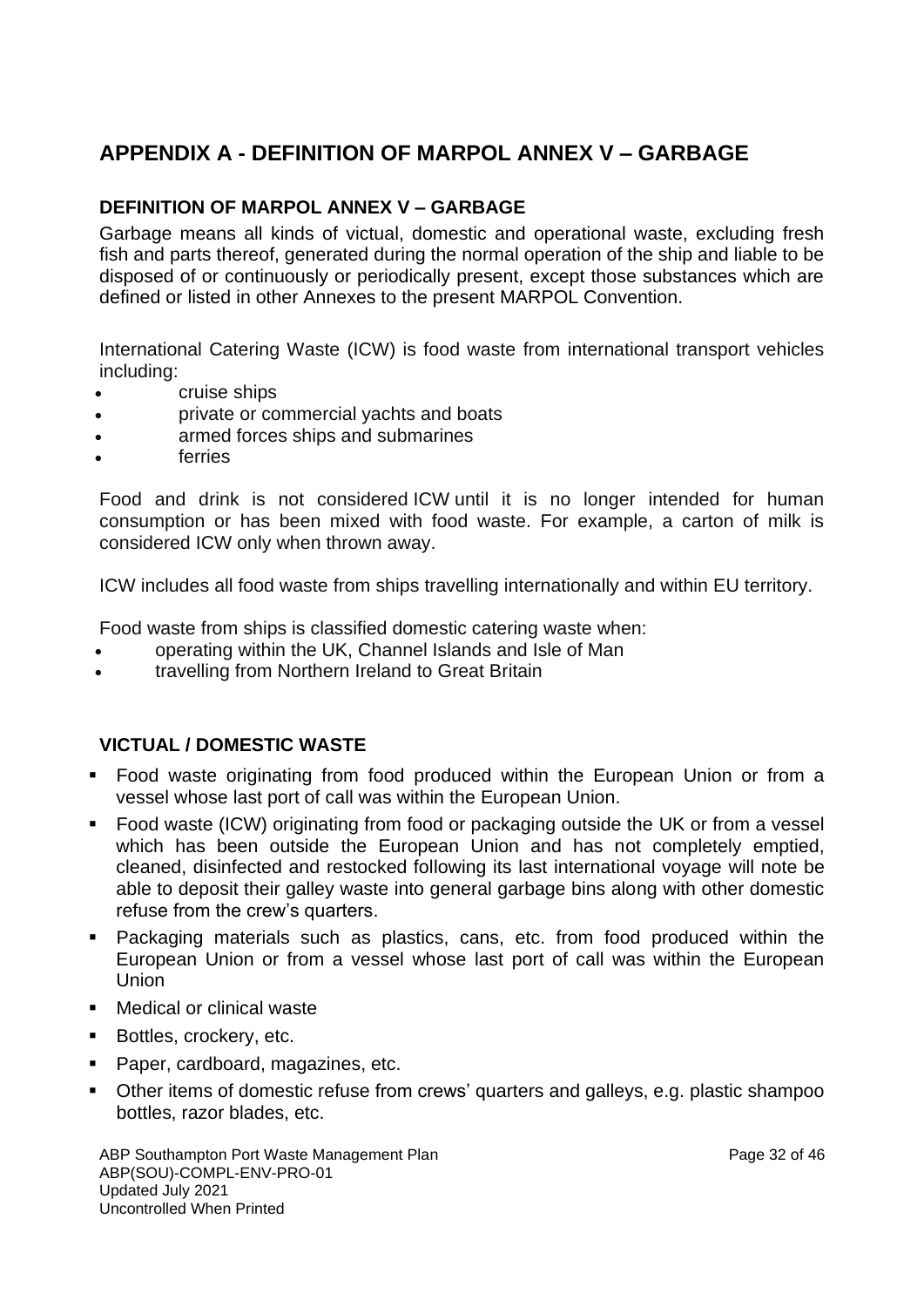# **OPERATIONAL WASTES**

- Maintenance wastes:
	- $\bullet$  oily rags/pads<sup>2</sup>
	- **E** machinery maintenance remains
	- soot and machinery deposits
	- broken parts
	- packaging materials
	- rust
	- paint
	- **Cargo residues**
	- Cargo associated wastes:
		- dunnage
		- pallets
		- strapping
		- metal banding
	- Miscellaneous:
		- shellfish shells
		- fishing gear
		- polystyrene boxes
		- ash/slag from on-board incineration plant

ABP Southampton Port Waste Management Plan Page 33 of 46 ABP(SOU)-COMPL-ENV-PRO-01 Updated July 2021 Uncontrolled When Printed <sup>2</sup> Oily rags and pads are to be treated as hazardous waste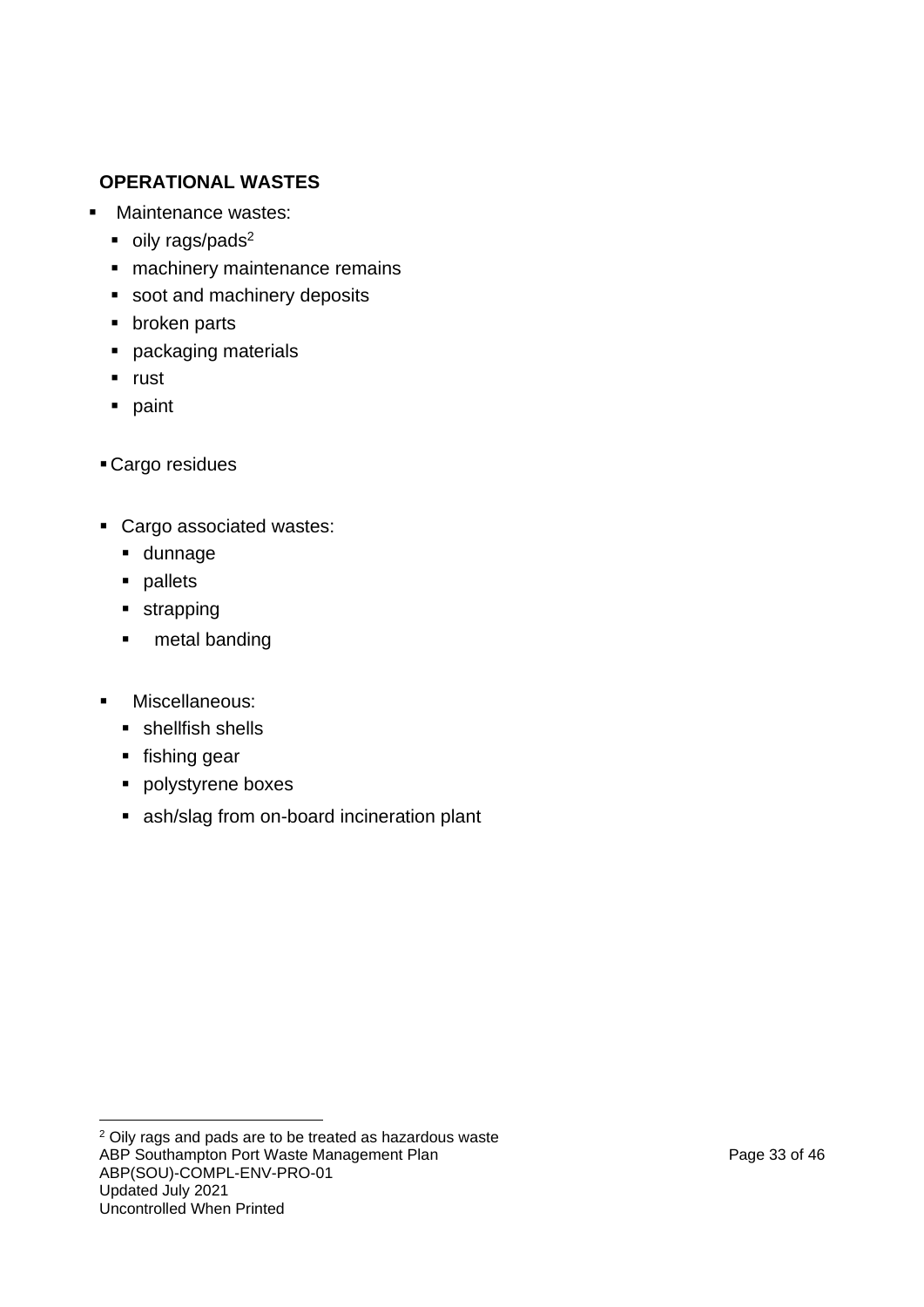# **APPENDIX B - APPLICABILITY OF THE PORT WASTE RECEPTION FACILITIES REGULATIONS**

The following categories of vessel fall outside the scope of the requirements of the Merchant Shipping (Port Waste Reception Facilities) Regulations 2003 and do not have to notify or discharge waste nor pay the mandatory Environmental Charge.

| <b>Vessel Type</b>                                                                                                                                                                                                                                                                                                                                         | Conditions to be fulfilled for vessels to fall<br>outside of the scope of the regulations to<br>notify, offload and pay mandatory charges                                                                                                                                                                |
|------------------------------------------------------------------------------------------------------------------------------------------------------------------------------------------------------------------------------------------------------------------------------------------------------------------------------------------------------------|----------------------------------------------------------------------------------------------------------------------------------------------------------------------------------------------------------------------------------------------------------------------------------------------------------|
| 1. Vessels under the Small Commercial<br><b>Vessel Code of Practice</b>                                                                                                                                                                                                                                                                                    | Lay down provisions for sound waste management<br>with further guidance to be provided in the<br>forthcoming harmonised Small Commercial Vessel<br>Code of Practice.                                                                                                                                     |
| 2. Warships, Naval Auxiliary ships and<br>Vessels owned or operated by a state, and on<br>government non-commercial service                                                                                                                                                                                                                                | Regulations do not apply but vessel is advised to<br>consider the spirit of the regulations and apply best<br>environmental practice                                                                                                                                                                     |
| 3. Tugs/Pilot Boats operating on a regional<br>basis                                                                                                                                                                                                                                                                                                       | Outside of scope of regulations unless vessel is<br>calling at a port/terminal for reasons other than<br>operating on behalf of other vessels, or is<br>overnighting at a facility other than its home<br>port/terminal                                                                                  |
| 4. Class IV - Passenger Ships engaged only in<br>voyages in category A, B, C and D waters.                                                                                                                                                                                                                                                                 | Lay down provisions for waste management under<br>Domestic Safety Management Code                                                                                                                                                                                                                        |
| 5. Class V - Passenger Ships engaged only in<br>voyages in category A, B and C waters.                                                                                                                                                                                                                                                                     | Lay down provisions for waste management under<br>Domestic Safety Management Code                                                                                                                                                                                                                        |
| 6. Class VI - Passenger Ships carrying not more<br>than 250 passengers to sea, or category A, B, C,<br>and D waters in all cases in favourable weather<br>and during restricted periods during which the<br>vessel is at no time more than 15 miles exclusive<br>of A, B, C and D waters from their point of<br>departure nor more than 3 miles from land. | Lay down provisions for waste management under<br>Domestic Safety Management Code                                                                                                                                                                                                                        |
| 7. Class VI (A) - Passenger ships carrying not<br>more than 50 passengers for distances not more<br>than 6 miles on voyages to or from isolated<br>communities on the islands or coasts of the UK<br>and which do not proceed for a distance of more<br>than 3 miles from land.                                                                            | Lay down provisions for waste management under<br>Domestic Safety Management Code                                                                                                                                                                                                                        |
| <b>8. Class IX (A)</b> $-$ Ships (other than ships of class<br>IV to VI inclusive) which do not proceed to sea.                                                                                                                                                                                                                                            | These vessels should ensure that their ship<br>generated wastes are handled in an environmentally<br>sound manner with further information to be<br>provided in forthcoming standards and guidance. If<br>the vessel proceeds to sea with a<br>loadline<br>exemption then it must fulfil the regulations |

ABP Southampton Port Waste Management Plan Page 34 of 46 ABP(SOU)-COMPL-ENV-PRO-01 Updated July 2021 Uncontrolled When Printed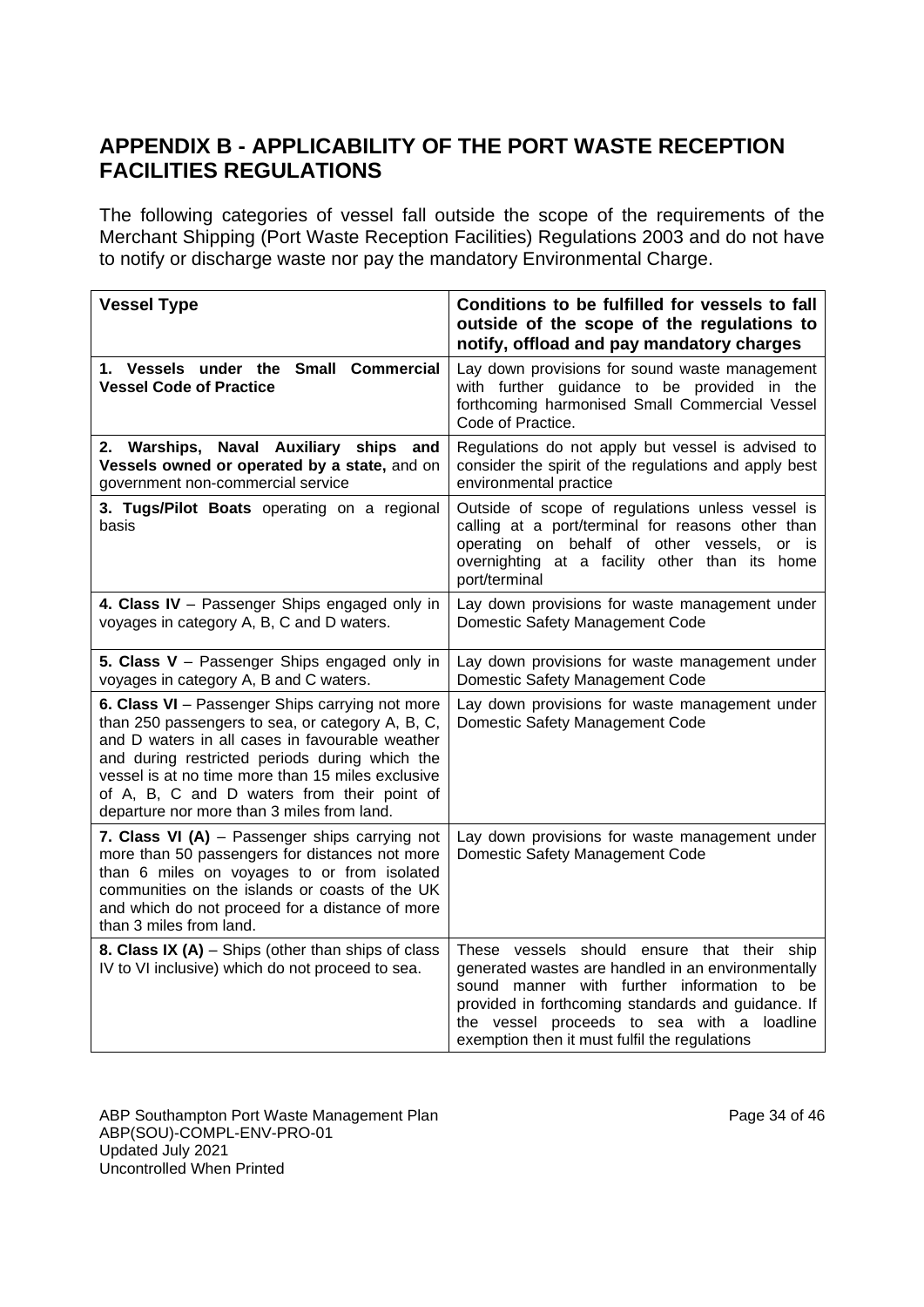| <b>Vessel Type</b> | Conditions to be fulfilled for vessels to fall<br>outside of the scope of the regulations to<br>notify, offload and pay mandatory charges                                                                                                                                                                                                                |  |  |  |  |
|--------------------|----------------------------------------------------------------------------------------------------------------------------------------------------------------------------------------------------------------------------------------------------------------------------------------------------------------------------------------------------------|--|--|--|--|
| proceed to sea.    | <b>9. Class IX (A) (T)</b> – Tankers which do not These vessels should ensure that their ship-<br>generated wastes are handled in an environmentally<br>sound manner with further information to be<br>provided in forthcoming standards and guidance. If<br>the vessel proceeds to sea with a loadline<br>exemption then it must fulfil the regulations |  |  |  |  |

Such vessels must, however, manage their own waste management practices in their applicable codes of practice to ensure waste streams are managed in a manner consistent with the spirit of the PWRF Regulations and applicable legislation. Guidance from the Maritime and Coastguard Agency suggests that this should take the form of individual contracts or similar arrangements with approved waste management contractors or the terminal at which they call.

#### **Dredgers, Survey Ships and comparable vessels**

MCA Guidance states that these vessels, which are not 'bound' for another port or terminal *per se*, may apply to the MCA for an exemption in the same manner as any other vessel if they can demonstrate scheduled, frequent and regular sailings with robust waste management practices at their home port or terminal. Refer to MGN 563 for further information.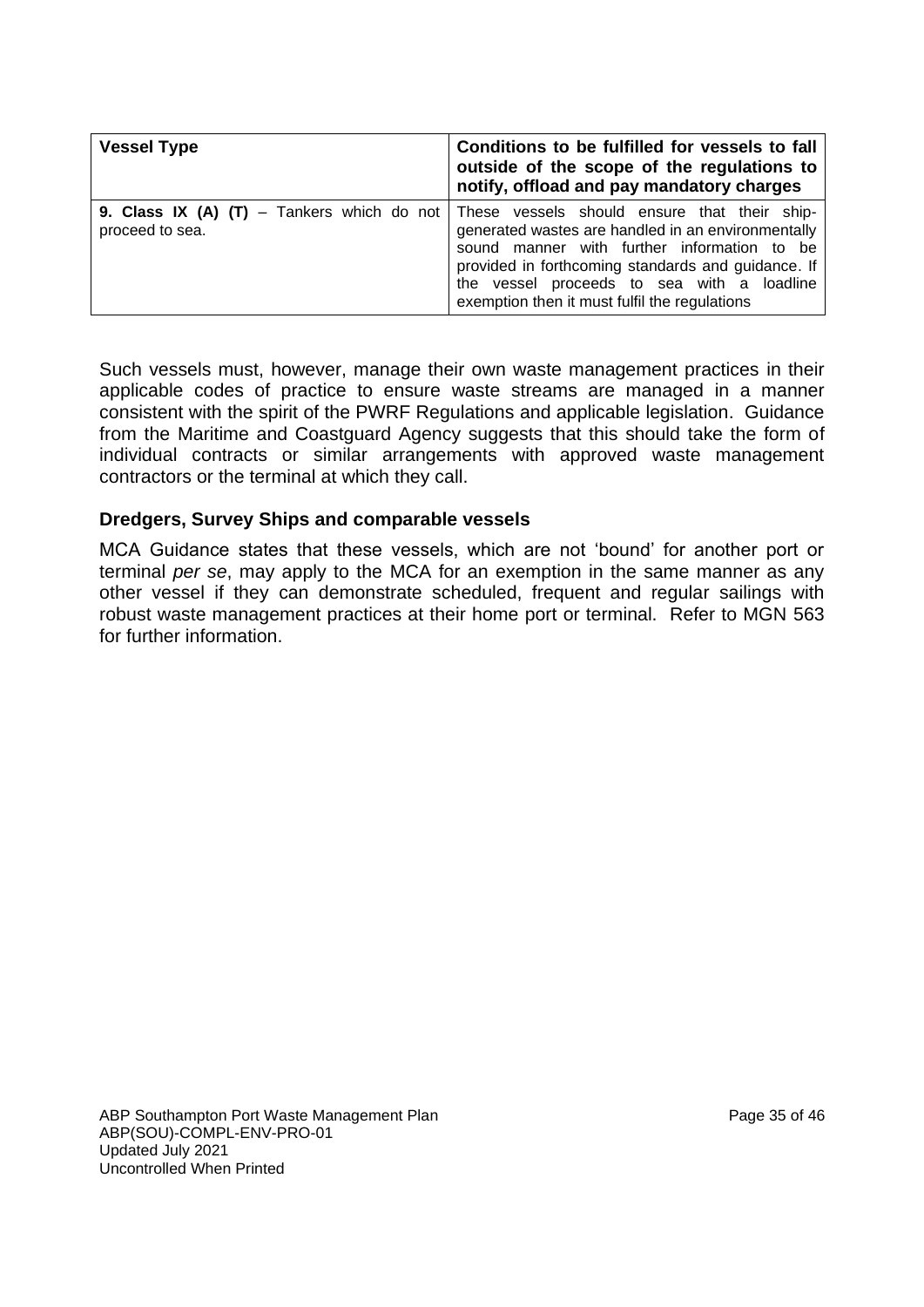# **APPENDIX C – LIST OF CONSULTEES**

The following organisations have been consulted on the facilities and service provided by ABP in May 2021:

Carnival UK Clarkson Port Services CldN Ro-Ro UK Limited Cory Brothers Shipping Agency Limited Defra APHA South East Denholm Wilhelmsen Limited Environment Agency GAC Services (UK) Limited Graypen Shipping Grimaldi Agencies UK Ltd ICL Ltd Inchcape Shipping Services (UK) Ltd **Intercruises** Jubilee Sailing Trust Limited Maritime and Coastguard Agency Premiership Ltd Red Funnel Solent Stevedores Southampton Cargo Handling Southampton City Council Port Health Veolia Environmental Services plc Wainwright Bros and Co. Ltd Wallenius Wilhelmsen Logistics Waverley Excursions Limited Williams Shipping Ltd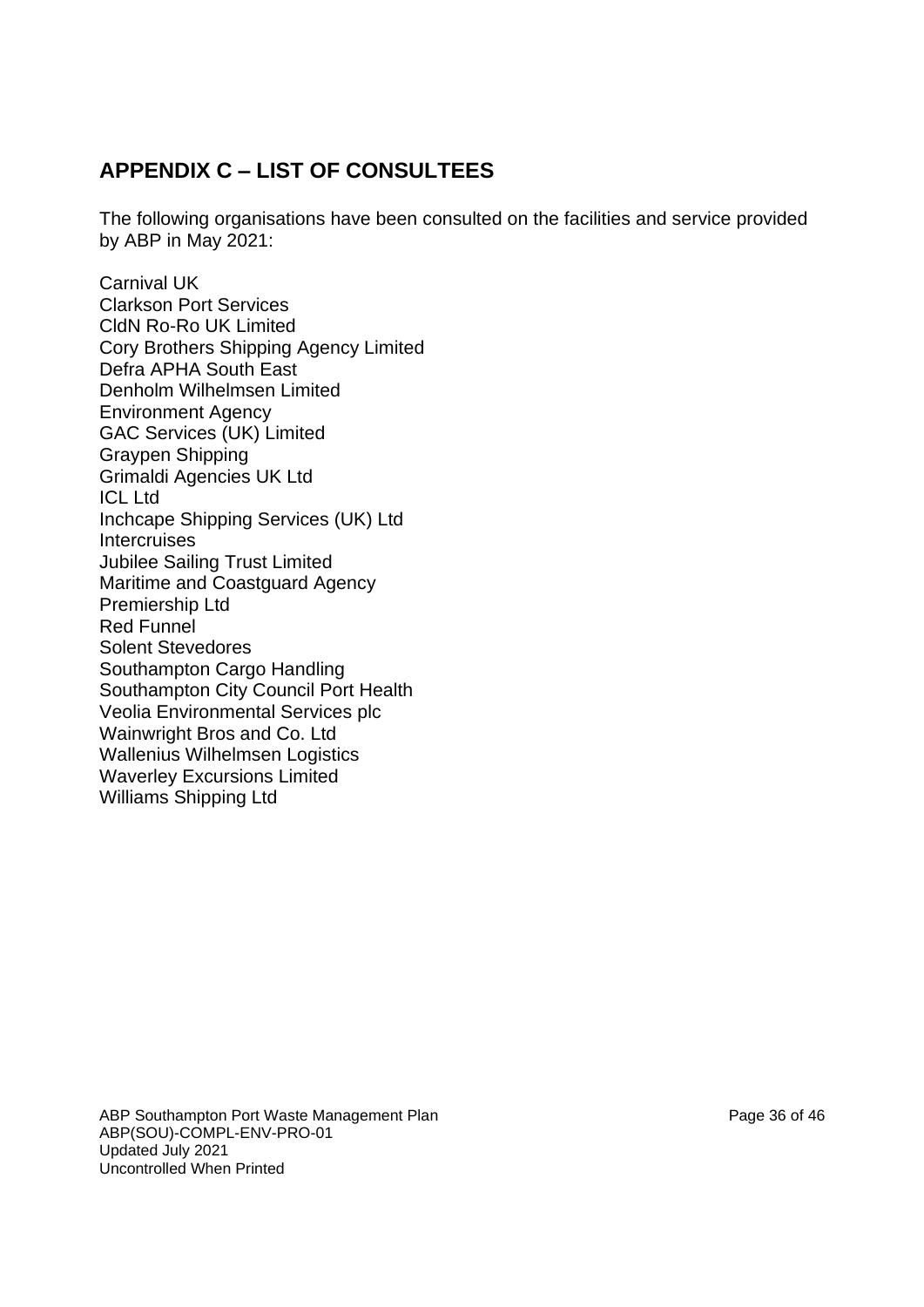# **APPENDIX D - LICENSED WASTE CONTRACTORS FOR ABP SOUTHAMPTON**

#### **LICENSED WASTE DISPOSAL CONTRACTORS**

#### **Veolia ES UK Ltd**

Marchwood Treatment Works Marchwood Industrial Estate Area 6, Oceanic Way **Southampton** SO40 4BD

Contact: 0203 567 4170

**Biffa Waste Services LTD** Yard E1 Marchwood Industrial Park Normandy Way Southampton SO40 4PB Tel: (023) 8066 7140

**Cleansing Service Group LTD** Grange Road, Botley, Southampton. SO3 2GD Tel: (01489) 782232

ABP Southampton Port Waste Management Plan Page 37 of 46 ABP(SOU)-COMPL-ENV-PRO-01 Updated July 2021 Uncontrolled When Printed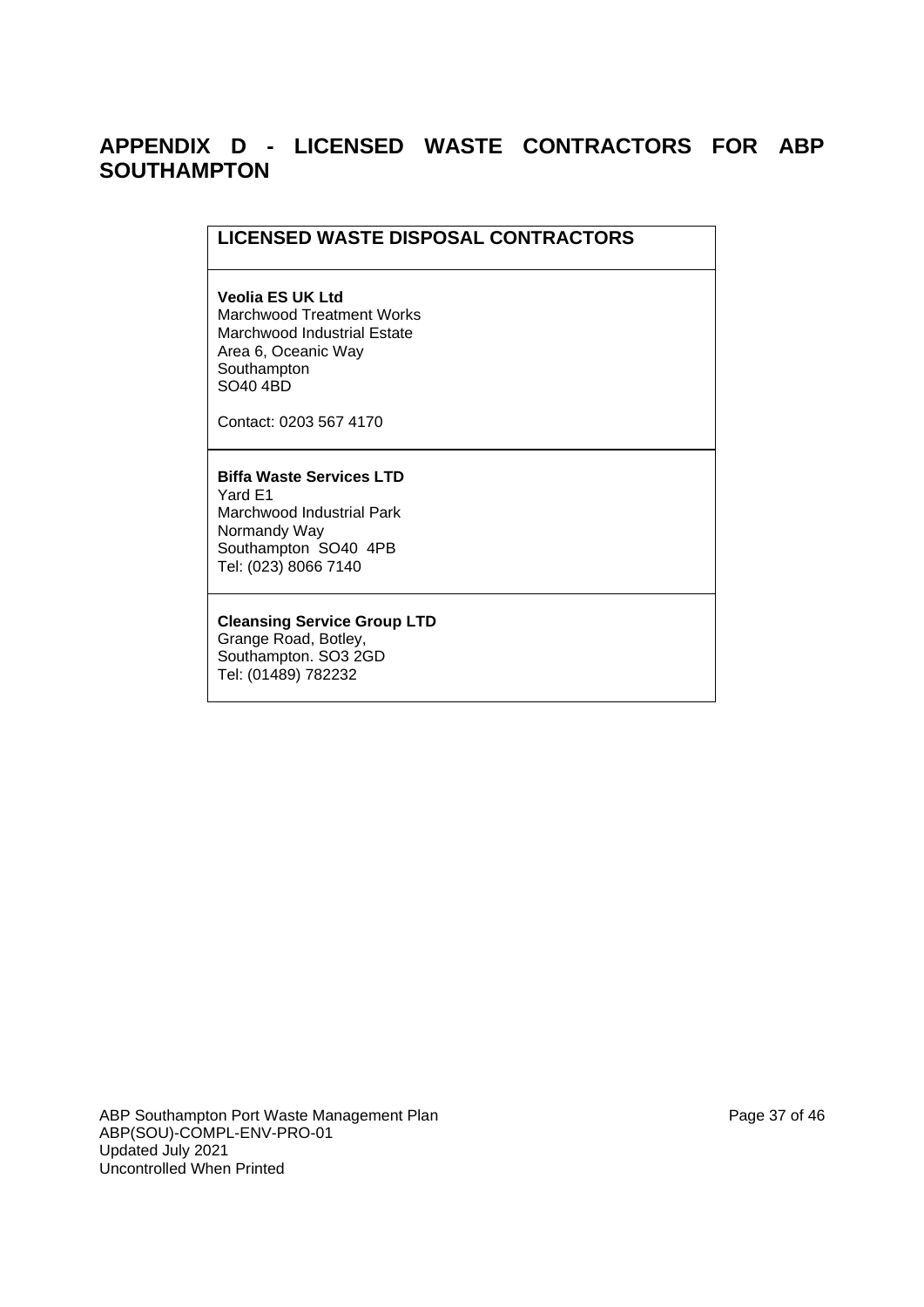# **APPENDIX E – PRIOR NOTIFICATION FORM FOR SHIP GENERATED WASTES**



#### PORT WASTE MANAGEMENT NOTIFICATION FORM

#### THIS FOR IS TO BE COMPLETED UNLESS THE SHIP HAS BEEN GRANTED AN **EXEMPTION BY THE MARITIME & COASTGAURD AGENCY**

#### Ship Information

| Number of Crew           | Berth No/Terminal |
|--------------------------|-------------------|
| Last port of call        |                   |
| Ship's Agent……………………………… |                   |

#### HOW MUCH WASTE WILL YOU DELIVER TO PORT RECEPTION FACILITIES? SOME **D** NONE **D** ALL **D**

If delivering all waste, complete Red column data fields only. Otherwise, complete all columns.

| <b>Amount of</b><br>waste to be<br>Waste<br>delivered<br>(m <sup>3</sup> ) |  | Maximum<br>dedicated<br>storage<br>capacity<br>(m <sup>3</sup> ) | Amount of<br>waste<br>retained on<br>board (m <sup>3)</sup> | Port where remaining<br>waste will be<br>delivered | Estimated<br>waste to be<br>generated<br>before next<br>port of call<br>$(m^3)$ |  |
|----------------------------------------------------------------------------|--|------------------------------------------------------------------|-------------------------------------------------------------|----------------------------------------------------|---------------------------------------------------------------------------------|--|
| Oil                                                                        |  |                                                                  |                                                             |                                                    |                                                                                 |  |
| Oil                                                                        |  |                                                                  |                                                             |                                                    |                                                                                 |  |
| Oily mixtures containing<br>chemicals                                      |  |                                                                  |                                                             |                                                    |                                                                                 |  |
| Sludge from purification<br>of fuel oils                                   |  |                                                                  |                                                             |                                                    |                                                                                 |  |
| <b>Noxious liquids</b>                                                     |  |                                                                  |                                                             |                                                    |                                                                                 |  |
| Dirty ballast water & tank<br>washings                                     |  |                                                                  |                                                             |                                                    |                                                                                 |  |
| Other (please specify)                                                     |  |                                                                  |                                                             |                                                    |                                                                                 |  |
| Sewage                                                                     |  |                                                                  |                                                             |                                                    |                                                                                 |  |
| Untreated sewage                                                           |  |                                                                  |                                                             |                                                    |                                                                                 |  |
| Part-treated sewage                                                        |  |                                                                  |                                                             |                                                    |                                                                                 |  |
| Garbage                                                                    |  |                                                                  |                                                             |                                                    |                                                                                 |  |
| Food waste & packaging                                                     |  |                                                                  |                                                             |                                                    |                                                                                 |  |
| International catering<br>waste                                            |  |                                                                  |                                                             |                                                    |                                                                                 |  |
| Separated for recycling                                                    |  |                                                                  |                                                             |                                                    |                                                                                 |  |
| Other (please specify)                                                     |  |                                                                  |                                                             |                                                    |                                                                                 |  |

ABP Southampton Port Waste Management Plan Page 38 of 46 ABP(SOU)-COMPL-ENV-PRO-01 Updated July 2021 Uncontrolled When Printed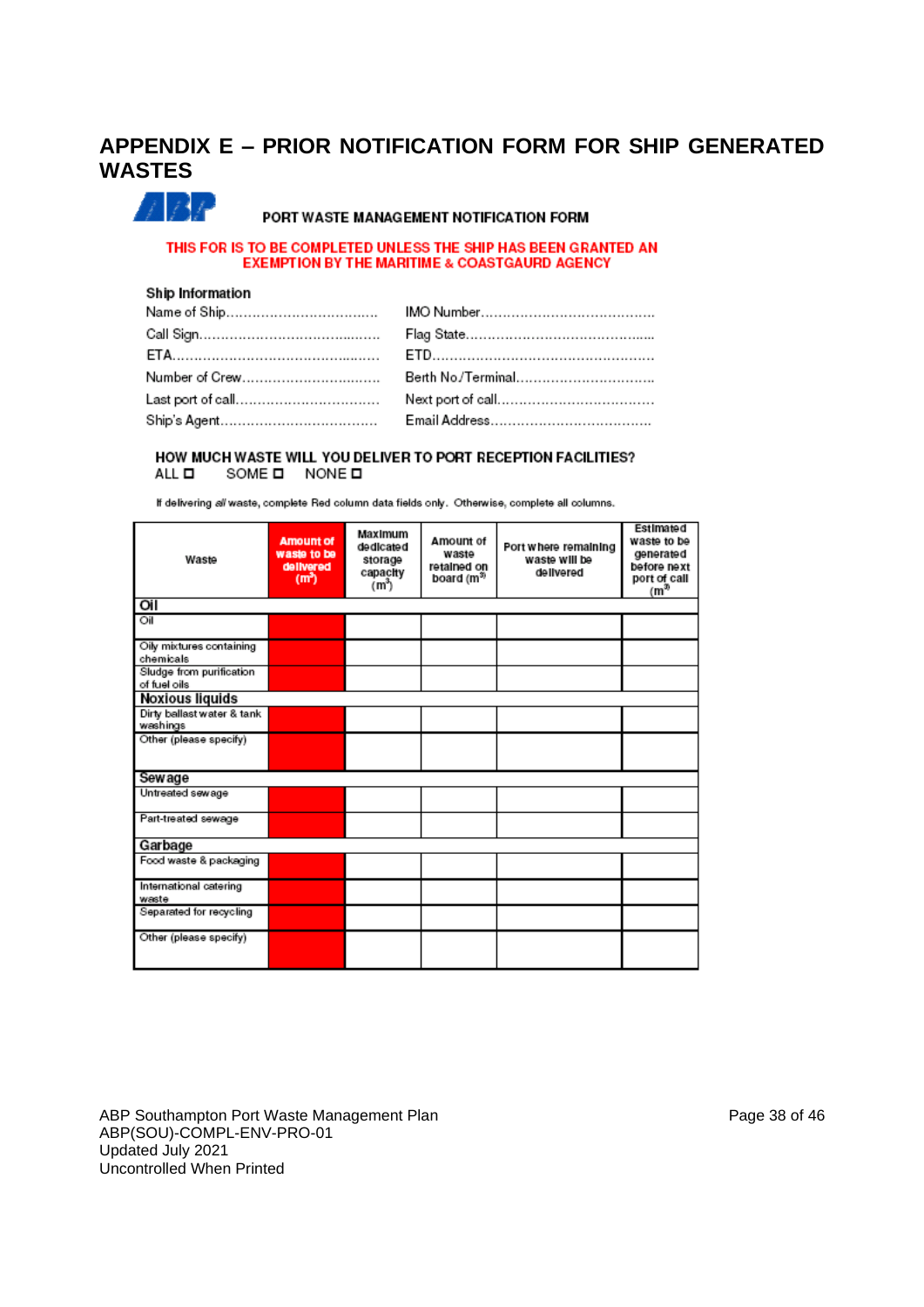| Waste                                                                                                                                                                                                                                                                                                                                                                                                                                                                                                                                                                                                                                                                                                                                                                                                                                                                                                                                                                                                                                                                                                                                                                                                                                     | <b>Amount of</b><br>waste to be<br>delivered<br>(ጠ") | Maximum<br>dedicated<br>storage<br>capacity<br>(m <sup>3</sup> ) | Amount of<br>waste<br>retained on<br>board (m <sup>3)</sup> | Port where remaining<br>waste will be<br>delivered | Estimated<br>waste to be<br>generated<br>before next<br>port of call<br>$(m^3)$ |  |  |  |  |
|-------------------------------------------------------------------------------------------------------------------------------------------------------------------------------------------------------------------------------------------------------------------------------------------------------------------------------------------------------------------------------------------------------------------------------------------------------------------------------------------------------------------------------------------------------------------------------------------------------------------------------------------------------------------------------------------------------------------------------------------------------------------------------------------------------------------------------------------------------------------------------------------------------------------------------------------------------------------------------------------------------------------------------------------------------------------------------------------------------------------------------------------------------------------------------------------------------------------------------------------|------------------------------------------------------|------------------------------------------------------------------|-------------------------------------------------------------|----------------------------------------------------|---------------------------------------------------------------------------------|--|--|--|--|
| Cargo-associated waste <sup>1</sup>                                                                                                                                                                                                                                                                                                                                                                                                                                                                                                                                                                                                                                                                                                                                                                                                                                                                                                                                                                                                                                                                                                                                                                                                       |                                                      |                                                                  |                                                             |                                                    |                                                                                 |  |  |  |  |
| Dunnage                                                                                                                                                                                                                                                                                                                                                                                                                                                                                                                                                                                                                                                                                                                                                                                                                                                                                                                                                                                                                                                                                                                                                                                                                                   |                                                      |                                                                  |                                                             |                                                    |                                                                                 |  |  |  |  |
| Other (please specify)                                                                                                                                                                                                                                                                                                                                                                                                                                                                                                                                                                                                                                                                                                                                                                                                                                                                                                                                                                                                                                                                                                                                                                                                                    |                                                      |                                                                  |                                                             |                                                    |                                                                                 |  |  |  |  |
| Cargo Residues'                                                                                                                                                                                                                                                                                                                                                                                                                                                                                                                                                                                                                                                                                                                                                                                                                                                                                                                                                                                                                                                                                                                                                                                                                           |                                                      |                                                                  |                                                             |                                                    |                                                                                 |  |  |  |  |
| Scale & Sludge from                                                                                                                                                                                                                                                                                                                                                                                                                                                                                                                                                                                                                                                                                                                                                                                                                                                                                                                                                                                                                                                                                                                                                                                                                       |                                                      |                                                                  |                                                             |                                                    |                                                                                 |  |  |  |  |
| tank cleaning<br>Other (please specify)                                                                                                                                                                                                                                                                                                                                                                                                                                                                                                                                                                                                                                                                                                                                                                                                                                                                                                                                                                                                                                                                                                                                                                                                   |                                                      |                                                                  |                                                             |                                                    |                                                                                 |  |  |  |  |
|                                                                                                                                                                                                                                                                                                                                                                                                                                                                                                                                                                                                                                                                                                                                                                                                                                                                                                                                                                                                                                                                                                                                                                                                                                           |                                                      |                                                                  |                                                             |                                                    |                                                                                 |  |  |  |  |
| May be estimates                                                                                                                                                                                                                                                                                                                                                                                                                                                                                                                                                                                                                                                                                                                                                                                                                                                                                                                                                                                                                                                                                                                                                                                                                          |                                                      |                                                                  |                                                             |                                                    |                                                                                 |  |  |  |  |
| 2.<br>EU Member States will determine which bodies will receive copies of this notification<br>3.<br>This form is to be completed unless the ship is covered by an exemption in accordance with Article 9 of Directive 2000/59/EC,<br>issued in the UK by the Marine & Coastguard Agency (MCA)<br>International Catering Waste (ICW) is defined under the EU Animal By-products Regulations (1774/2002/EC) as "catering waste<br>4.<br>from means of transport operating internationally". Any catering waste from a vessel that has landed in a non-EU port is subject to<br>these controls after returning to the EU. This includes all vessels that have docked/landed in non-EU countries even if the vessel<br>has been provisioned in the EU.<br>If a declaration from the Ship's Master is provided stating that the ship's stores have been completely emptied, cleaned,<br>disinfected and re-stocked in the EU, catering waste from these supplies would not be considered to be ICW. Please refer to<br>http://www.defra.gov.uk/animall-lint-trde/iow/pdf/iow_candd.pdf.<br>YES□<br>NO⊡<br>Do you treat or minimise waste on board?<br>If the answer is YES, please state which equipment you use (Tick all boxes that apply). |                                                      |                                                                  |                                                             |                                                    |                                                                                 |  |  |  |  |
| Oily separator                                                                                                                                                                                                                                                                                                                                                                                                                                                                                                                                                                                                                                                                                                                                                                                                                                                                                                                                                                                                                                                                                                                                                                                                                            | Incinerator<br>▫<br>▫                                | п                                                                | Compactor <b>n</b>                                          | Sewage treatment                                   | п                                                                               |  |  |  |  |
| Recycling facilities                                                                                                                                                                                                                                                                                                                                                                                                                                                                                                                                                                                                                                                                                                                                                                                                                                                                                                                                                                                                                                                                                                                                                                                                                      |                                                      |                                                                  |                                                             |                                                    |                                                                                 |  |  |  |  |
| <b>STATEMENT</b>                                                                                                                                                                                                                                                                                                                                                                                                                                                                                                                                                                                                                                                                                                                                                                                                                                                                                                                                                                                                                                                                                                                                                                                                                          |                                                      |                                                                  |                                                             |                                                    |                                                                                 |  |  |  |  |
| I confirm that the above details are correct and there is sufficient dedicated onboard capacity<br>to store all waste generated between notification and the next port at which waste will be<br>delivered.                                                                                                                                                                                                                                                                                                                                                                                                                                                                                                                                                                                                                                                                                                                                                                                                                                                                                                                                                                                                                               |                                                      |                                                                  |                                                             |                                                    |                                                                                 |  |  |  |  |
| Date:                                                                                                                                                                                                                                                                                                                                                                                                                                                                                                                                                                                                                                                                                                                                                                                                                                                                                                                                                                                                                                                                                                                                                                                                                                     |                                                      |                                                                  | Time:                                                       |                                                    |                                                                                 |  |  |  |  |
| Name:                                                                                                                                                                                                                                                                                                                                                                                                                                                                                                                                                                                                                                                                                                                                                                                                                                                                                                                                                                                                                                                                                                                                                                                                                                     |                                                      |                                                                  | Position:                                                   |                                                    |                                                                                 |  |  |  |  |
| THIS FORM IS TO BE SENT TO WWW.ABPWASTE.CO.UK AT LEAST 24 HOURS BEFORE ARRIVAL AT ABP<br>A COPY SHOULD BE ENTERED IN YOUR GARBAGE RECORD BOOK UNTIL AT LEAST YOUR NEXT<br>PORT OF CALL. ANY OTHER COMMUNICATIONS CONCERNING WASTE RECEPTION FACILITIES IN<br>THE PORT SHOULD BE ADDRESSED TO:                                                                                                                                                                                                                                                                                                                                                                                                                                                                                                                                                                                                                                                                                                                                                                                                                                                                                                                                             |                                                      |                                                                  |                                                             |                                                    |                                                                                 |  |  |  |  |
|                                                                                                                                                                                                                                                                                                                                                                                                                                                                                                                                                                                                                                                                                                                                                                                                                                                                                                                                                                                                                                                                                                                                                                                                                                           |                                                      |                                                                  | EMAIL:                                                      |                                                    |                                                                                 |  |  |  |  |
|                                                                                                                                                                                                                                                                                                                                                                                                                                                                                                                                                                                                                                                                                                                                                                                                                                                                                                                                                                                                                                                                                                                                                                                                                                           |                                                      |                                                                  | TEL:                                                        |                                                    |                                                                                 |  |  |  |  |
|                                                                                                                                                                                                                                                                                                                                                                                                                                                                                                                                                                                                                                                                                                                                                                                                                                                                                                                                                                                                                                                                                                                                                                                                                                           |                                                      |                                                                  | FAX:                                                        |                                                    |                                                                                 |  |  |  |  |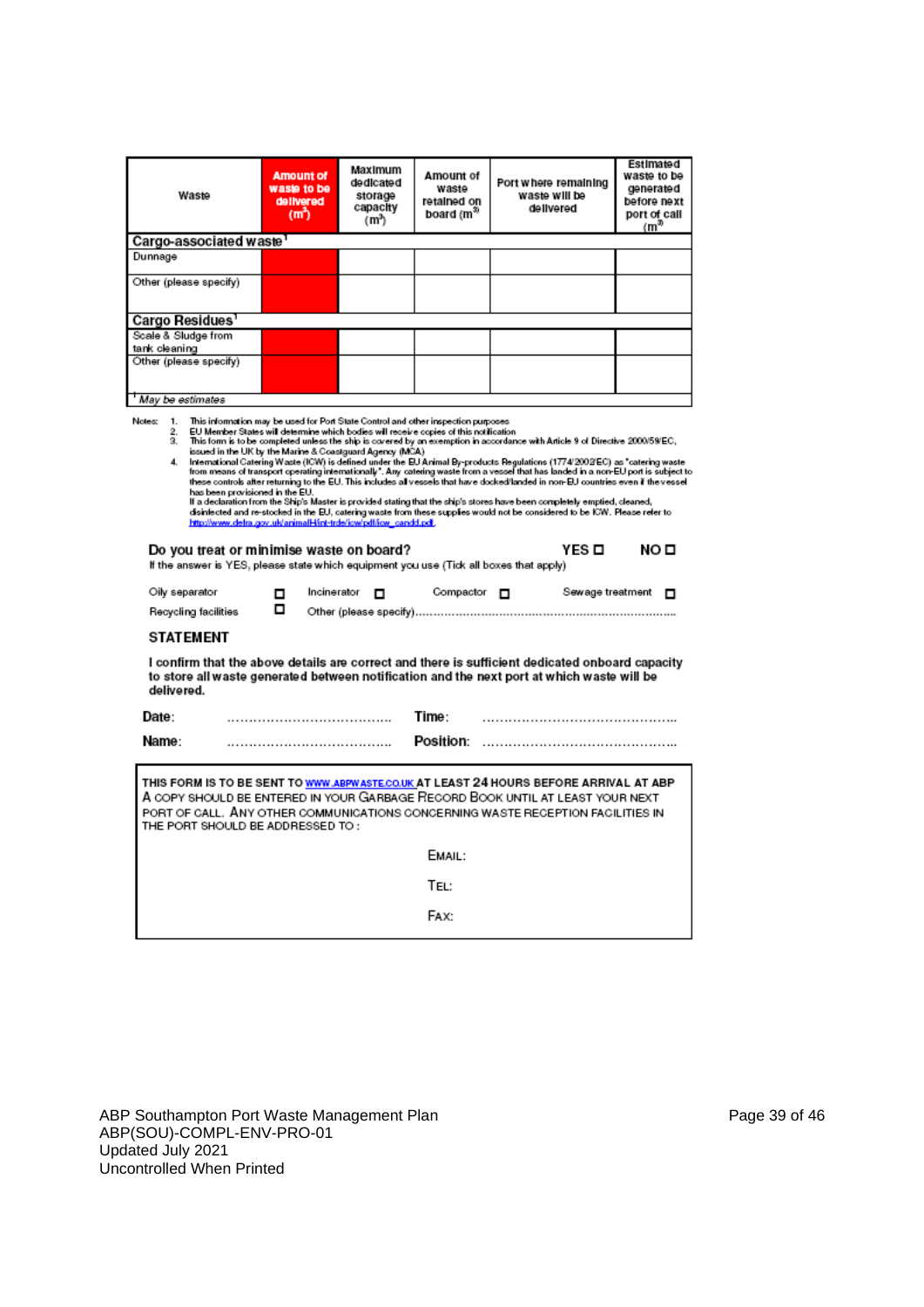# **APPENDIX F - CALCULATIONS FOR THE ABP ENVIRONMENT WASTE CHARGE**

The Merchant Shipping and Fishing Vessels (Port Waste Reception Facilities) Regulations 2003 (as amended) require ports to levy a charge on vessels to pay for a significant proportion of the costs incurred in the provision of waste reception facilities.

ABP Southampton discharges this duty by charging non-exempt vessels a Mandatory Waste Fee (Environment Charge) to cover waste management costs. It follows the ABP Group policy of recouping 100% of costs involved in the provision of garbage reception facilities. The costs of providing operational waste reception facilities are covered under separate arrangements. Please note that the Environment Charge relates only to the costs of dealing with MARPOL Annex V ship-generated garbage (including ICW). All other costs in regard to the reception and disposal of oil and sewage wastes are to be borne by the vessel.

The Environment Charge is calculated by dividing the total cost of waste reception facilities provided by ABP, including an element of administration and provision for contingency for the provision of additional waste collections or disposing of inappropriate waste streams and fly tipping by vessels (ABP Administration Charge), by the number of non-exempt vessels visiting the Port.

This Charge has been calculated on the following basis per vessel based on the charges to ABP:

| General Waste Management Service Costs | £68.98  |
|----------------------------------------|---------|
| <b>ICW Waste Facilities</b>            | £78.00  |
| <b>ABP Administration Charge</b>       | £10.02  |
| Total                                  | £157.00 |

Total Charge from 1<sup>st</sup> July 2021 £157.00

The Charge is reviewed and revised at the end of each year, when the costs for waste disposal including any increases in disposal or treatment costs are agreed with ABP's waste contractors. The Port will notify vessels and their Agents of the new annual charges accordingly.

Unless there are any significant increases in disposal or ancillary costs, it is anticipated that ABP will maintain this charge, subject to annual RPI increases, through to next review in 2024.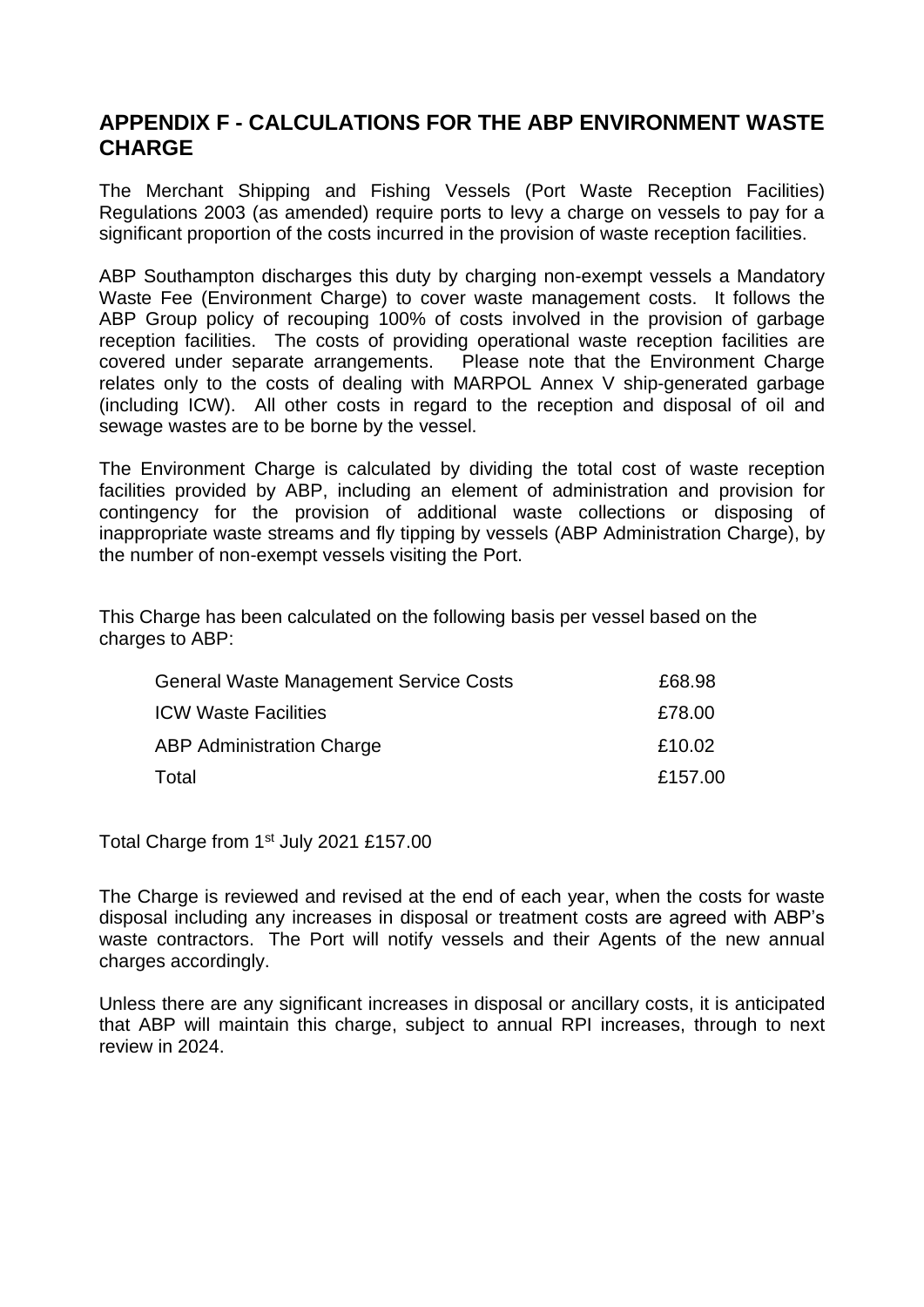# **APPENDIX G - SUMMARY OF AMOUNTS OF OIL, SEWAGE AND GARBAGE WASTES GENERATED BY SHIPS VISITING ABP MANAGED BERTHS 2004 - 2020**

The following information was supplied by ABP Southampton's principal waste contractor, Veolia Environmental Services, for waste collected at ABP managed berths. The quantities referred to are in cubic metres.

|      | No.<br>Qualifying<br><b>Vessels</b> | Annex 1 | Annex <sub>2</sub> | Annex <sub>3</sub> | Annex 4 | Annex 5 |       |                |        | Annex<br>6 | <b>Totals</b><br>(m <sup>3</sup> ) |
|------|-------------------------------------|---------|--------------------|--------------------|---------|---------|-------|----------------|--------|------------|------------------------------------|
|      |                                     |         |                    | Drums -            | Sewage  | General |       |                |        | Wash       |                                    |
|      |                                     | Oil     | Washings           | Haz                | / grey  | Garbage | Scrap | Food           | Total  | Water      |                                    |
| 2004 |                                     | 5,420   | $\Omega$           | 194                | 0       | 2,566   | 396   | 38             | 3,000  |            | 8,614                              |
| 2005 |                                     | 3,282   | 0                  | 491                | 8,388   | 2,463   | 313   | 60             | 2,836  |            | 14,997                             |
| 2006 |                                     | 11,622  | 0                  | 3,422              | 11,540  | 7,633   | 686   | 66             | 8,385  |            | 34,969                             |
| 2007 | 1839                                | 12,775  | 0                  | 502                | 1,742   | 10,003  | 540   | 27             | 10,570 |            | 25,589                             |
| 2008 | 1726                                | 11,935  | 0                  | 3,761              | 5,217   | 8,657   | 514   | 26             | 9,197  |            | 30,110                             |
| 2009 | 1572                                | 13,662  | 0                  | 2,337              | 1,754   | 6,706   | 328   | 62             | 7,096  |            | 24,829                             |
| 2010 | 1587                                | 19,231  | 0                  | 2,663              | 3,252   | 6,299   | 121   | $\Omega$       | 6,420  |            | 31,566                             |
| 2011 | 1568                                | 17,290  | 208                | 2,446              | 494     | 3,365   | 37    | 14             | 3,416  |            | 23,854                             |
| 2012 | 1671                                | 9,248   | 0                  | 1,633              | 442     | 4,364   | 678   | $\overline{7}$ | 5,049  |            | 16.372                             |
| 2013 | 1661                                | 5,119   | 0                  | 1,476              | 62      | 3,760   | 916   | 155            | 4,831  |            | 11,488                             |
| 2014 | 1651                                | 5,593   | 0                  | 1,513              | 1,215   | 5,581   | 1036  | 129            | 6,748  |            | 15,067                             |
| 2015 | 1742                                | 7,265   | 0                  | 1,969              | 1,082   | 6,885   | 1,322 | 272            | 8,480  |            | 18,795                             |
| 2016 |                                     | 7,253   | $\mathbf 0$        | 5,841              | 832     | 10,683  | 1,563 | 514            | 12,761 |            | 26,686                             |
| 2017 |                                     | 15,701  | $\mathbf 0$        | 4,176              | 424     | 20,893  | 1,550 | 388            | 22,832 |            | 43,132                             |
| 2018 | 1912                                | 7,742   | 0                  | 2,382              | 2,145   | 14,319  | 2,132 | 767            | 17,218 |            | 29,487                             |
| 2019 | 1893                                | 7,138   | 0                  | 0                  | 2,304   | 16,168  | 1,762 | 994            | 18,924 |            | 28,366                             |
| 2020 | 1310                                | 5,166   | 0                  | 0                  | 315     | 1,804   | 241   | 221            | 2,266  | 213        | 7,960                              |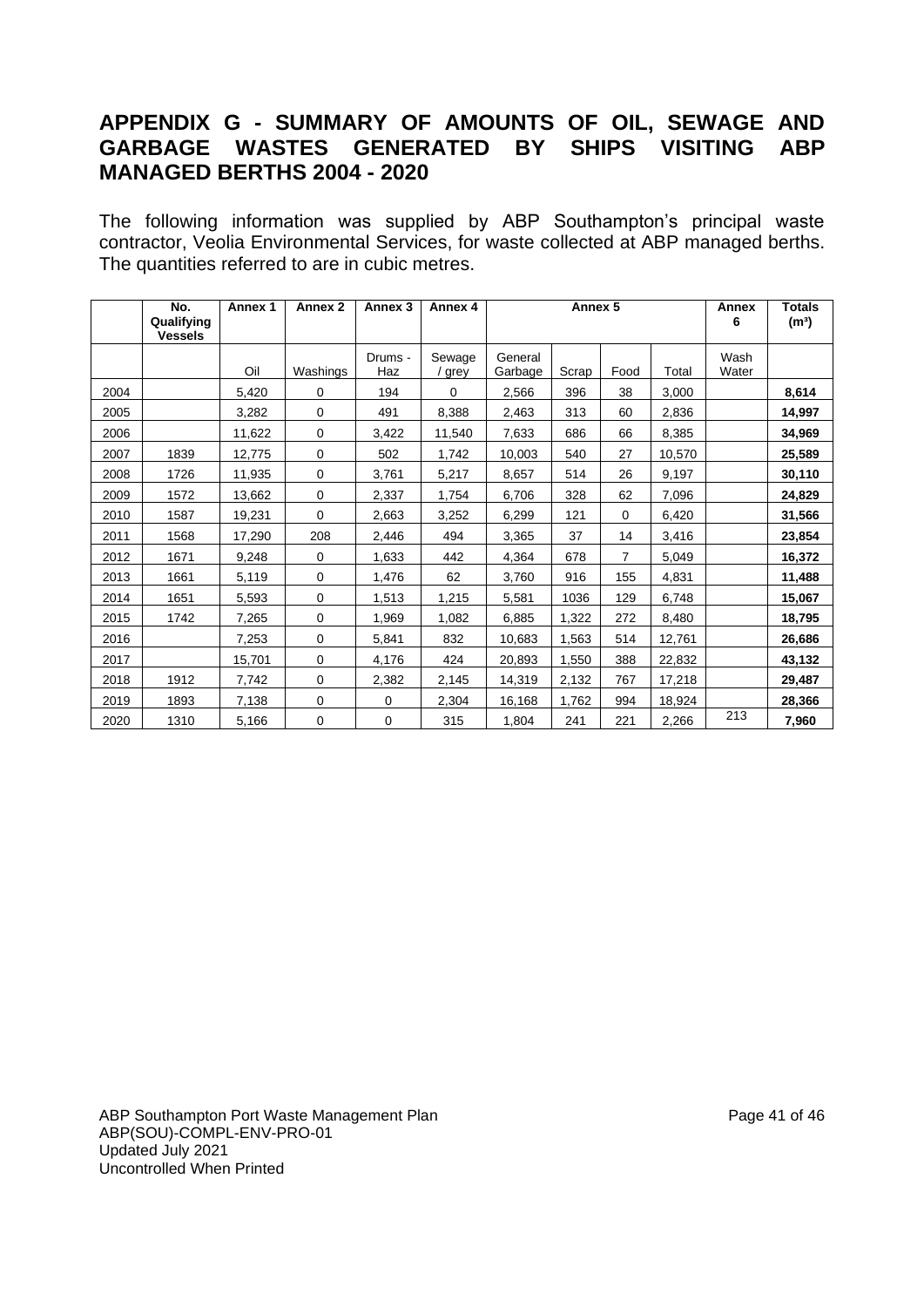# **APPENDIX H - PLANS OF ABP SOUTHAMPTON MANAGED BERTHS SHOWING WASTE RECEPTION FACILITIES**

# **Eastern Docks**



ABP Southampton Port Waste Management Plan **Page 12 of 46** and Page 42 of 46 ABP(SOU)-COMPL-ENV-PRO-01 Updated July 2021 Uncontrolled When Printed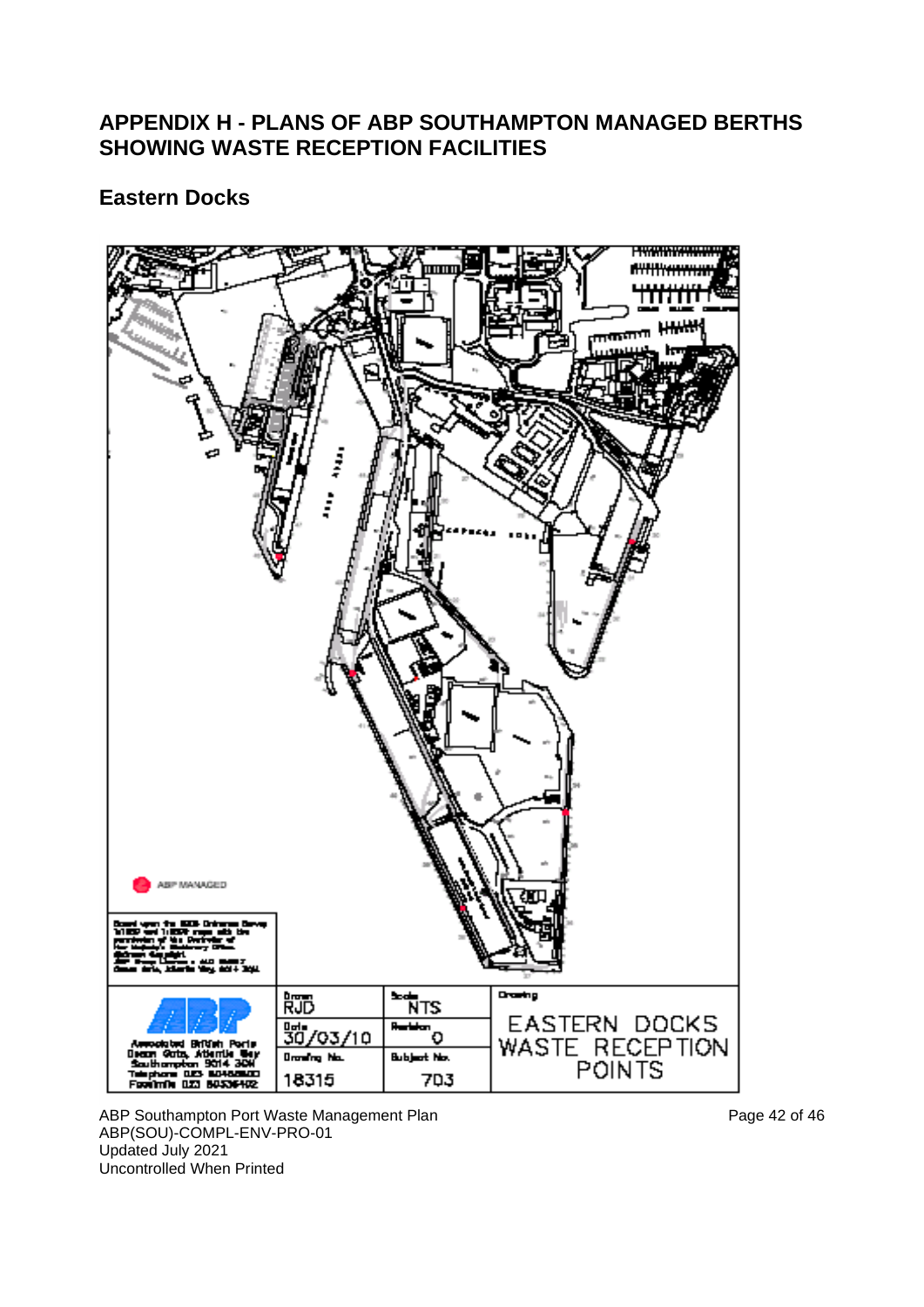# **Western Docks**

ABP Southampton Port Waste Management Plan **Page 14** and Page 43 of 46 ABP(SOU)-COMPL-ENV-PRO-01 Updated July 2021 Uncontrolled When Printed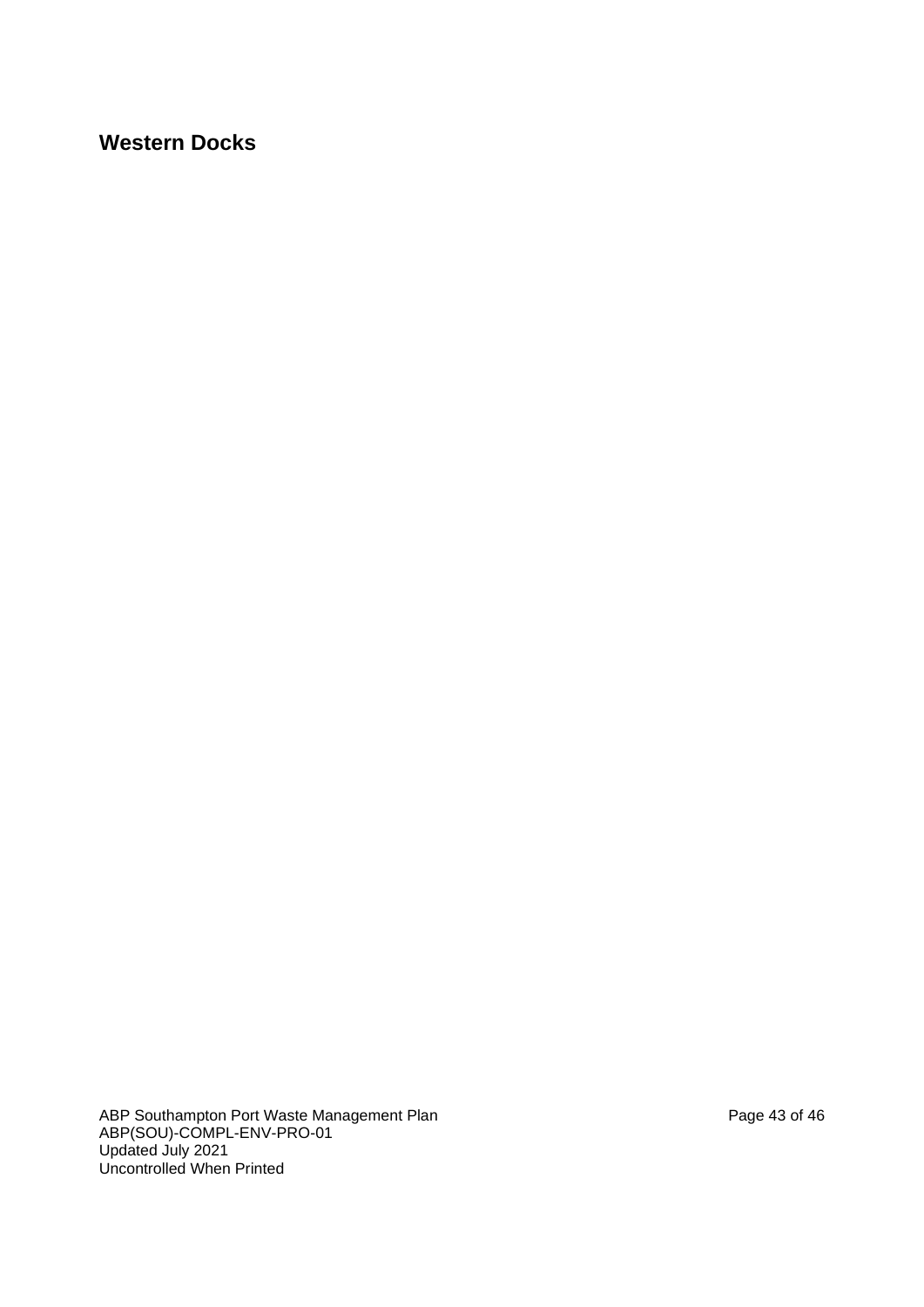

# **APPENDIX I - MARITIME AND COASTGUARD AGENCY PORT WASTE**

ABP Southampton Port Waste Management Plan **Page 14** of 46 ABP(SOU)-COMPL-ENV-PRO-01 Updated July 2021 Uncontrolled When Printed